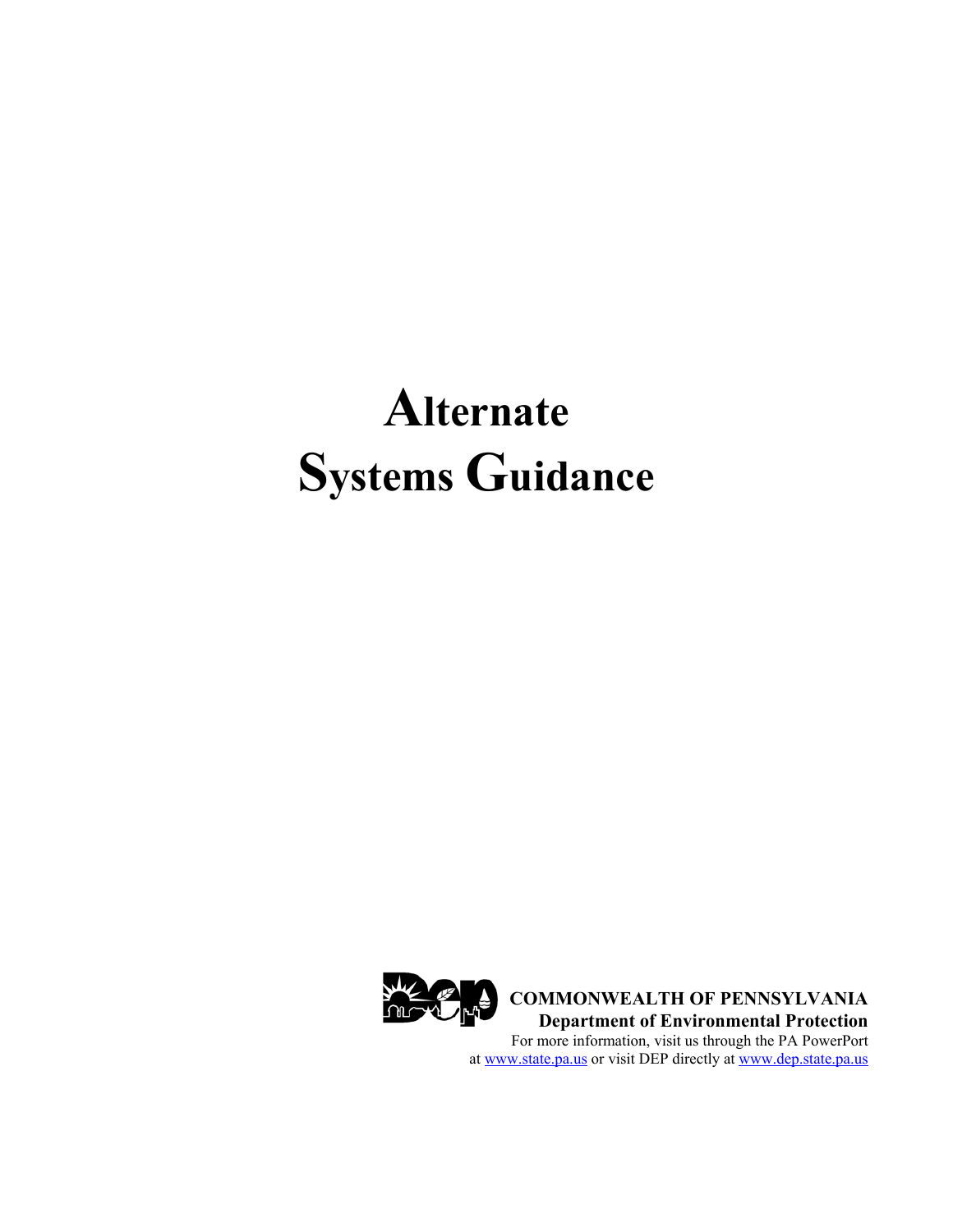# **DEPARTMENT OF ENVIRONMENTAL PROTECTION Bureau of Water Supply and Wastewater Management**

## **DOCUMENT NUMBER:** 362-0300-007

| <b>TITLE:</b>          | Alternate Systems Guidance                                                                                                                                                                                                                                                                                                                                                                                     |
|------------------------|----------------------------------------------------------------------------------------------------------------------------------------------------------------------------------------------------------------------------------------------------------------------------------------------------------------------------------------------------------------------------------------------------------------|
| <b>EFFECTIVE DATE:</b> | September 20, 2003<br>Minor revisions were made (February 6, 2004)                                                                                                                                                                                                                                                                                                                                             |
| <b>AUTHORITY:</b>      | Pennsylvania Sewage Facilities Act; Title 25 Pa. Code Section 73.72                                                                                                                                                                                                                                                                                                                                            |
| POLICY:                | The Department of Environmental Protection (DEP) will develop, release<br>for public comment and publish technical guidance for the siting, design<br>and construction of alternate onlot sewage treatment systems.                                                                                                                                                                                            |
| <b>PURPOSE:</b>        | The purpose of this document is to provide current technical standards for<br>alternate onlot systems and to update these standards periodically through<br>amendments to this document.                                                                                                                                                                                                                       |
| <b>APPLICABILITY:</b>  | This guidance document applies to the siting, design and construction of<br>alternate onlot sewage treatment systems proposed under the requirements<br>of Chapter 73, Section 73.72.                                                                                                                                                                                                                          |
| <b>DISCLAIMER:</b>     | The policies and procedures outlined in this guidance are intended to<br>supplement existing requirements. Nothing in the policies or procedures<br>shall affect regulatory requirements.                                                                                                                                                                                                                      |
|                        | The policies and procedures herein are not an adjudication or a regulation.<br>There is no intent on the part of DEP to give the rules in these policies that<br>weight or deference. This document establishes the framework within<br>which DEP will exercise its administrative discretion in the future. DEP<br>reserves the discretion to deviate from this policy statement if<br>circumstances warrant. |
| PAGE LENGTH:           | 61 pages                                                                                                                                                                                                                                                                                                                                                                                                       |
| <b>LOCATION:</b>       | Volume 33, Tab 34                                                                                                                                                                                                                                                                                                                                                                                              |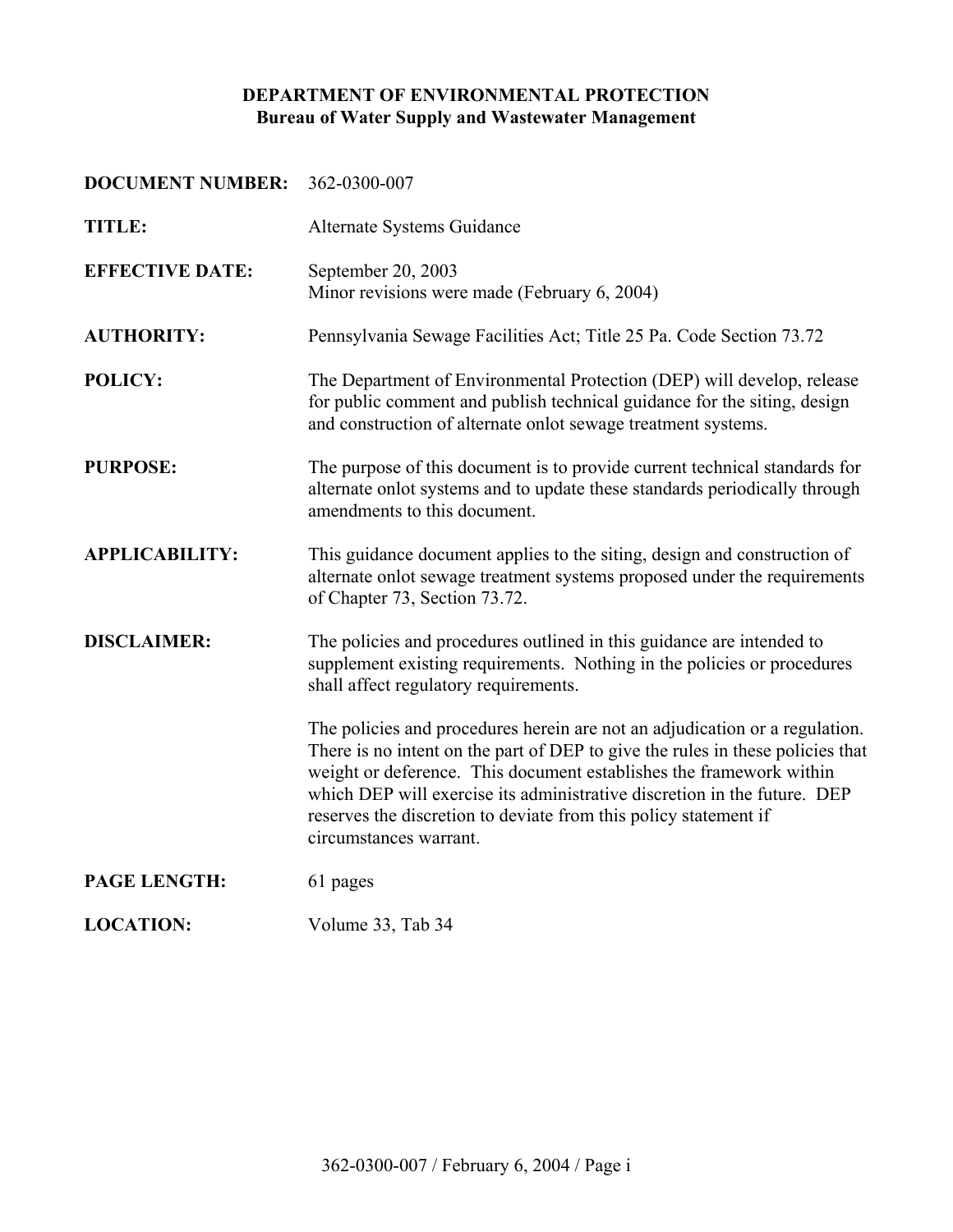# **Table of Contents**

|     |                                                                              | Page           |
|-----|------------------------------------------------------------------------------|----------------|
|     |                                                                              |                |
| 1.  |                                                                              | $\overline{2}$ |
| 2.  |                                                                              | 5              |
| 3.  |                                                                              | 6              |
| 4.  |                                                                              | 13             |
| 5.  |                                                                              | 18             |
| 6.  |                                                                              | 24             |
| 7.  |                                                                              | 25             |
| 8.  |                                                                              | 28             |
| 9.  |                                                                              | 29             |
| 10. | Modified Subsurface Sand Filter for Fast Percolation, Shallow Bedrock Sites  |                |
|     |                                                                              | 31             |
| 11. |                                                                              | 33             |
| 12. |                                                                              | 35             |
| 13. | Steep Slope Elevated Sand Mound Beds on Slopes Between 12 and 15 percent and |                |
|     |                                                                              | 39             |
| 14. |                                                                              | 41             |
| 15. | Non-Infiltration, Evapotranspiration Bed Contained Within a Greenhouse       | 47             |
|     |                                                                              | 48             |
|     |                                                                              | 51             |
|     |                                                                              | 55             |
|     |                                                                              | 57             |
|     |                                                                              | 58             |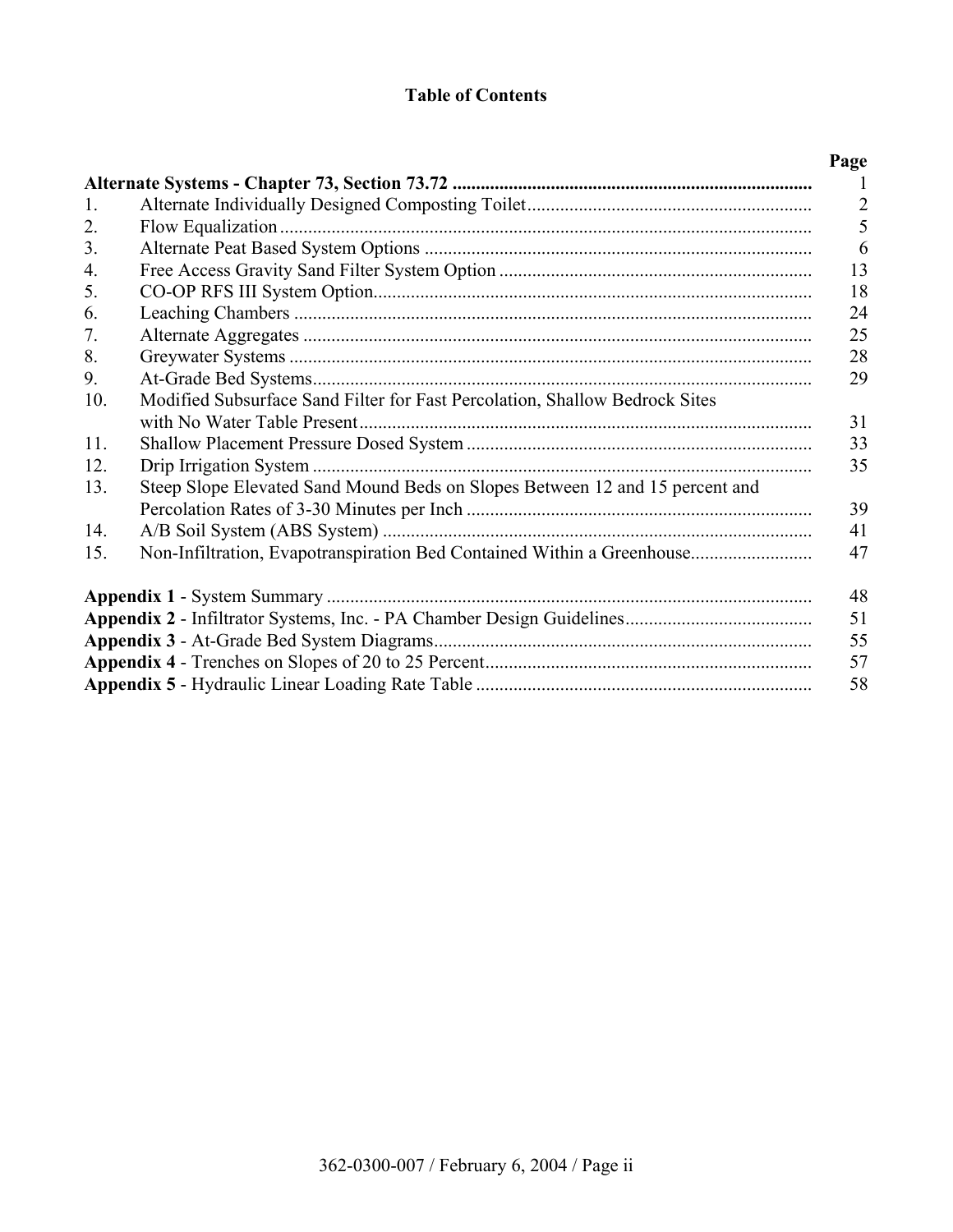# **ALTERNATE SYSTEMS - Chapter 73, Section 73.72**

The following alternate systems and technologies have been determined to meet the criteria listed under Chapter 73, Section 73.72. They must meet the criteria in Section 73.72 in addition to the design and construction conditions in the following listings. It should be noted that Section 73.3(b), Policy, allows for the use of these systems when correcting a malfunction or making a repair of an existing system. It should also be noted that site suitability for these systems need not be considered as part of the suitability determinations performed under Chapter 71, Section 71.64(c)(1) (relating to site suitability for small flow treatment facilities). Where ranges are specified in the guidance, such as for slopes or percolation rates, these ranges are inclusive.

Alternate systems may be used to serve residential development or other facilities producing sewage having chemical characteristics typical of untreated domestic wastewater. Typical untreated domestic wastewater is defined as raw sewage effluent with composition within the following ranges: 12 - 50 mg/L ammonia as nitrogen, 8 - 35 mg/L organic nitrogen (20 - 85 mg/L total Kjeldahl nitrogen), 350 - 1200 mg/L total solids, 100 - 350 mg/L suspended solids and 110 - 400 mg/L BOD5. (Source: Metcalf and Eddy. 1991.Typical Composition of Untreated Domestic Wastewater. *Wastewater Engineering - Treatment, Disposal, Reuse*, Third Edition, Page 109, Table 3-16.)

Alternate onlot systems require proper operation and maintenance to assure adequate sewage treatment over the life of the system. Municipalities are required to assure proper operation and maintenance of the systems proposed for use within their borders in accordance with the provisions of Chapter 71, Subchapter E, titled "Sewage Management Programs." All proposals submitted as alternate under Chapter 73, Section 73.72 of the regulations must document compliance with the appropriate regulatory requirements relating to sewage management. The operation and maintenance requirements for each technology are specified in the individual listings.

Under Chapter 72, Section 72.43(l), DEP may delegate the review of certain alternate sewage systems intended for single family residential use to Sewage Enforcement Officers (SEO) determined to be qualified by DEP to review the systems. Each alternate system listing describes the qualifications that must be met by an SEO to independently review that alternate system and issue a permit. If DEP review is necessary for a given technology, this is indicated in the individual description. DEP may also require review of proposals for systems not intended to serve single-family residential homes. The final determination on the issuance of an individual alternate permit is the sole responsibility of the local agency.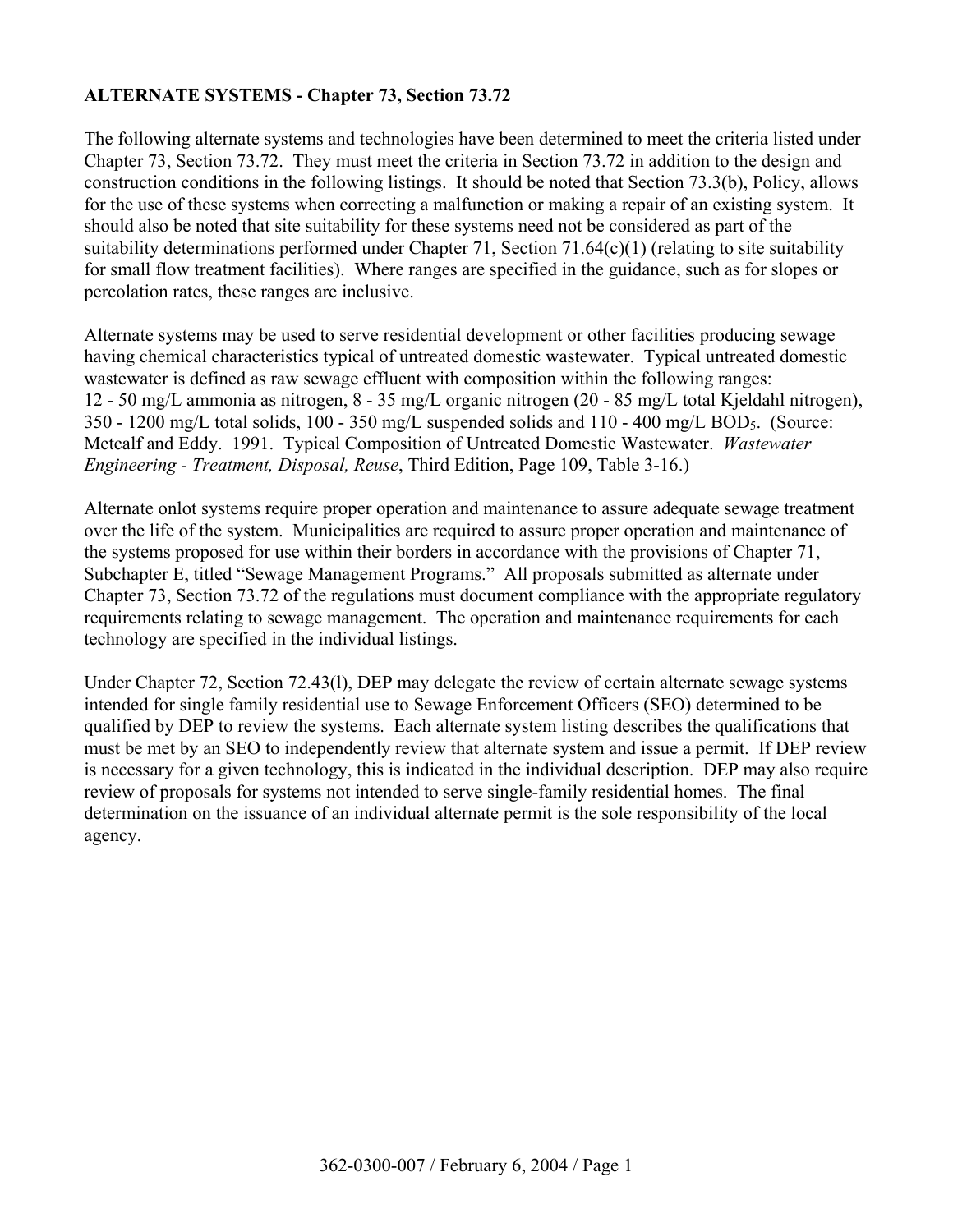# **1. Alternate Individually Designed Composting Toilet**

 Classification as an alternate individually designed composting toilet is limited to those composting devices not approved by the National Sanitation Foundation (NSF) as a premanufactured container with a designated model number identification; which are designed or installed by an individual as a custom, integral part of a building or structure; which are designed and installed by an individual or corporation with existing installations in Pennsylvania preceding November 22, 1997; which have had Pennsylvania installations monitored and determined to be functional; which are warranted for a minimum of 2 years and which are in compliance with the standards listed below.

 Permit applications for all other individually designed composting toilets must be submitted to the DEP regional and central offices with supporting documentation for consideration as an experimental individually designed composting toilet under Chapter 73, Section 73.71.

A. Design Review Certification

A statement signed by a representative of the company certifying that the following requirements have been met for the specific proposal (signed statement must contain each item below):

- 1. Materials: All materials proposed for use in the construction of the composting device (containment used to compost organic matter) must be durable and watertight, preclude infiltration of groundwater and prevent the escape of any liquids.
- 2. Structural soundness: Construction must be designed to withstand hydrostatic pressures when the composting device is full and withstand earth pressures when the composting chamber is either full or empty.
- 3. The composting device is constructed to prevent the entry of insects into any component in which biological activity is intended to occur except for entry points where wastes are intended to be deposited under normal usage.
- 4. The design distance between the upper surface of the seat and the untreated waste is not less than 12 inches unless a leveling device or a cleanable barrier is included in the design.
- 5. Water inlets must be protected against back siphoning or backflow by an air gap or vacuum breaker.
- 6. Component parts subject to malfunction, wear, or requiring maintenance must be accessible.
- 7. Electrical work, equipment and materials must comply with the National Electrical Manufacturers Association standards and the National Electric Code.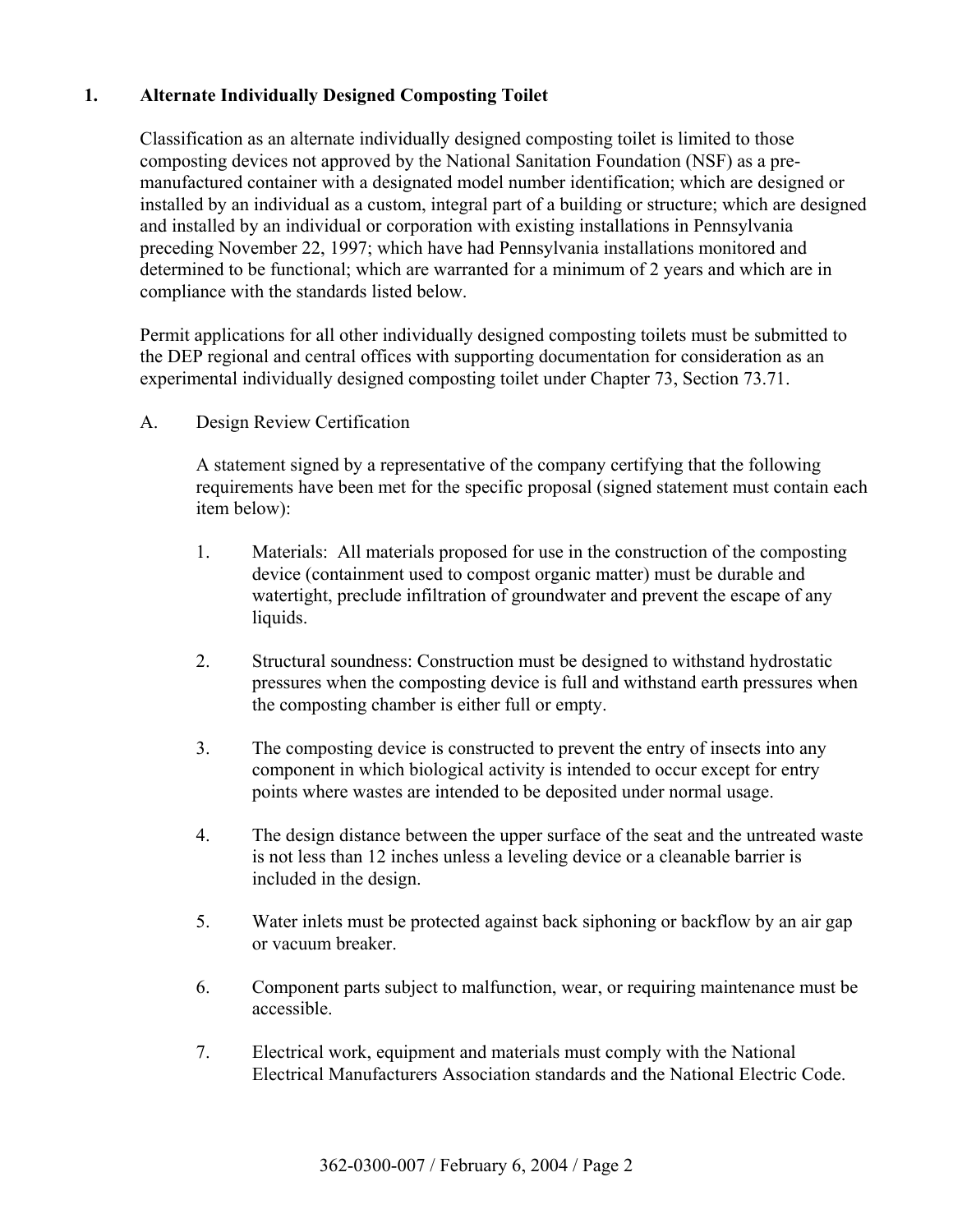- 8. Complete, detailed design plans and specifications and instructions for the installation, initiation of service, operation, and maintenance must be provided to the permittee including:
	- a. Design, including projected volumes and ratios of input urine liquids and input fecal solids (including paper and carbon bulking material); the chemical and biological characteristics of those materials; the oxygen requirements for complete conversion and stabilization of those materials; the ratio of waste mass volume to waste mass exposed surface and retention time; the air to waste interface efficiency of any aeration equipment; the average monthly and annual ambient air temperature and relative humidity and the design calculations based on these factors used to design the individual composting unit.
	- b. Arrangement of plumbing and electrical components.
	- c. Parts lists for replacement parts.
- 9. An operation and maintenance manual must be provided to the permittee.

The above signed statement must be attached to the permit application and permit for the individually designed composting toilet. A copy of each approved permit application must be sent to the DEP regional and central offices by the SEO. This mailing is in addition to normal transmittal of permit applications.

B. Performance Monitoring

Individually designed systems must be monitored to determine if the composting unit is functioning within the performance specifications of the National Sanitation Foundation. At a minimum the monitoring shall include:

Five core samples of solid product shall be collected from the composting chamber at the cleanout port prior to the first clean-out cycle or within 1 year of the start-up of operation, whichever occurs first. Each core sample must weigh at least 10 grams and must be collected by a commercial laboratory that certifies the validity of the sample location.

The 7-day objectionable odor test described in NSF Standard 41 Section 7.1.4 must be conducted by the laboratory which collected the samples.

Tests must also be conducted for fecal coliform and moisture content. The sample must not contain fecal coliforms exceeding 200 MPN per gram as an arithmetic mean of the five samples collected. Moisture content of the solid end product must not exceed 65 percent by weight.

The results of all sample analyses must be received by the DEP regional and central offices within one year of the start-up of the system.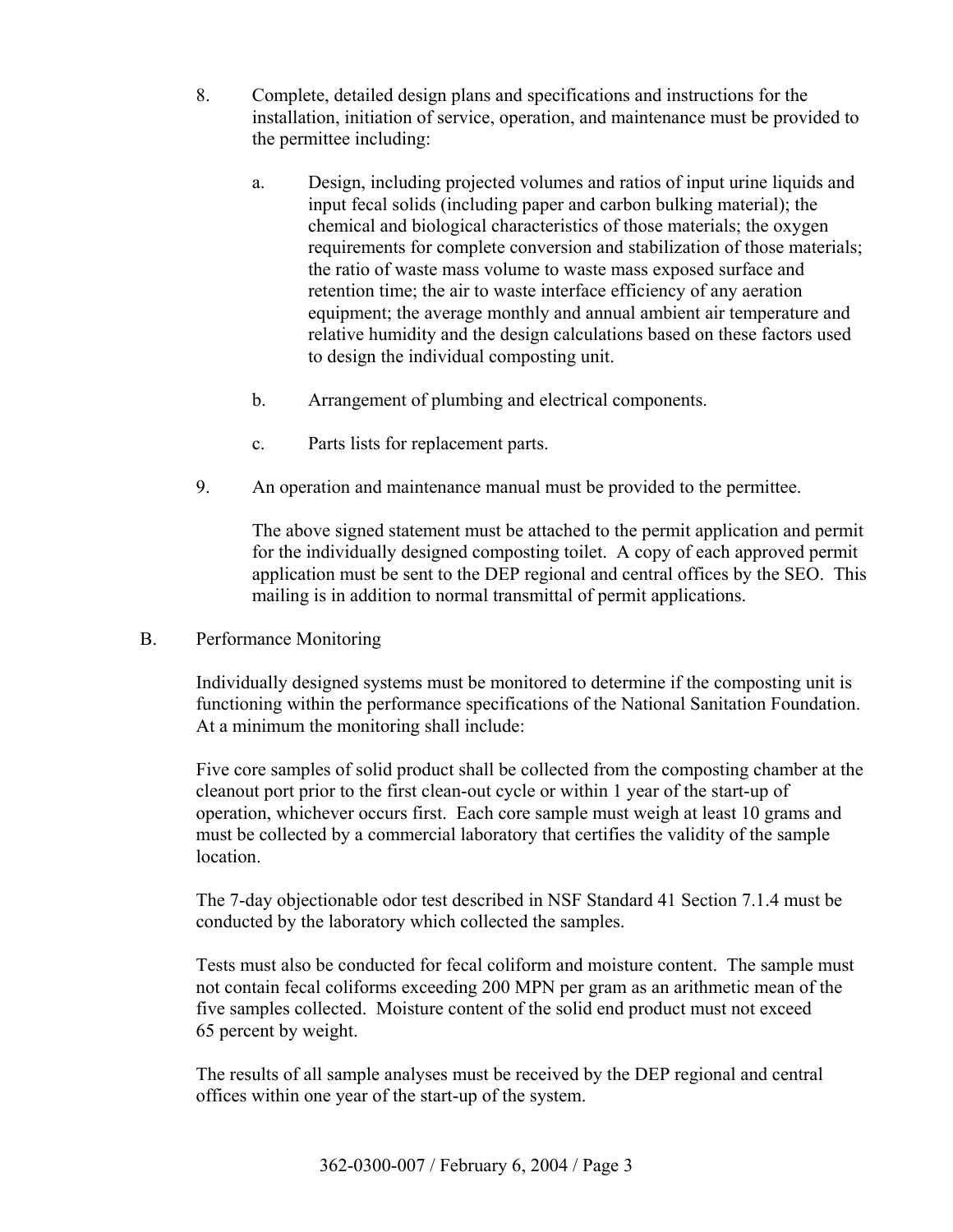# **Individually Designed Composting Device(s) which have met the screening criteria to be considered for permitting under this listing:**

Bio-Sun Systems, RR 2, Box 134A, Millerton, PA 16936.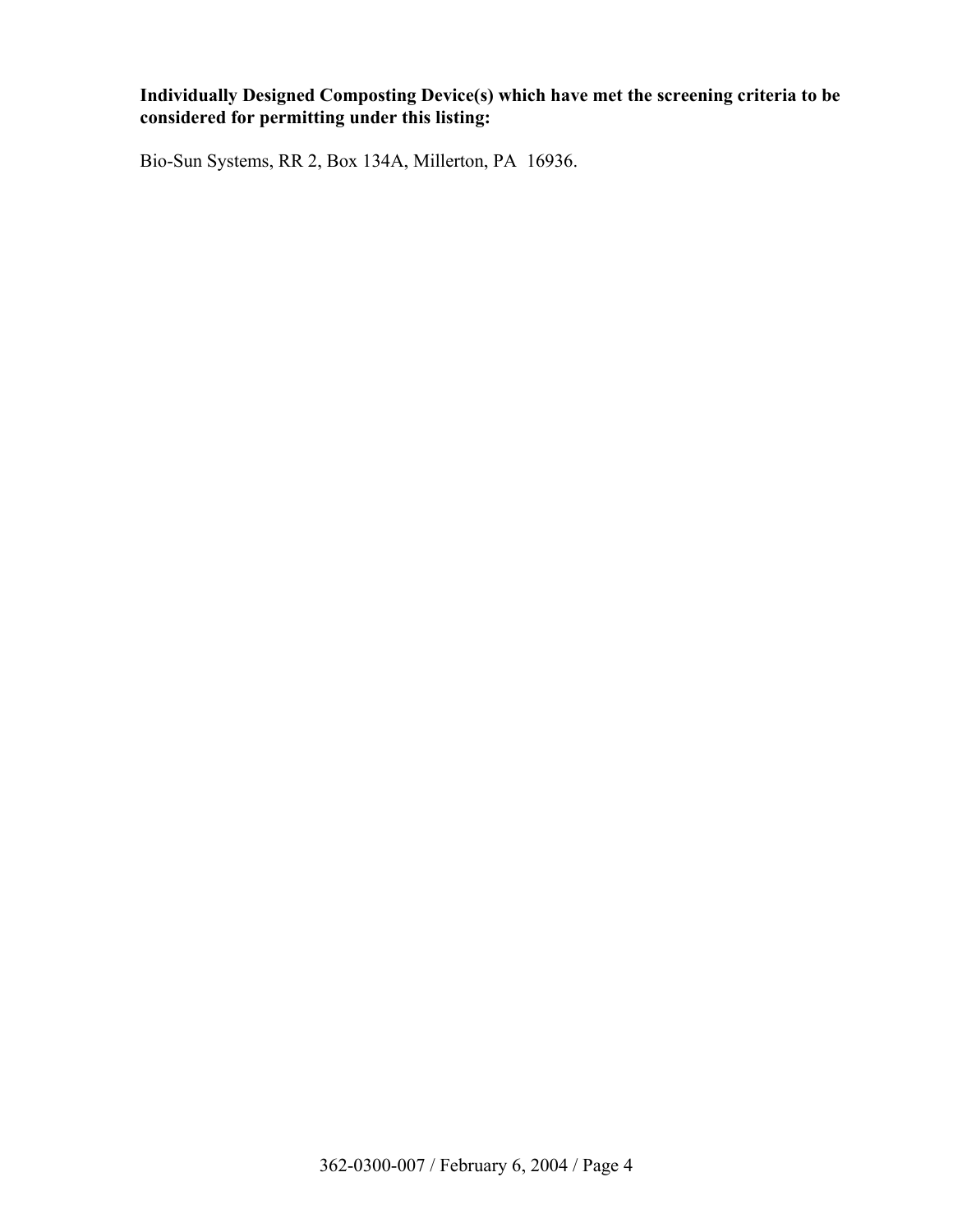## **2. Flow Equalization**

 Facilities with regular, predictable, fluctuating flows (alternating high and low flows) may benefit from this design. Tanks, controls and dosing equipment are used to equalize the peak flows. The following conditions apply:

- A. The system designer has flexibility regarding where in the treatment process the flow equalization will occur (preceding or following the treatment tank). If flow equalization occurs before the treatment tank, the treatment tank capacity may be reduced appropriately. If equalization is to occur following the treatment tank, all flows must be treated in a septic or aerobic tank system that is designed for peak flow (no size reduction) and must be discharged to an equalization tank specifically designed to meet the needs of the proposed facility. Septic tank installations must consist of either a twocompartment rectangular tank or two rectangular tanks in series and must be in conformance with Chapter 73, Section 73.31. Aerobic tanks must be in compliance with Chapter 73, Section 73.32.
- B. The effluent is discharged from the tank in a timed, controlled volume that is lower than the peak flow for the facility but sufficient to balance inflow and outflow over an extended period.
- C. The equalization tank and discharge rate must be designed and established based upon the flow pattern of the facility; discharging a stabilized daily rate to the absorption area allows for reduction of the absorption area.
- D. Since the effects of sustained maximum usage of an absorption area are unknown, the absorption area must be sized for the controlled daily volume plus 15-20 percent.
- E. If flow equalization is proposed for an existing facility, proposals must include peak daily water consumption volumes collected over a 1-year period with the highest consecutive 7-day period highlighted. If the proposal is for a new facility, flow data from an equivalent facility is also acceptable. If flow data from an equivalent facility are not available for a new facility, flows are calculated using Chapter 73, Section 73.17(b). Where Section 73.17(b) does not list flow figures for the specific facility type, flows may be calculated using normally accepted engineering practices.
- F. DEP's regional office must review the proposal prior to permitting by the SEO. If requested by the regional office, central office will also provide comments. Applicants may request informal comments from DEP prior to submittal of a formal application.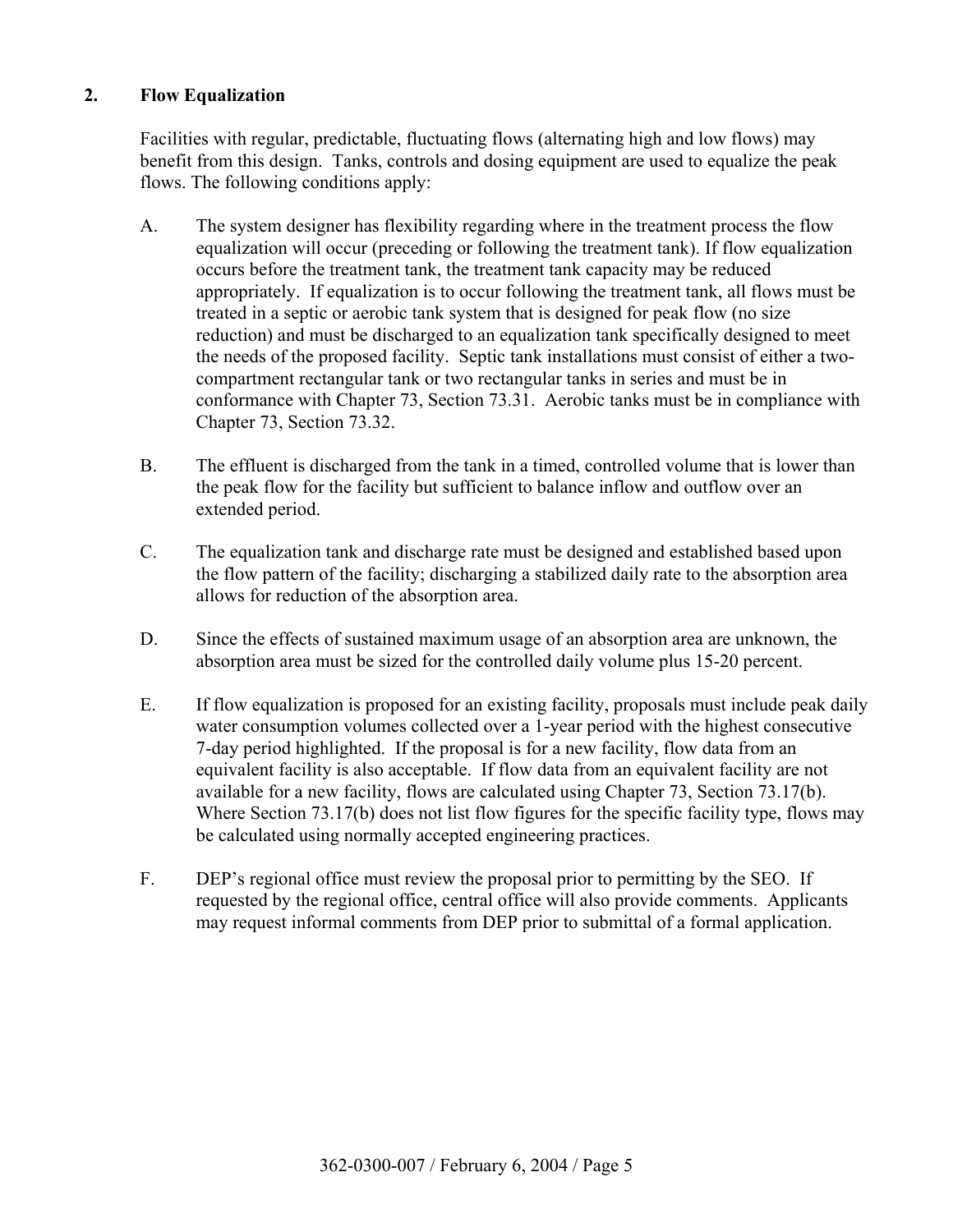# **3. Alternate Peat Based System Options**

 Alternate peat based system configurations consist of an aerobic or septic tank, followed by a peat filter and an absorption area as described in this listing. Septic tank installations must consist of either a two-compartment rectangular tank or two rectangular tanks in series and must be in conformance with Chapter 73, Section 73.31. Aerobic tanks must be in compliance with Chapter 73, Section 73.32. All peat systems must also include a Zabel A-300 solids retainer or equivalent NSF approved filter on the preceding septic or aerobic tank.

- A. General Requirements For All Peat Based Systems
	- 1. System Requirements
		- a. All Ecoflo installations are required to have a minimum of 195 cubic feet of peat evenly distributed in the filter unit (nominally 31 inches deep). The SEO shall confirm the volume of peat prior to final approval of the system. *Note: New compressed packaging for peat requires multiplication of the volume printed on the packaging by 1.75 (the compression ratio).*
		- b. The Puraflo system is sized at one preassembled peat filter module per bedroom (each module contains approximately 60 cubic feet of peat media). The depth of peat in the Puraflo system is 30 inches. No compression ratio is specified because these are pre-engineered, preassembled filter units.
	- 2. Distribution of effluent from the septic tank or aerobic tank to the peat filter may be by gravity flow or pressure distribution. If a pump is required to lift effluent to the peat filter, a timed dose is required.
	- 3. The peat filter must be watertight and all outlets properly sealed against liquid and solid infiltration and exfiltration. Where a liner is used, the liner must be 20 mil thick hyplon, polyvinyl chloride or polyethylene sheeting placed on 2 inches of sand or a layer of 10 ounce porous textile material to prevent punctures and tears. The liner must be extended to the surface and any inlets or outlets at or below the water table or at or below the water level in the unit must have an antiseep collar, bentonite clay plug or leak-proof boot sealed to the liner material.
	- 4. Operation and Maintenance

 Peat filters require maintenance, including the periodic replacement of peat. The company's warranty must be attached to the permit application, permit and purchase agreement. This warranty must clearly notify the property owner of the need to replace the peat within the life expectancy period established by the company and provide access for the annual inspection. In addition, septic tanks, dosing tanks, and lift pump tanks shall be inspected every 6 months for structural integrity of the tank, inlet and outlet baffles, solids retainer, pumps, siphons and electrical connections. Aerobic tanks shall be inspected every 6 months for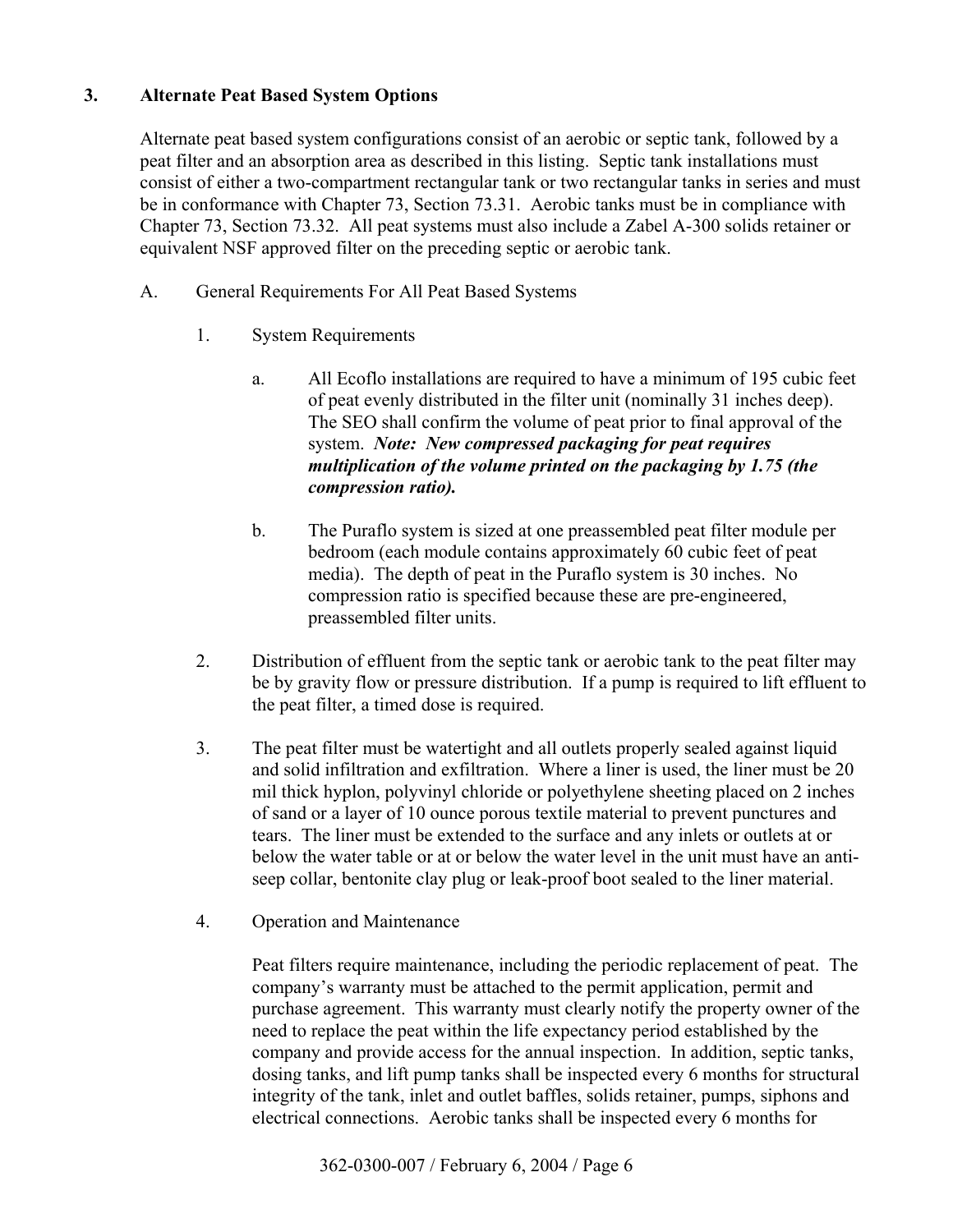structural integrity of the tank, inlets and outlet baffles, buoyed solids retainer, pumps, siphons and electrical connections. The inspection and concurrent pumping of excess solids shall be conducted in accordance with the manufacturer's and NSF requirements. In system configurations utilizing at-grade bed systems on sites exhibiting limiting zones between 10 and 20 inches to seasonal high water table or 16 to 20 inches to rock, operation and maintenance shall comply with both the manufacturer's specifications and the following requirements:

- a. Disinfection units shall be inspected monthly by the property owner and every 6 months by the maintenance entity established under Chapter 72, Section 72.25(h). The disinfection unit must be clean and be functioning within the specifications of the manufacturer. A qualified technician must determine if the unit meets or exceeds the published minimum standards in Part 7 of this guidance. Additionally, the UV tube must be replaced if it is found to be necessary during the inspection or at least annually.
- b. A laboratory shall test the discharge to the system for fecal coliforms, carbonaceous biological oxygen demand (CBOD), and suspended solids to determine compliance with Chapter 72 (relating to the administration of the sewage facilities permitting program). The sample must be taken following the disinfection unit. At least annually, a copy of these test results, along with documentation of the most recent inspection of the system by the maintenance entity established under Chapter 72, Section 72.25(h), shall be sent to the local agency.

#### **Systems Approved Under This Listing**

 Ecoflo Pennsylvania system - distributed in Pennsylvania by Falling Spring Technologies, P.O. Box 410, Newburg, PA 17240.

 Puraflo peat biofilter - manufactured by Bord na Mona, P.O. Box 77457, Greensboro, NC 27417, distributed in Pennsylvania by Site Development Services, P.O. Box 5873, Reading, PA 19610.

- B. Alternate Peat System Option 1
	- 1. Performance Standard

 This system has demonstrated to the satisfaction of DEP, that it can produce an effluent equal to or better than 10 mg/L  $BOD<sub>5</sub>/CBOD<sub>5</sub>$  and 10 mg/L TSS as monthly averages. With UV disinfection, it can also reduce fecal coliform concentrations to less than 200/100 ml. This system is approved for use on limiting zones of less than 20 inches.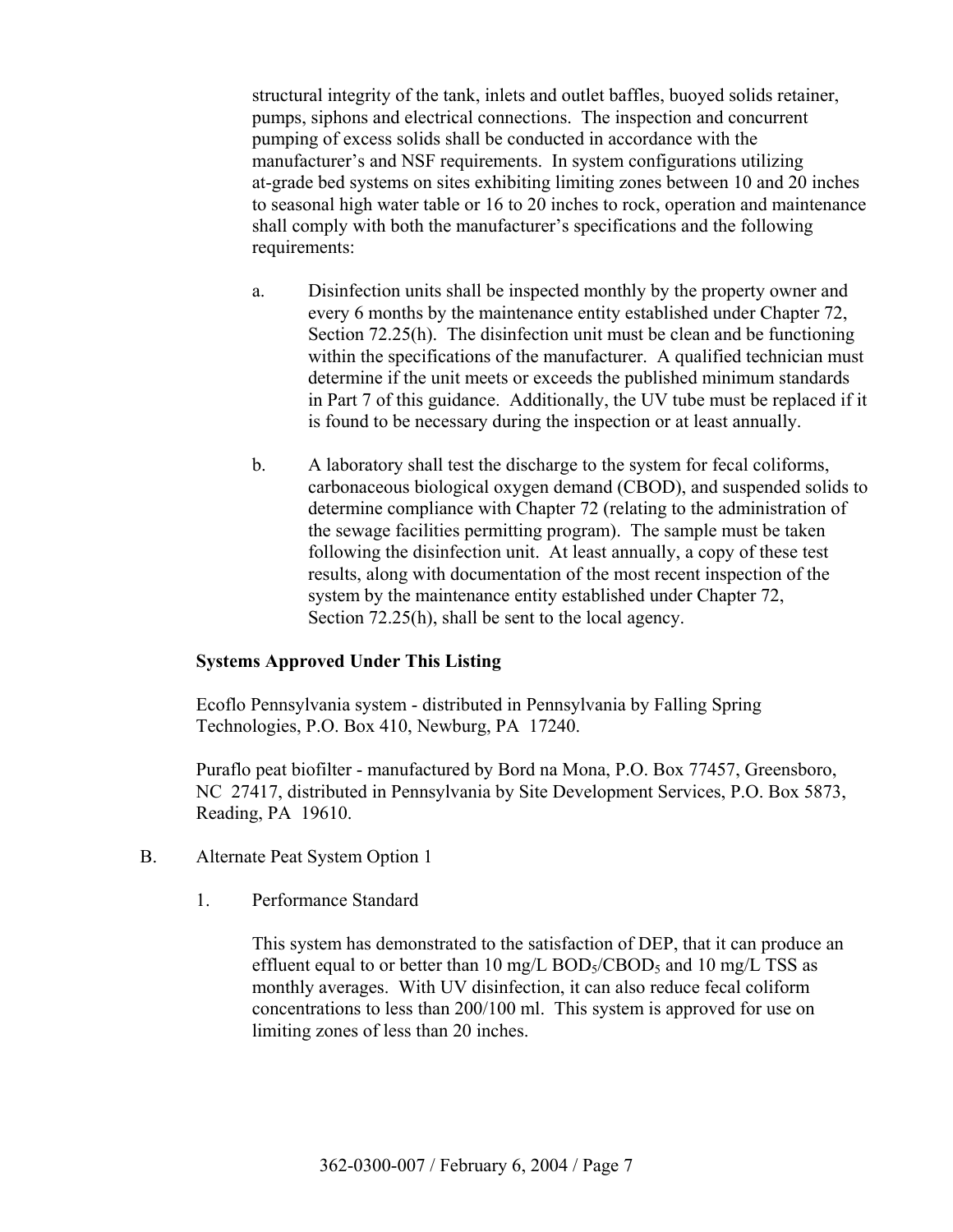2. Use of this System

 This system may be approved either to serve new construction or as a repair system. This system option involves treatment of septic or aerobic tank effluent using a self-contained peat filter, with final treatment and disposal using one of the following options:

- a. An onlot system as described in Chapter 73, other than IRSIS (see Alternate Peat System Option 2). Where the percolation rate is in the range of 3 to 60 minutes per inch (min/in), inclusive, up to a 40 percent reduction in the size of the absorption area is allowed. However, where the percolation rate is in the range of 61 to 180 min/in, inclusive, no reduction in absorption area sizing is permitted.
- b. An at-grade absorption area. The minimum vertical isolation distances for this final treatment option are greater than or equal to 10 inches to the seasonal high water table, or greater than or equal to 16 inches to rock formation.
	- (1) On sites exhibiting limiting zones **greater than or equal to 20 inches** from the mineral soil surface, an at-grade absorption area designed in accordance with the alternate at-grade system standards in Part 9 of this guidance may be used, except that the soil profile must show that there is a minimum of 20 inches of suitable soil between the bottom of the proposed absorption area and the limiting zone rather than the 48 to 60 inches of suitable soil or sand/soil required by Part 9. Where the percolation rate is in the range of 3 to 60 minutes per inch, inclusive, up to a 40 percent reduction in the size of the absorption area is allowed. However, where the percolation rate is in the range of 61 to 180 min/in, inclusive, no reduction in absorption area sizing is permitted.
	- (2) On sites exhibiting limiting zones **less than 20 inches** from the mineral soil surface, soil morphological analysis by a soil scientist who is a professional member of the Pennsylvania Association of Professional Soil Scientists (PAPSS) or who is a "Qualified Soil Scientist" as defined in Chapter 73 of the regulations is required. On these sites, the treatment and disposal distribution configuration is based on the horizontal linear loading rate derived from the soil morphological analysis and the Hydraulic Linear Loading Rate (HLLR) chart in Appendix 5; or
- c. An alternate drip irrigation system designated in accordance with Part 12 of this guidance.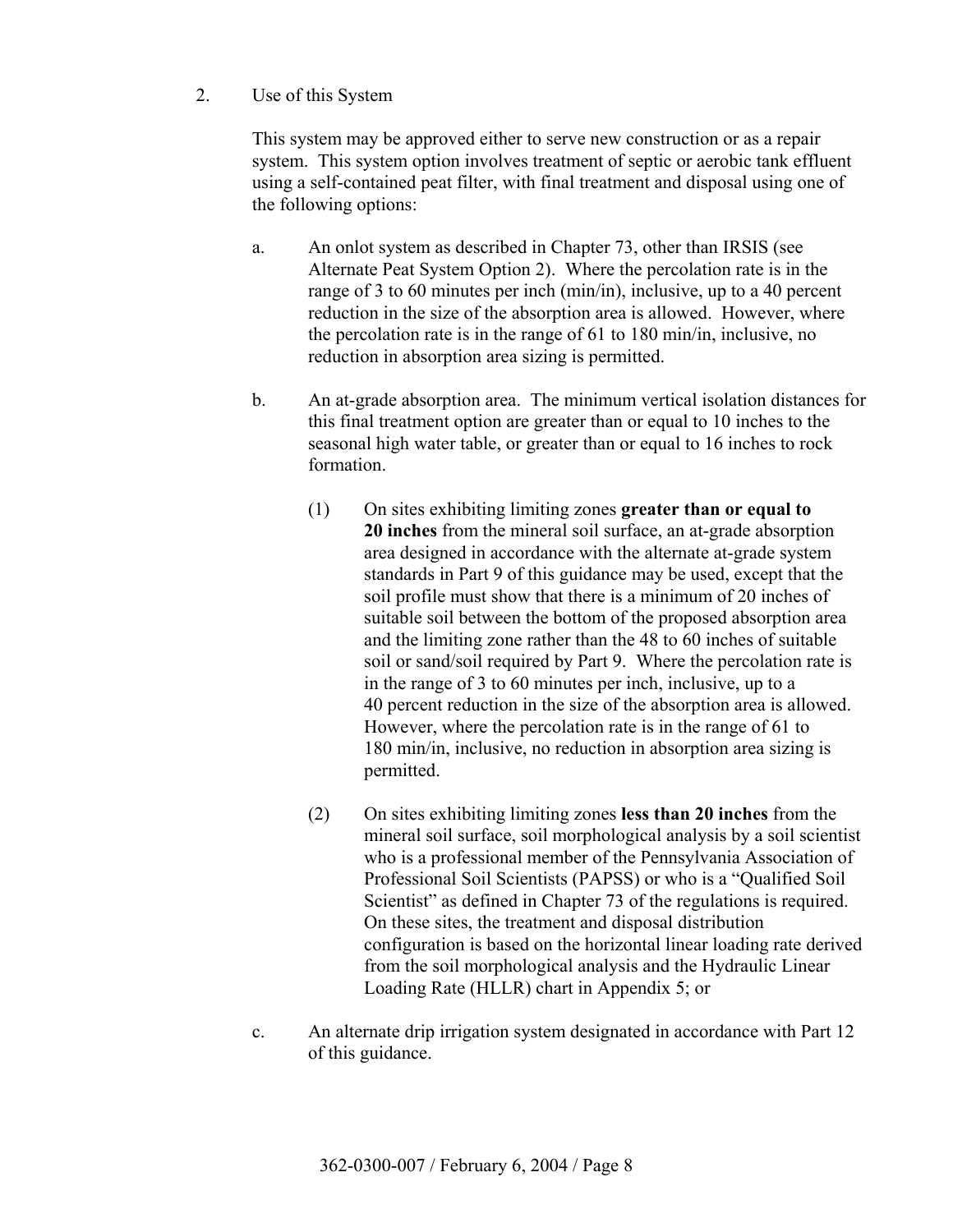- 3. Siting Requirements
	- a. For final treatment and disposal options using onlot systems as described in Chapter 73, see the appropriate regulations for siting requirements.
	- b. For final treatment and disposal using an alternate drip irrigation system, please see Part 12 of this guidance for requirements.
	- c. For final treatment and disposal using an at-grade system:
		- (1) On a site exhibiting a limiting zone at **greater than or equal to 20 inches** from the mineral soil surface, refer to Part 9 of this guidance.
		- (2) On a site with a limiting zone **less than 20 inches** from the mineral soil surface, the siting and distribution system design shall be based upon the HLLR table in Appendix 5 of this document. A soil scientist who is a professional member of the PAPSS or is a "Oualified Soil Scientist" as defined in Chapter 73 of DEP's regulations must conduct the necessary morphological evaluation. A report regarding the soil drainage classification determination, and confirmation that the appropriate loading rate and horizontal linear load from the HLLR table are met, must be signed by the soil scientist. The following procedure must be used:
			- (a) A minimum of four soil profile test pits shall be evaluated to verify the morphology of the proposed absorption site. These soil profiles shall include two soil profile evaluations on contour, bracketing the proposed absorption area, and two soil profile evaluations on contour, 50 feet downgradient from the absorption area.
			- (b) The on-contour spacing of the soil profile evaluations shall not exceed 100 feet in length.
			- (c) In cases where the calculated aggregate area length exceeds 100 feet, additional test pit evaluations are required to verify the soil morphology of both the absorption area and the downgradient area.
			- (d) Overall site suitability will be limited by the most restrictive depth to the seasonal high water table, depth to rock formation and soil morphology from all of the soil test pits evaluated.
			- (e) At a minimum, the vertical isolation distance must be greater than or equal to 10 inches to the seasonal high water table or greater than or equal to 16 inches to rock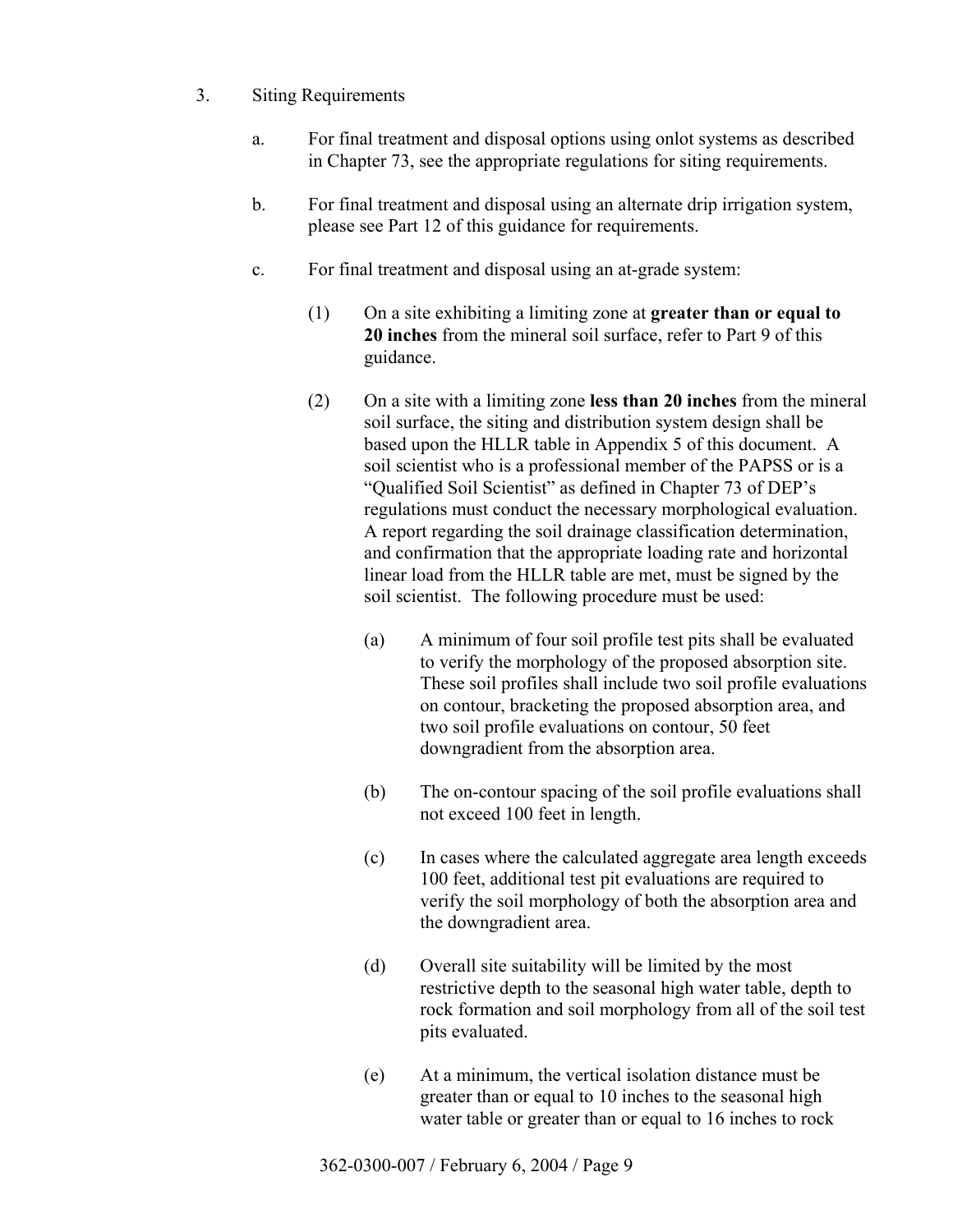formation. In addition, the soil must have a consistency of "very firm" or less to be suitable.

- (f) Distribution of the effluent in the absorption area will be determined by the soil profile evaluations and the vertical depth between the bottom of the aggregate and the top of the seasonal high water table or rock formation.
- (g) The loading rate (required to calculate aggregate area square footage) and hydraulic loading rate (required to calculate aggregate area length) shall be determined with the HLLR table by using the most restrictive results from the soil profile evaluations conducted. The shape and grade of structure, as well as textural classification of the mineral soil from the profile horizon above the seasonal high water table or restrictive horizon, is used to determine these rates.
- (h) Disinfection: Disinfection of the effluent prior to discharge to the absorption area is required. This disinfection must be achieved by means of ultraviolet (UV) light emitting equipment designed as described below. No other means of disinfection, such as chlorination, may be used, as it is essential to prevent negative effects on soil bacteria in the absorption area that may be caused by residual effects of disinfection.
	- 1) Ultraviolet radiation at a level of 254 nanometers must be applied at a minimum dosage of 25,000 microwatt-seconds per square centimeter at all points throughout the water disinfection chamber. However, a higher dosage may be required based on the specific transmittance of the wastewater. In lieu of determining the specific transmittance level of the wastewater, a dosage of 30,000 to 35,000 microwatt-seconds per square centimeter should be provided.
	- 2) The maximum water depth in the chamber, measured from the tube surface to the chamber wall, shall not exceed 3 inches.
	- 3) The ultraviolet tubes shall be jacketed so that a proper operating tube temperature of about 104°F is maintained. The jacket shall be made of quartz or high-silica glass with similar optical characteristics.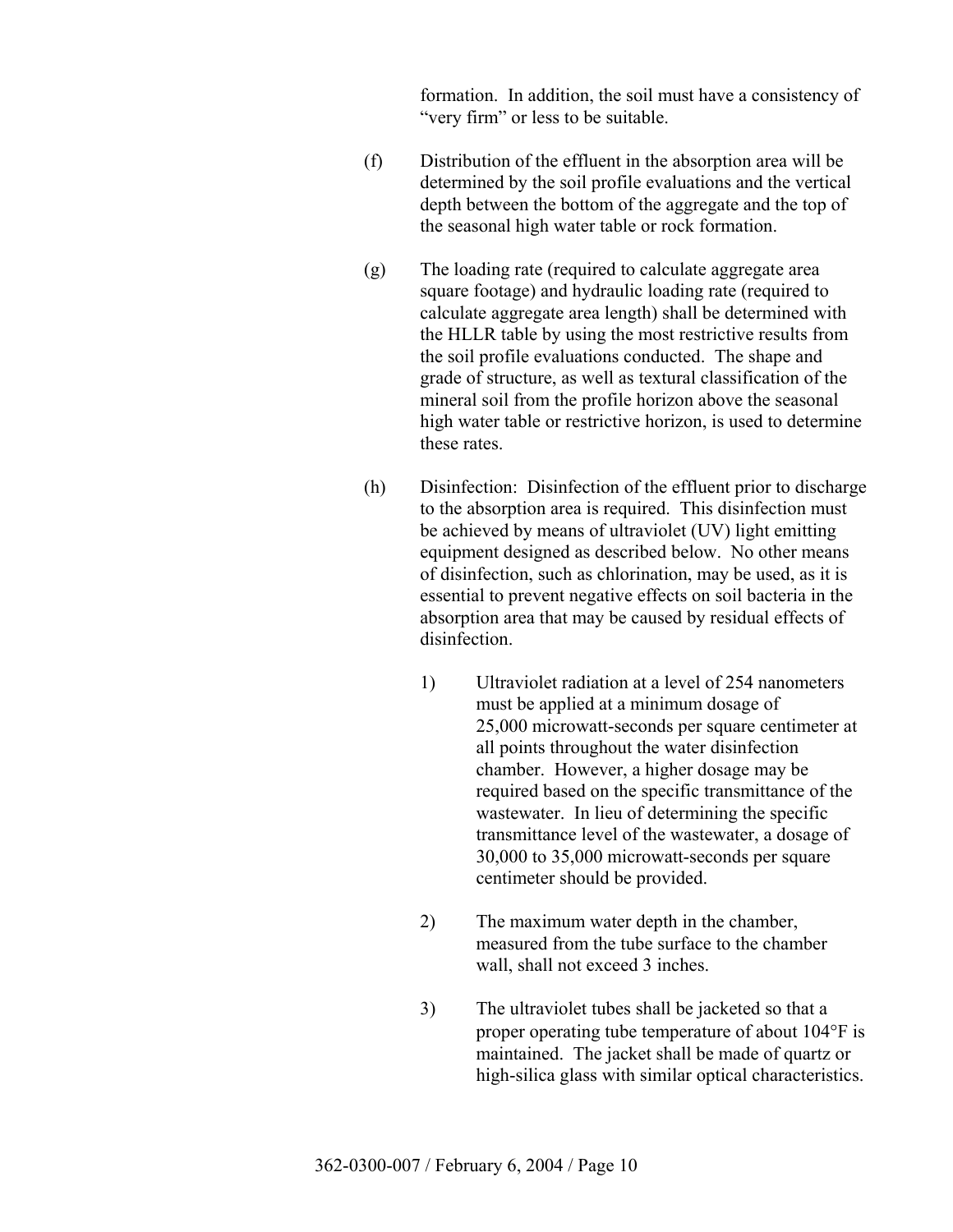- 4) The units shall be designed to permit frequent mechanical cleaning of the water contact surface of the jacket without disassembly of the unit.
- 5) An automatic flow control device, accurate within the expected pressure range, shall be installed to restrict flow to the maximum design flow of the treatment unit.
- 6) Ultraviolet tubes must be replaced at least annually. To ensure that appropriate UV dose levels are maintained, a warning alarm must be installed to ensure prompt replacement of a burned-out tube. To ensure continued optical performance of the unit, an accurately calibrated ultraviolet intensity meter, properly filtered to restrict its sensitivity to the point of the disinfection spectrum, may also be installed in the wall of the disinfection chamber at the point of greatest water depth from the tube.
- 7) A spare UV tube and other necessary equipment must be available to allow prompt repair of the UV unit by qualified personnel instructed in the operation and maintenance of the equipment.
- 4. The following conditions apply to Alternate Peat Filter System Option 1:
	- a. An SEO who has successfully completed the appropriate DEP-sponsored continuing education course that included this specific technology or has received review delegation in writing from DEP may independently review the design and issue the permit for alternate system designs approved under this listing. All other system proposals under this listing must be submitted to the DEP regional office for review and comment.
	- b. Where a conventional system other than IRSIS is proposed, sufficient soil profiles must be conducted to ensure that a minimum of 20 inches of suitable soil is present under the entire area proposed for the absorption area.
	- c. Where sizing reductions are proposed, they are not cumulative. No additional sizing reduction is allowed for use of either an aerobic tank or infiltration chambers.
	- d. If sizing reductions are proposed, where the system is used to serve a new dwelling, the soil profile evaluations and percolation testing must document that sufficient area is available for installation of a full-sized absorption area (prior to the calculation of the 40 percent reduction).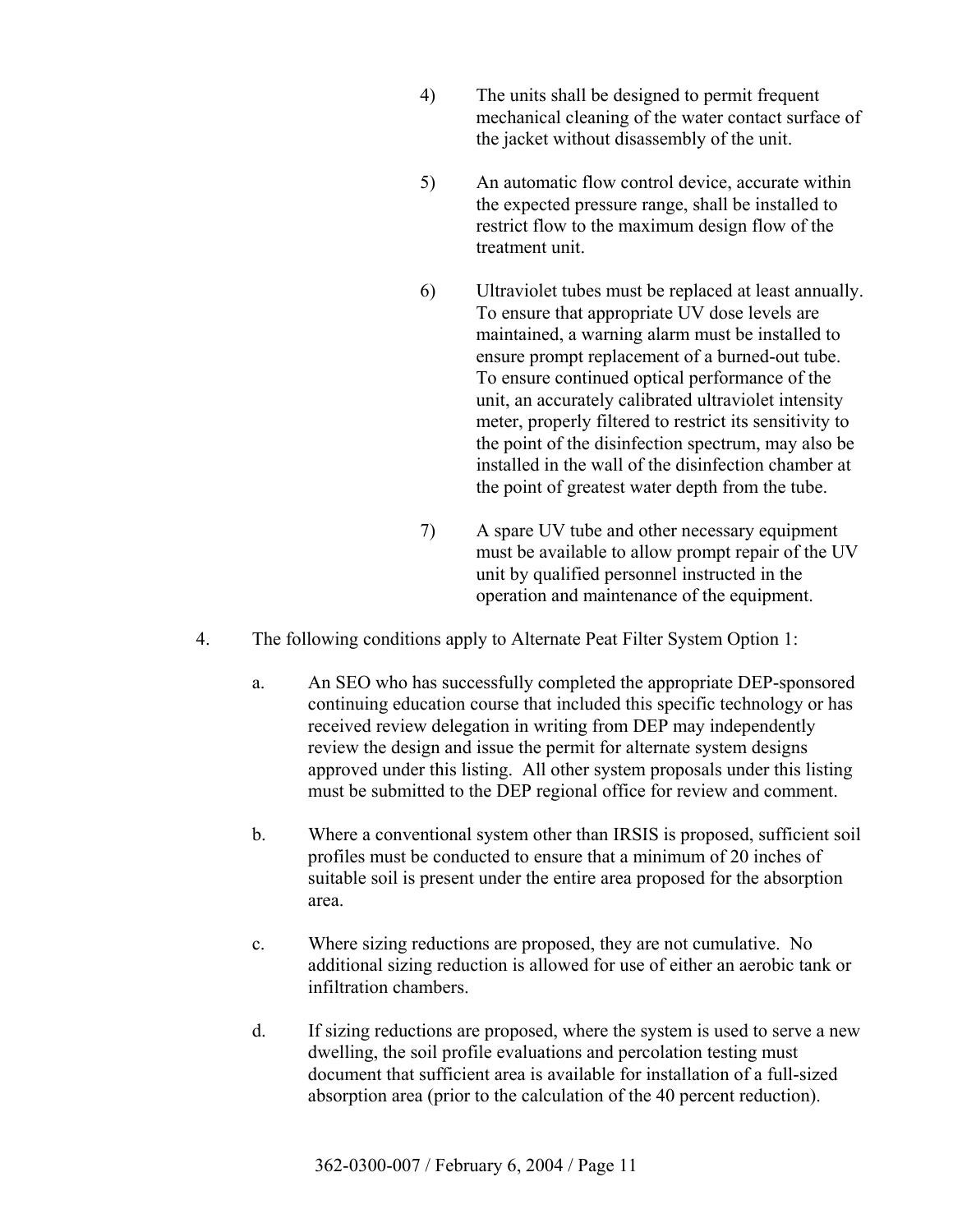- e. For repairs, system sizing must be maximized up to the square footage of a full-sized system.
- f. Where an at-grade system is proposed, sufficient soil profiles must be conducted to ensure that the soil profile under the area of the proposed system has greater than or equal to 10 inches of suitable soil to seasonal high water table and greater than or equal to 16 inches to rock (instead of the 48 to 60 inches required by Part 9 of this guidance).
- g. The system must be designed to take full advantage of the slope to move effluent out from under the absorption area and downgradient with the laterals placed parallel to the contour.
- h. On sites with limiting zones at  $\leq 20$ " from the mineral soil surface, a laboratory shall test the discharge to the system for fecal coliforms, CBOD and suspended solids to determine compliance with Chapter 72. The sample must be taken following the disinfection unit. At least annually, a copy of these test results, along with documentation of the most recent inspection of the system by the maintenance entity established under Chapter 72, Section 72.25(h), shall be sent to the local agency.
- C. Alternate Peat System Option 2

 A self-contained peat filter may be used in place of an intermittent sand filter (Chapter 73, Section 73.162) for individual residential spray irrigation systems permitted by the local agency. An SEO who has successfully completed the appropriate DEPsponsored continuing education course that included this specific technology or has received review delegation in writing from DEP may independently review the design and issue a permit for this alternate spray irrigation system. All other system proposals under this listing must be submitted to the DEP regional office for review and comment.

D. Alternate Peat System Option 3

 This option involves initial treatment in a septic or aerobic treatment tank followed by a self-contained, sealed bottom peat filter, with final treatment and disposal using a separate subsurface sand filter designed in accordance with Section 73.54 and the regulations referenced in that Section, except that 12 inches of sand in the filter may be eliminated. No reduction in absorption area sizing is allowed. An SEO who has successfully completed the appropriate DEP-sponsored continuing education course that included this specific technology or has received review delegation in writing from DEP may independently review the design and issue a permit for this alternate peat system. All other system proposals under this listing must be submitted to the DEP regional office for review and comment.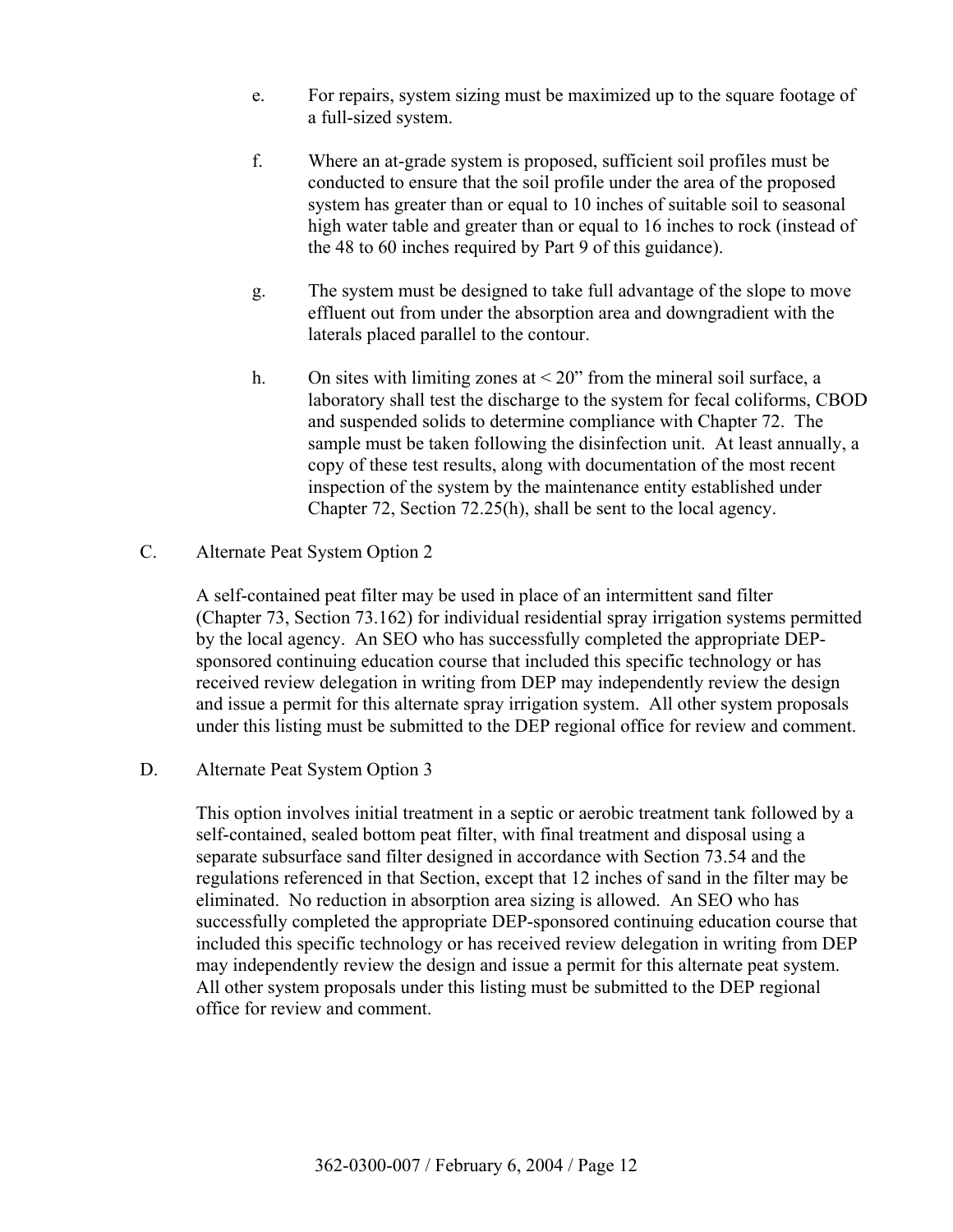## **4. Free Access Gravity Sand Filter System Option**

- A. This system option involves treatment of septic tank or aerobic tank effluent using a gravity sand filter, with final treatment and disposal using one of the following options:
	- 1. an onlot system as described in Chapter 73 (this filter may be used as a 1:1 replacement for the intermittent sand filter described in Chapter 73, Section 73.162 for individual residential spray irrigation systems permitted by the local agency);
	- 2. an at-grade absorption area designed in accordance with the at-grade alternate system standards in Part 9 of this guidance (except that the soil profile must show that there is a minimum of 20 inches of suitable soil between the bottom of the proposed absorption area and the limiting zone (48 to 60 inches of suitable soil or sand/soil is not required)); or
	- 3. an alternate drip irrigation system designed in accordance with Part 12 of this alternate system guidance.
- B. Specifications
	- 1. Treatment tank: Either septic or aerobic tanks may be used in this option. If a septic tank is used, it must meet the requirements of Chapter 73, Section 73.31 and be either a two-compartment rectangular tank or two rectangular septic tanks in series. Aerobic tanks must meet the requirements of Chapter 73, Section 73.32.
	- 2. Filter: The filter shall be constructed in a tank meeting the following specifications:
		- a. Systems designed to serve a single-family dwelling of three bedrooms or less (or equivalent flow) shall have a filter surface area of at least 40 square feet. The filter area shall be increased by 10 square feet for each additional bedroom over three (or additional equivalent flow).
		- b. Tanks shall be watertight and made of a sound, durable material not subject to excessive corrosion or decay.
		- c. Concrete tanks shall have a minimum wall thickness of 2 1/2 inches and be adequately reinforced.
		- d. If precast slabs are used as tank tops to support the access covers, the slabs shall have a thickness of at least 3 inches and be adequately reinforced.
		- e. Tanks shall be designed and constructed so that the depth from the cover to the top of the sand layer provides sufficient freeboard to allow for maintenance of the sand surface.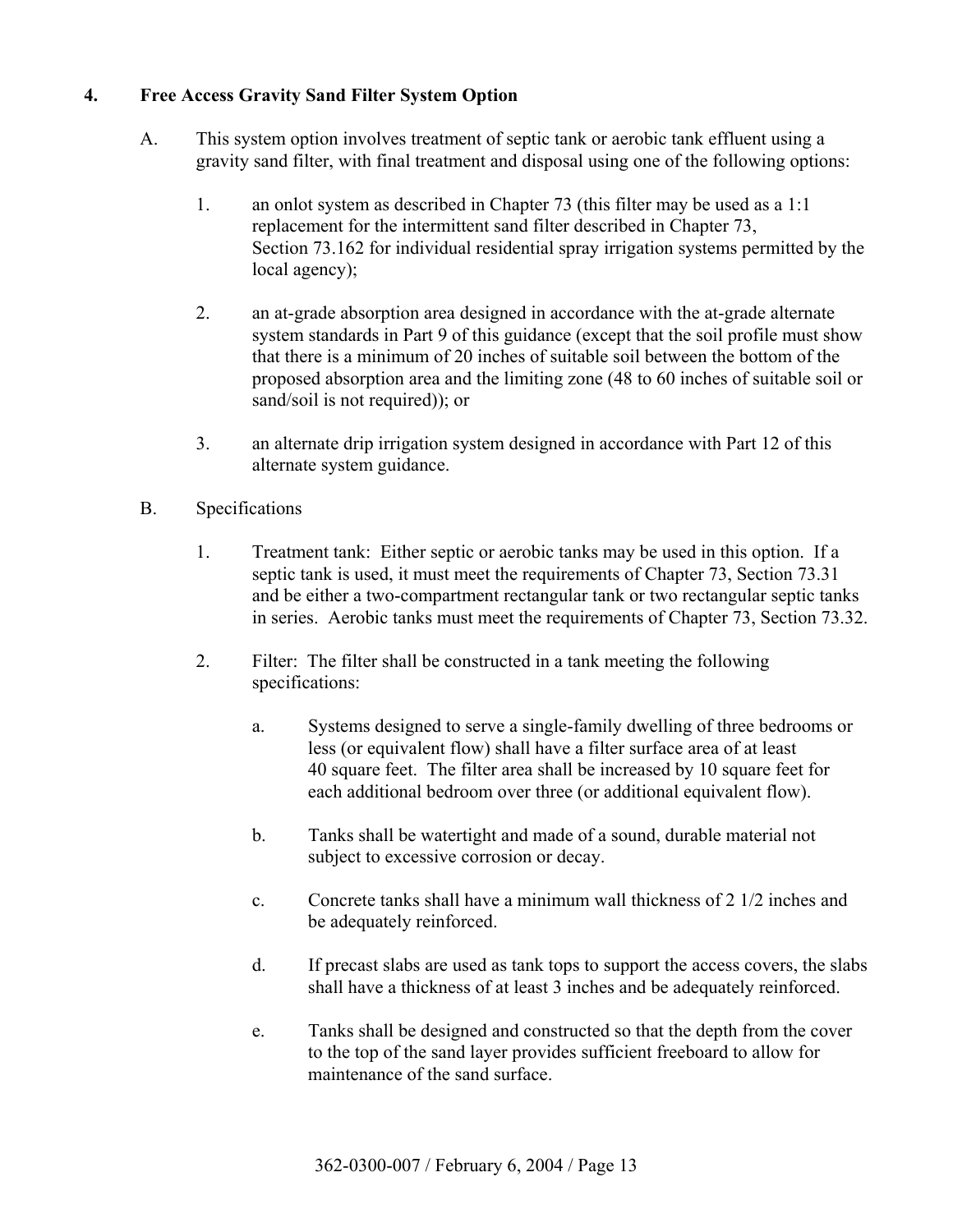f. Access shall be provided by a minimum of two round or square access openings. These access openings shall be a minimum of 36 x 36 inches in size and provide access to the entire surface of the filter. If the access openings are less than 1,600 square inches in size, the tank wall must be extended a minimum of 6 inches above final grade. If the tank access openings are at least 1,600 square inches, the tank may be set a maximum of 12 inches below final grade.

 As an alternative to having two access openings, a single rectangular opening may be used if the following requirements are met:

- (1) The minimum dimension of any access opening shall be greater than or equal to 36 inches.
- (2) For access openings with a dimension less than 60 inches, the inside of the tank wall shall be no greater than 18 inches from the edge of the opening in the direction of that dimension.
- (3) For access openings with a dimension greater than or equal to 60 inches, the inside of the tank wall shall be no greater than 36 inches from the edge of the opening in the direction of that dimension.
- (4) If more than one access opening is used, the distance between the openings shall be no greater than 36 inches.
- g. All access openings shall be extended a minimum of 6 inches above final grade.
- h. Access covers shall be constructed of sturdy, lightweight materials that facilitate easy removal or manual repositioning to allow for routine maintenance of the filter, and shall be secured against unauthorized access. They shall be designed to prevent entrance of groundwater, surface runoff and debris.
- 3. Media: Fine aggregate (sand) suppliers shall provide written certification to the SEO and permittee, with the first delivery to the job site, that the sand to be supplied meets the following specifications:
	- a. The fine aggregate shall have an effective size of between 0.3 to 0.6 mm, a uniformity coefficient of 3.5 or less and less than 4 percent of the coarse aggregate passing the #100 sieve. The sieve analysis shall be conducted in accordance with Department of Transportation PTM #616 and the uniformity coefficient shall be determined by using Department of Transportation PTM #149.
	- b. The sand may not contain more than 15 percent by weight deleterious material as determined by Department of Transportation PTM #510.

362-0300-007 / February 6, 2004 / Page 14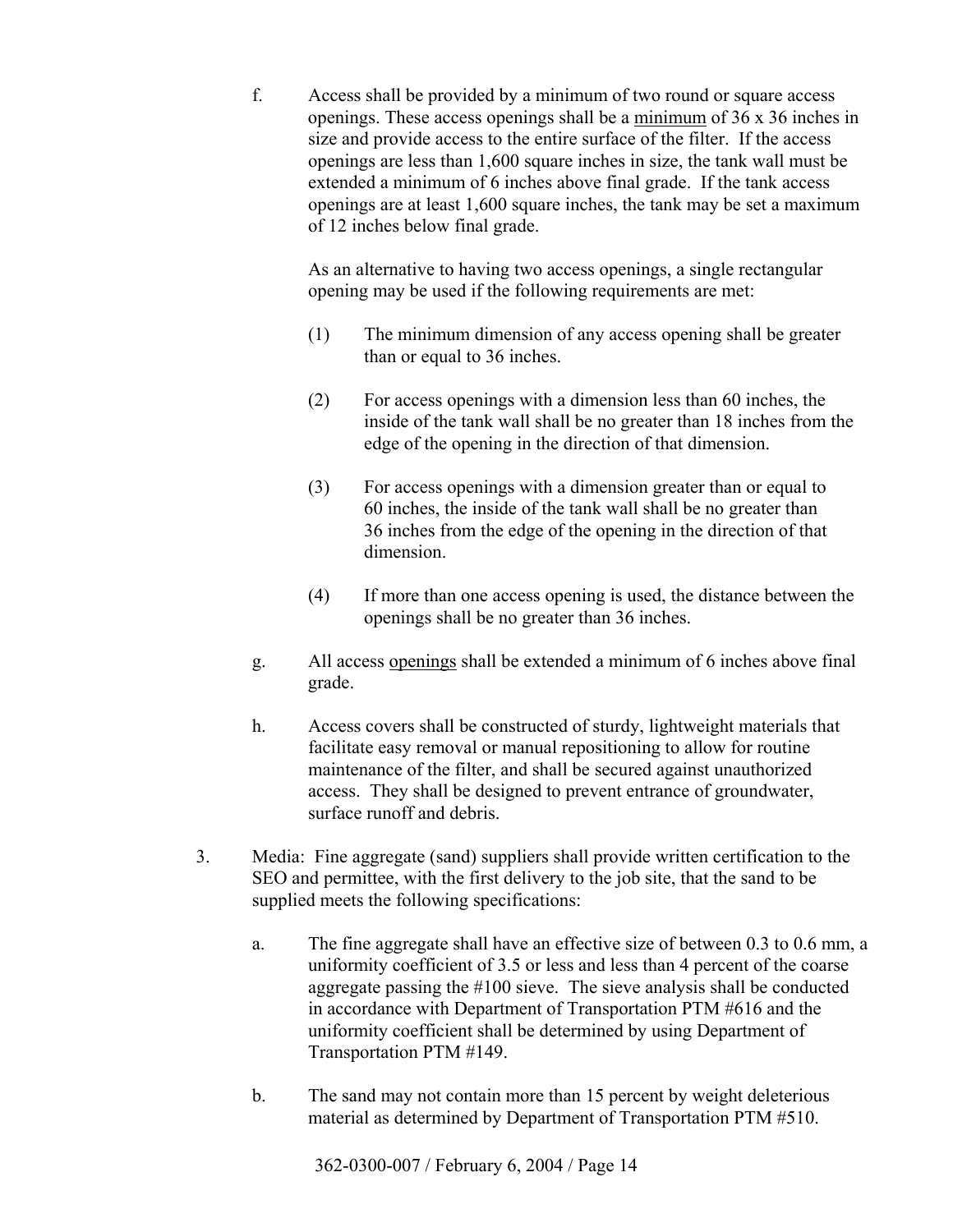- 4. Contents of certification: The written certification shall include the name of the supplier, the testing results, the testing date, the amount of material purchased under this certification and the delivery date.
- 5. Construction: The sand filter shall be constructed according to the following standards:
	- a. A 4-inch diameter perforated underdrain pipe with a minimum 2,500 pound crush test specification shall be placed on the bottom of the tank.
	- b. Two rows of perforations with diameters between 1/2 and 3/4 inch shall be drilled in the underdrain pipe at 6-inch intervals. Stock perforated pipe meeting these standards may be used. The pipe shall be placed so that the perforations face downward and the rows are at approximately 45° angles from each other.
	- c. Aggregate shall be placed around the underdrain to a total depth of 5 inches from the bottom of the tank. Coarse aggregate used in the underdrains and distribution system shall meet the Type B requirements posted in the Department of Transportation specifications Publication #408, Section 703, Table B. The uniform size and grading of the aggregate shall meet AASHTO No. 57 requirements, as described in Form 408, Section 703.2, Table C from a Department of Transportation certified stockpile.
	- d. A minimum depth of 4 inches of aggregate shall be placed over the aggregate underdrain material. Coarse aggregate used in the transition layer shall meet the Type B requirements posted in the Department of Transportation specifications Publication #408, section 703, Table B. The size and grading shall meet AASHTO No. 8 requirements, as described in Form 408, Section 703.2, Table C from a Department of Transportation certified stockpile.
	- e. Sand shall be placed over the aggregate to a depth of at least 24 inches.
	- f. The sand in the filter may not be greater than 36 inches deep.
	- g. A high water alarm shall be installed in the filter tank that will produce an audible and visual alarm when effluent backs up on the filter surface to 12 inches above the surface of the sand.
	- h. The central distribution piping shall be a minimum of 3 inches in diameter and installed level.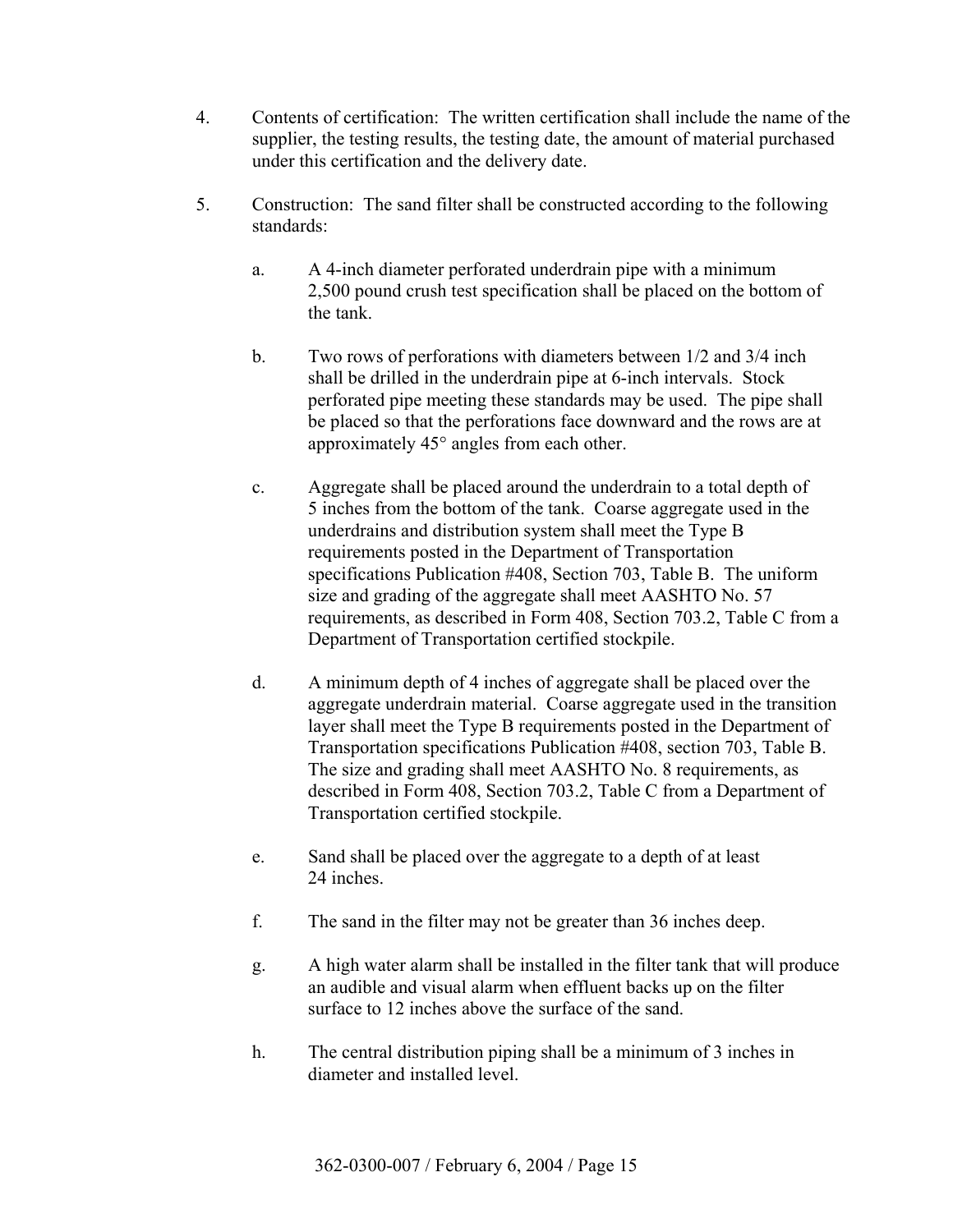- i. The height of the central distribution system's effluent outlet above the sand surface shall allow for the installation of a splash plate.
- j. A concrete splash plate or other suitable material shall be located under each effluent outlet to prevent scouring of the sand surface.
- C. The following conditions apply to the Free Access Gravity Sand Filter System Option:
	- 1. An SEO who has successfully completed the appropriate DEP-sponsored continuing education course that included this specific technology or has received review delegation in writing from DEP may independently review the design and issue the permit for alternate system designs approved under this listing. All other system proposals under this listing must be submitted to the DEP regional office for review and comment.
	- 2. Where an at-grade system is proposed, sufficient soil profiles must be conducted to assure that a minimum of 20 inches of suitable soil is present under the entire area proposed for the at-grade absorption area.
	- 3. No reduction in size of the absorption area is allowed for use of either an aerobic tank or leaching chambers.
	- 4. For repairs, the system sizing must be maximized up to the square footage of a full-sized system.
	- 5. Where an at-grade system is proposed, the design of the at-grade system must meet the alternate system standards described in Part 9 of this guidance, except that the soil profile must show that there is greater than or equal to 20 inches of suitable soil (instead of the 48 to 60 inches specified in Part 9).
	- 6. The absorption area must be designed to take full advantage of the slope to move effluent out from under the absorption area and downgradient with the long side of the bed parallel to contours.
- D. Operation and Maintenance

 The homeowner should be advised that sand filter systems require periodic maintenance to operate properly. Septic tanks, dosing tanks, and lift pump tanks must be inspected every 6 months for structural integrity of the tank, inlet and outlet baffles, solids retainer, pumps, siphons and electrical connections. Aerobic tanks must be inspected every 6 months for structural integrity of the tank, inlets and outlet baffles, buoyed solids retainer, pumps, siphons and electrical connections. The inspection and concurrent pumping of excess solids must be conducted in accordance with the manufacturer's and NSF requirements. In system configurations where spray irrigation is proposed as the final treatment and disposal option, operation and maintenance shall comply with the applicable provisions of Chapter 73, Section 73.167 (Operation and Maintenance) and specifically Chapter 72, Section 72.25(h). In addition, the free access sand filter must be inspected monthly by the property owner and every 6 months by the maintenance entity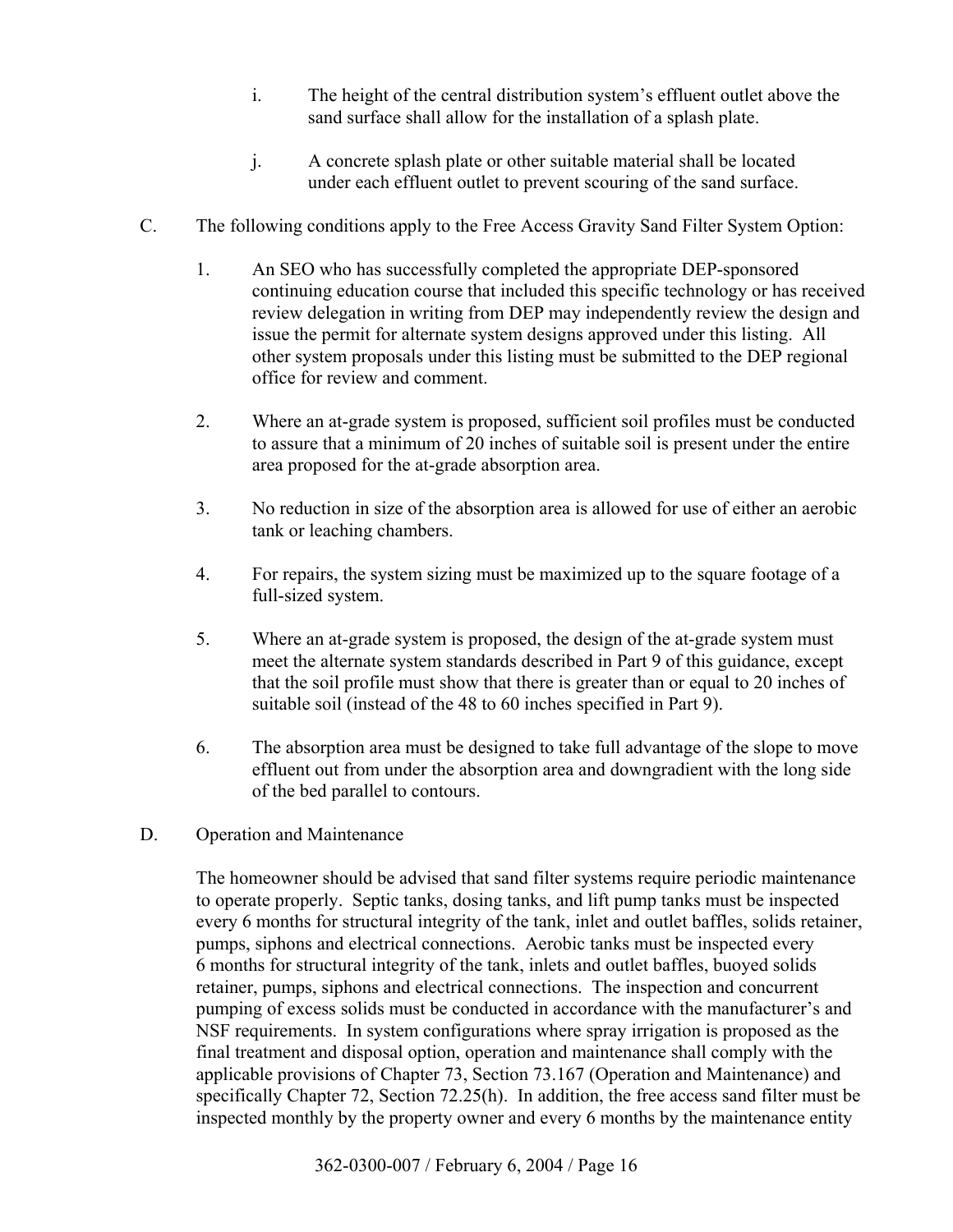established under Chapter 72, Section 72.25(h). Each component shall be inspected for compliance with the following standards:

- 1. Solids may not be accumulated on the surface of the sand in the free access sand filter nor may 12 inches of effluent be ponded over the sand. The high water alarm must be functional.
- 2. The surface of the free access sand filter shall be raked and porous, and any sand removed must be replaced with sufficient clean sand to maintain the depth at a minimum of 24 inches.
- 3. The plumbing in the free access sand filter tank shall be functional and free of leaks, and the splash plates must be in place.
- 4. The sand filter tank and cover shall be structurally sound and secured to inhibit unauthorized access. Any insulation must be in place and in good condition.
- 5. The area around the sand filter shall be free of ponded effluent and downgradient seepage.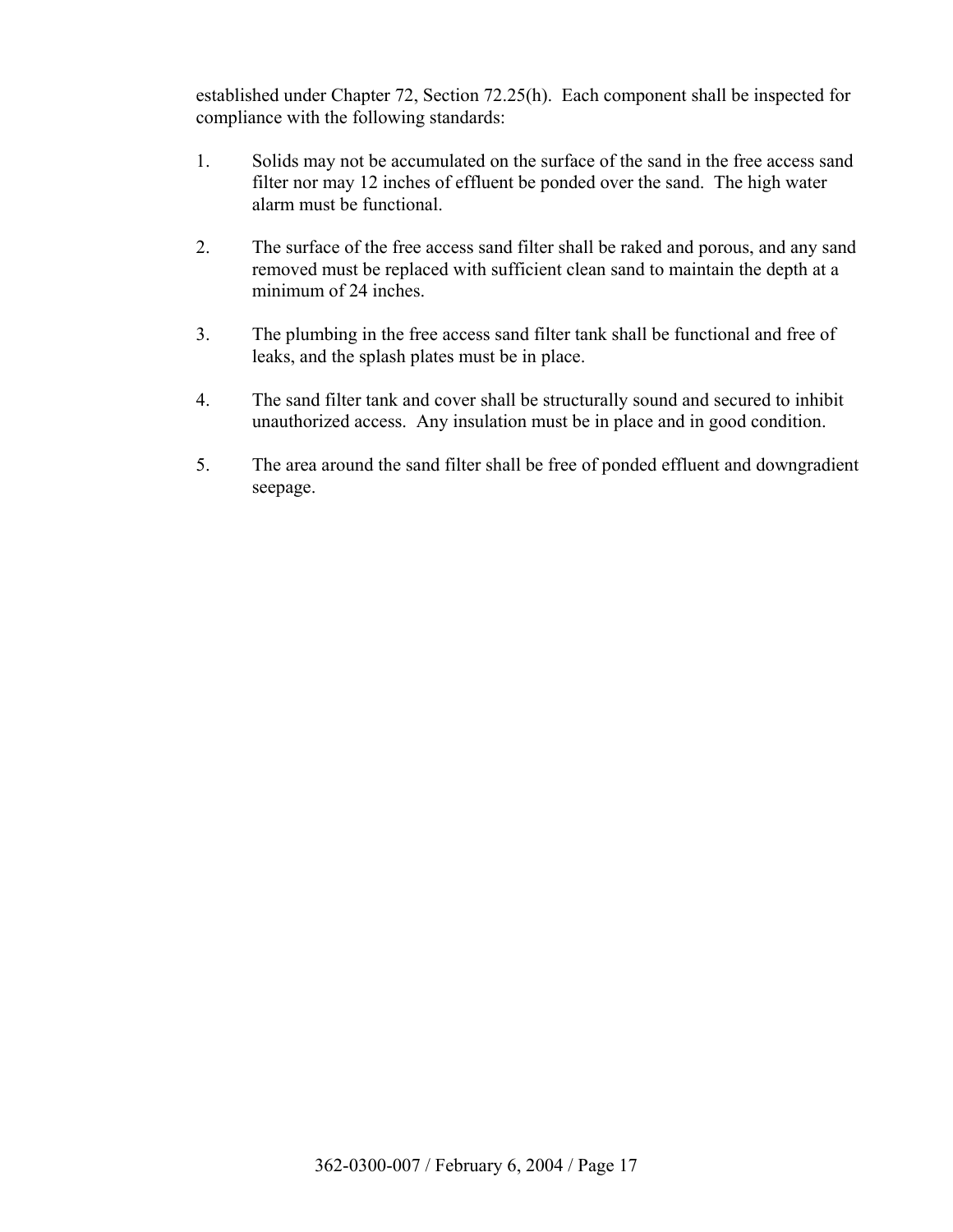# **5. CO-OP RFS III System Option**

## A. Description

 This system option involves treatment of septic tank effluent using a free access recirculating filter and a manufacturer-required disinfection unit, with final treatment and disposal using one of the following options:

- 1. an onlot system as described in Chapter 73 (this filter may be used as a 1:1 replacement for the free access intermittent sand filter described in Chapter 73, Section 73.162 for individual residential spray irrigation systems permitted by the local agency);
- 2. an at-grade absorption area. On sites exhibiting limiting zones greater than or equal to 20 inches from the mineral soil surface, the at-grade absorption area shall be designed in accordance with the at-grade alternate system standards in Part 9 of this guidance. On sites exhibiting limiting zones less than 20 inches from the mineral soil surface, the documented level of consistent and reliable treatment achieved by the CO-OP RFS III System is sufficient to allow the use of an at-grade bed on soils that are more shallow than the normal 20 inches to limiting zone required for many at-grade bed installations. The minimum vertical isolation distance is 10 inches or more between the aggregate and the seasonal high water table, or 16 inches or more between the aggregate and a rock formation. On these sites, soil morphological analysis by a soil scientist who is a professional member of the Pennsylvania Association of Professional Soil Scientists (PAPSS) or who is a "Qualified Soil Scientist" as defined in Chapter 73 of the regulations is required. The treatment and disposal distribution configuration must be based on the horizontal linear loading rate derived from the soil morphological analysis and the HLLR chart in Appendix 5; or
- 3. an alternate drip irrigation system designated in accordance with Part 12 of this guidance.
- B. Performance Standard

 This system has demonstrated to the satisfaction of DEP, that it can produce an effluent equal to or better than 10 mg/L  $BOD<sub>5</sub>/CBOD<sub>5</sub>$  and 10 mg/L TSS as monthly averages. With UV disinfection, it can also reduce fecal coliform concentrations to less than 200/100 ml. This system is approved for use on limiting zones of less than 20 inches.

- C. Siting Requirements
	- 1. For final treatment and disposal options using onlot systems as described in Chapter 73, see the appropriate regulations for siting requirements.
	- 2. For final treatment and disposal using an alternate drip irrigation system, please see Part 12 of this guidance for requirements.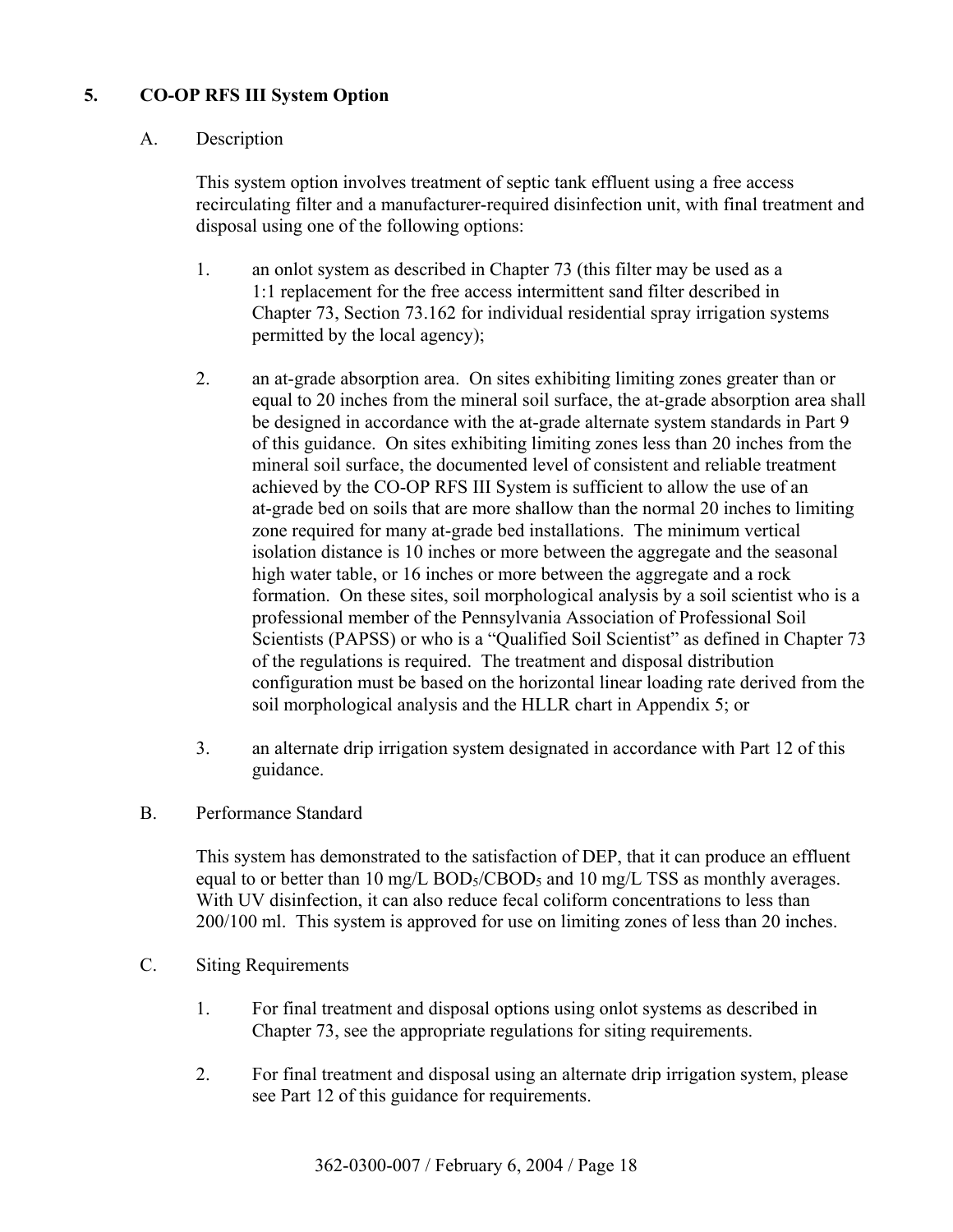- 3. For final treatment and disposal using an at-grade system:
	- a. On a site exhibiting a limiting zone at **greater than or equal to 20 inches** from the mineral soil surface, refer to Part 9 of this guidance.
	- b. On a site with a limiting zone **less than 20 inches** from the mineral soil surface, the siting and distribution system design shall be based upon the HLLR table in Appendix 5 of this document. A soil scientist who is a professional member of the PAPSS or is a "Qualified Soil Scientist" as defined in Chapter 73 of DEP's regulations must conduct the necessary morphological evaluation. A report regarding the soil drainage classification determination, and confirmation that the appropriate loading rate and horizontal linear load from the HLLR table are met, must be signed by the soil scientist. The following procedure must be used:
		- (1) A minimum of four soil profile test pits shall be evaluated to verify the morphology of the proposed absorption site. These soil profiles shall include two soil profile evaluations on contour, bracketing the proposed absorption area, and two soil profile evaluations on contour, 50 feet downgradient from the absorption area.
		- (2) The on-contour spacing of the soil profile evaluations shall not exceed 100 feet in length.
		- (3) In cases where the calculated aggregate area length exceeds 100 feet, additional test pit evaluations are required to verify the soil morphology of both the absorption area and the downgradient area.
		- (4) Overall site suitability will be limited by the most restrictive depth to the seasonal high water table, depth to rock formation and soil morphology from all of the soil test pits evaluated.
		- (5) At a minimum, the vertical isolation distance must be greater than or equal to 10 inches to the seasonal high water table or greater than or equal to 16 inches to rock formation. In addition, the soil must have a consistency of "very firm" or less to be suitable. In some of the HLLR table textural classifications, there is no suitable loading rate for massive or platy structures, so these soils would be unsuitable.
		- (6) Distribution of the effluent in the absorption area will be determined by the soil profile evaluations and the vertical depth between the bottom of the aggregate and the top of the seasonal high water table or rock formation.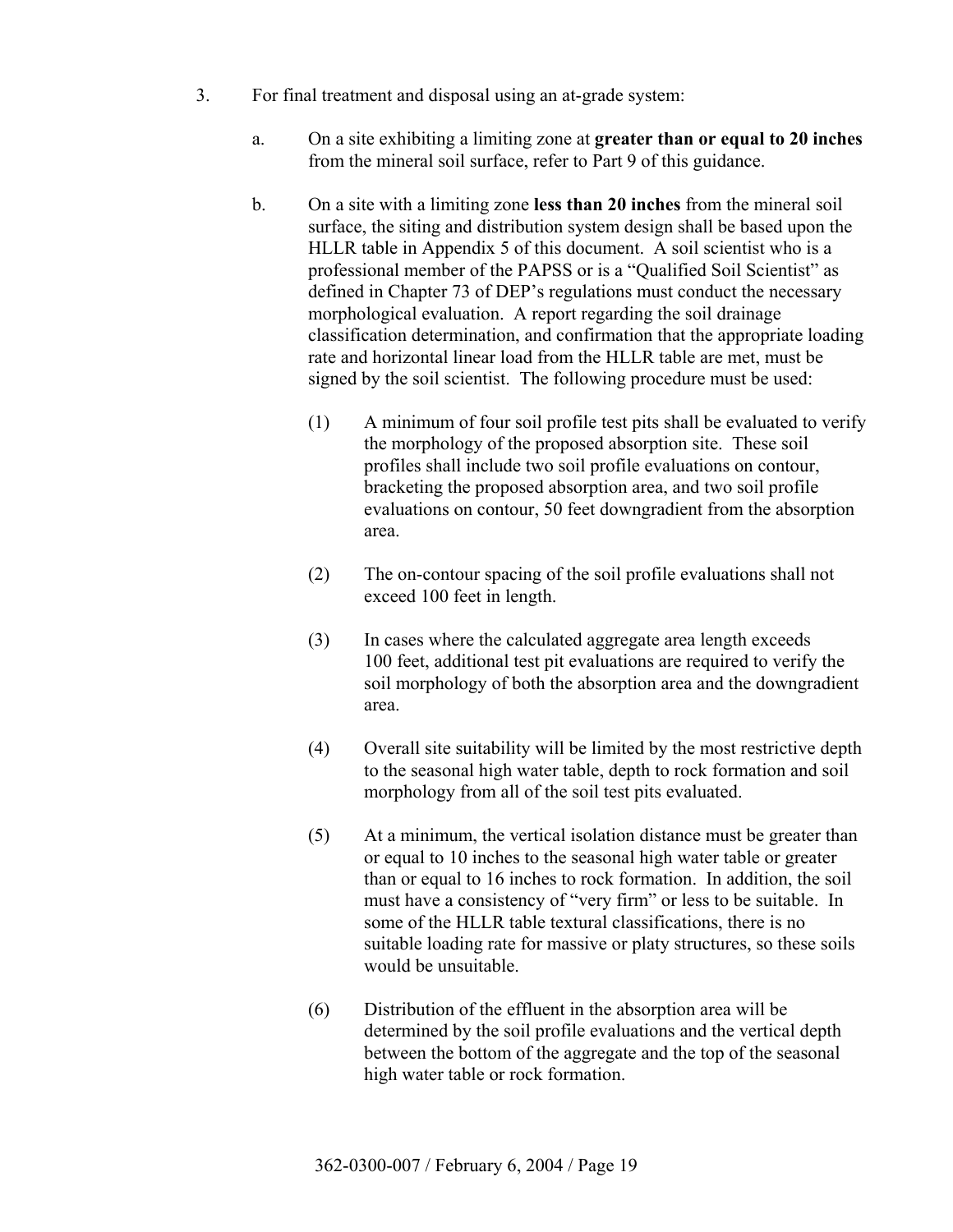(7) The loading rate (required to calculate aggregate area square footage) and hydraulic loading rate (required to calculate aggregate area length) shall be determined with the HLLR table by using the more restrictive results from the soil profile evaluations conducted. The shape and grade of structure, as well as textural classification of the mineral soil from the profile horizon above the seasonal high water table or restrictive horizon, is used to determine these rates.

#### D. Specifications

- 1. Treatment tank: The septic tank used may be either a two-compartment rectangular tank or two rectangular septic tanks in series and must meet the requirements of Chapter 73, Section 73.31. Each tank must be equipped with a 4-inch Biotube effluent filter or equivalent.
- 2. Access: Access shall be provided by a minimum of two access openings. These access openings shall be a minimum of 24 inches by 36 inches and provide access to the entire surface of the filter.
- 3. Size: The effective surface area of the free access recirculating filter shall be sized to maintain a hydraulic loading rate no greater than 5 gpd/sq ft (design influent flow). In no instance shall the effective surface area be less than 120 sq ft with minimum sewage flow of greater than or equal to 200 gpd.
- 4. Media: Filter media shall conform to wastewater treatment media requirements to be hard, durable, and free of organic matter. Filter media shall be crushed boiler slag (Black Beauty product grade #1040) or manufacturer approved equal with the following physical properties:

| <b>Effective size</b>         | $1.00$ mm to $1.7$ mm         |
|-------------------------------|-------------------------------|
| <b>Uniformity coefficient</b> | less than 1.9                 |
| Particle shape                | Angular                       |
| <b>Hardness</b>               | 6 to 7 on Moh's scale         |
| <b>Bulk density</b>           | 75 to 100 lbs. per cubic foot |
| <b>Specific gravity</b>       | 2.73                          |
| <b>Moisture content</b>       | less than $0.5\%$             |
| <b>Free silica</b>            | less than $1.0\%$             |

A minimum of 24 inches of media is required.

 The bottom layer must consist of at least 16 inches of AASHTO #57 washed and crushed aggregate, followed by 8 inches of AASHTO #8 washed and crushed aggregate.

 5. Underdrain Piping: The underdrain system shall consist of Infiltrator Systems, Inc.ís, Equalizer 36 chambers or equivalent. The underdrain shall be positioned on either side of the spray grid.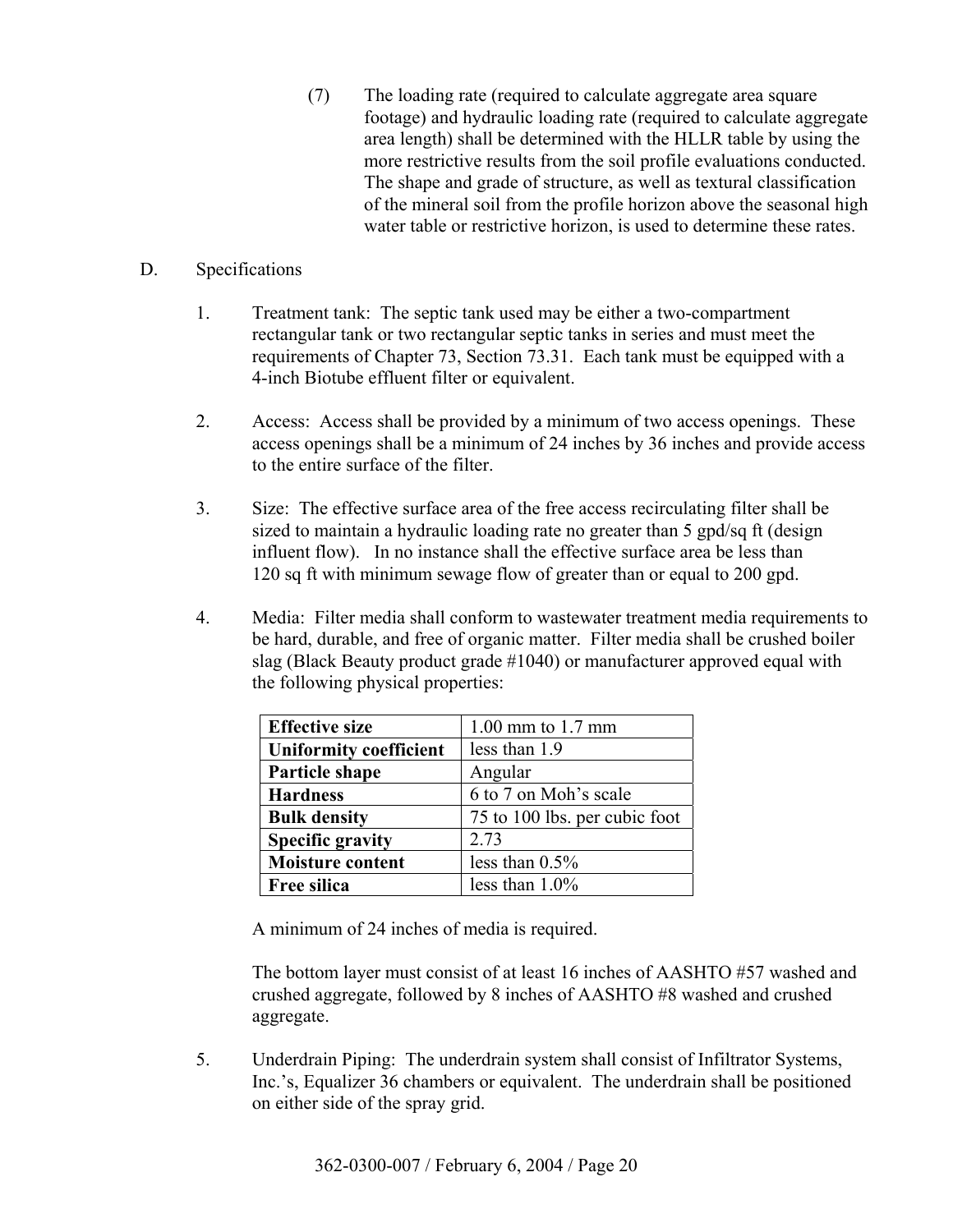| Grids per system, with flexibility to shut off flow to any | $\overline{2}$     |
|------------------------------------------------------------|--------------------|
| grid                                                       |                    |
| Orifices/spray grid                                        | 4                  |
| Total orifices                                             | 8                  |
| Laterals per spray grid                                    | $\overline{2}$     |
| Length of laterals                                         | 10 ft.             |
| Orifice spacing                                            | 52 inch centers    |
| Orifice size                                               | 0.25 inch diameter |
| Design flow per orifice                                    | $4.1$ gpm          |
| Recirculation ratio                                        | 12:1               |
| Cycles per day                                             | 72                 |
| Recirculation tank                                         | $1,120$ gal.       |
| Flushing orifice to underdrain with valve                  | 1 per grid         |
| Return to head of septic tank with recirculation valve     | 1 per system       |
| Freeboard (top of tank to sand)                            | 1 ft.              |
| Submersible pump                                           | 33 gpm at required |
|                                                            | total design head  |

6. Distribution and Recirculation (400 to 600 gpd/unit in parallel):

The pump wet well shall contain a high water level alarm.

 The recirculation tank must be constructed to comply with the minimum requirements in Chapter 73, Section 73.31(b).

- 7. Disinfection: Disinfection of the recirculating filter effluent prior to discharge to the absorption area is required. This disinfection must be achieved by means of ultraviolet (UV) light emitting equipment designed as described below. No other means of disinfection, such as chlorination, may be used as it is essential to prevent negative effects on soil bacteria in the absorption area that may be caused by residual effects of disinfection.
	- a. Ultraviolet Radiation Equipment:
		- (1) Ultraviolet radiation at a level of 254 nanometers must be applied at a minimum dosage of 25,000 microwatt-seconds per square centimeter at all points throughout the water disinfection chamber. However, a higher dosage may be required based on the specific transmittance of the wastewater. In lieu of determining the specific transmittance level of the wastewater, a dosage of 30,000 to 35,000 microwatt-seconds per square centimeter should be provided.
		- (2) The maximum water depth in the chamber, measured from the tube surface to the chamber wall, shall not exceed 3 inches.
		- (3) The ultraviolet tubes shall be jacketed so that a proper operating tube temperature of about 104°F is maintained. The jacket shall be

362-0300-007 / February 6, 2004 / Page 21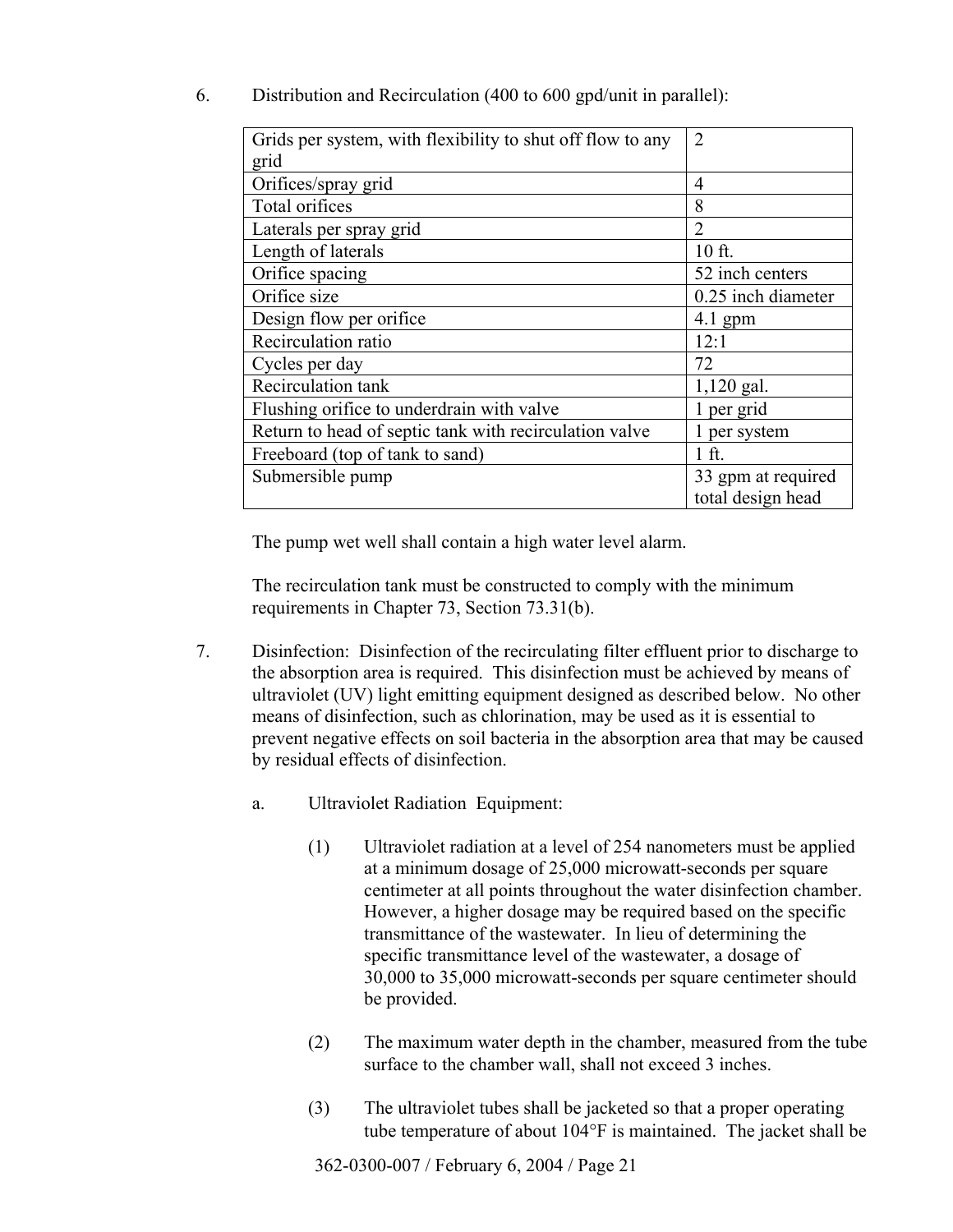made of quartz or high-silica glass with similar optical characteristics.

- (4) The units shall be designed to permit frequent mechanical cleaning of the water contact surface of the jacket without disassembly of the unit.
- (5) An automatic flow control device, accurate within the expected pressure range, shall be installed to restrict flow to the maximum design flow of the treatment unit.
- (6) Ultraviolet tubes must be replaced at least annually. To ensure that appropriate UV dose levels are maintained, a warning alarm must be installed to ensure prompt replacement of a burned-out tube. To ensure continued optical performance of the unit, an accurately calibrated ultraviolet intensity meter, properly filtered to restrict its sensitivity to the point of the disinfection spectrum, may also be installed in the wall of the disinfection chamber at the point of greatest water depth from the tube.
- (7) A spare UV tube and other necessary equipment must be available to allow prompt repair of the UV unit by qualified personnel instructed in the operation and maintenance of the equipment.
- E. The following conditions apply:
	- 1. An SEO who has successfully completed the appropriate DEP-sponsored continuing education course that included this specific technology or has received review delegation in writing from DEP may independently review the design and issue the permit for alternate system designs approved under this listing. All other system proposals under this listing must be submitted to the DEP regional office for review and comment.
	- 2. Where an at-grade system is proposed, sufficient soil profiles must be conducted to assure that the minimum vertical isolation distance from the limiting zone (greater than or equal to 10 inches to seasonal high water table, or greater than or equal to 16 inches to rock) is present under the entire area proposed for the atgrade absorption area. The design of the at-grade system must meet the alternate system standards described in Part 9 of this guidance, except that the soil profile must show that there is greater than or equal to 10 inches to seasonal high water table or greater than or equal to 16 inches to rock (instead of the 48 to 60 inches specified in the listing).
	- 3. For repairs, the system sizing must be maximized up to the square footage of a full-sized system.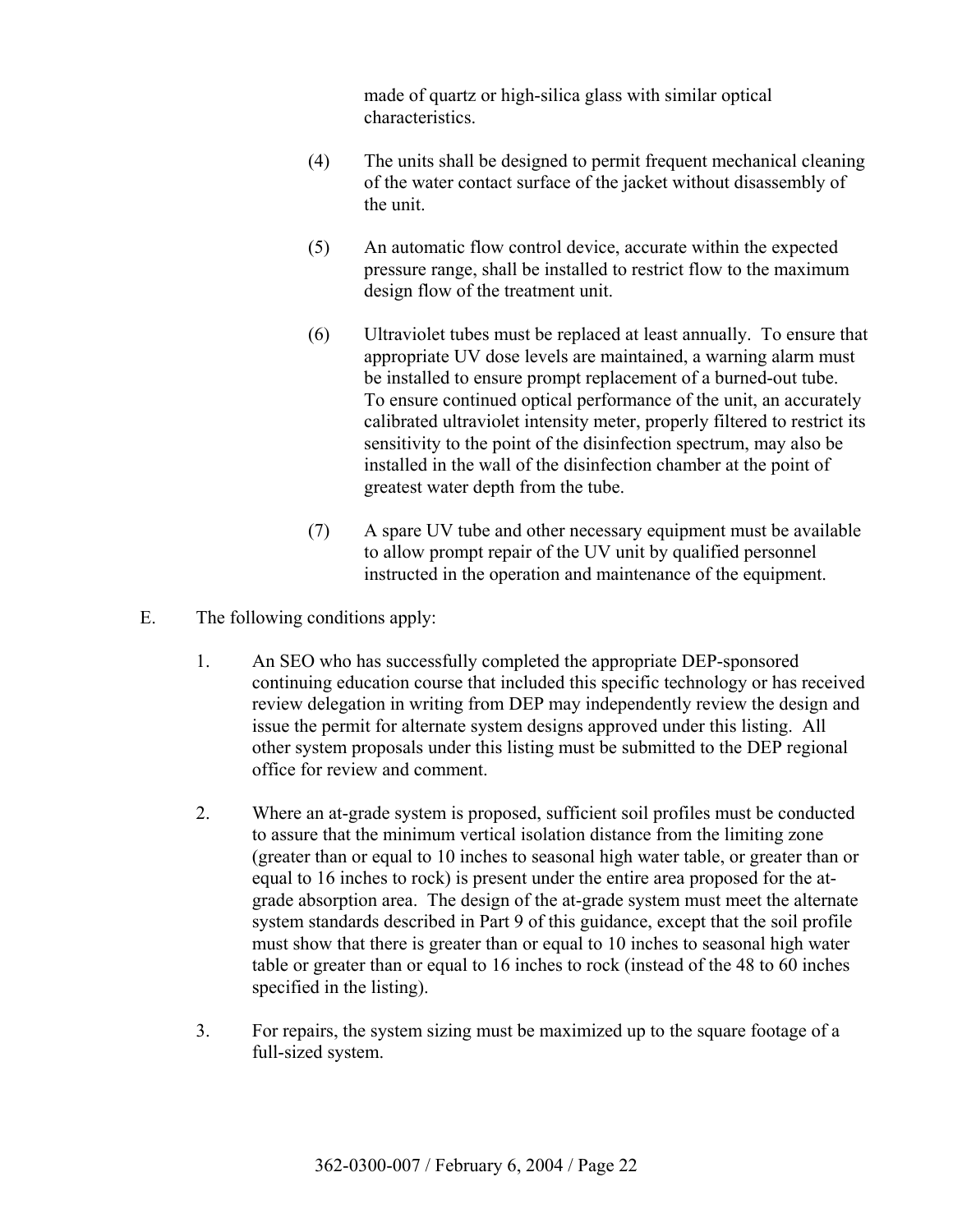- 4. The absorption area must be designed to take full advantage of the slope to move effluent out from under the absorption area and downgradient with the long side of the bed parallel to contours.
- F. Operation and Maintenance

 The homeowner should be advised that recirculating filter systems require periodic maintenance to operate properly. Septic tanks, dosing tanks, and lift pump tanks must be inspected every 6 months for structural integrity of the tank, inlet and outlet baffles, solids retainer, pumps, siphons and electrical connections. In system configurations where spray irrigation is proposed as the final treatment and disposal option, operation and maintenance shall comply with both the manufacturer's specifications and the applicable provisions of Chapter 73, Section 73.167 (Operation and Maintenance) and specifically Chapter 72, Section 72.25(h). In system configurations utilizing at-grade bed systems on sites exhibiting limiting zones between 10 and 20 inches to seasonal high water table or 16 to 20 inches to rock, operation and maintenance shall comply with both the manufacturer's specifications and the following requirements:

- 1. Disinfection units shall be inspected monthly by the property owner and every 6 months by the maintenance entity established under Chapter 72, Section 72.25(h). The disinfection unit must be clean and be functioning within the specifications of the manufacturer. A qualified technician must determine if the unit meets or exceeds the published minimum standards in Part 7 of this guidance. Additionally, the UV tube must be replaced if it is found to be necessary during the inspection or at least annually.
- 2. A laboratory shall test the discharge to the system for fecal coliforms, carbonaceous biological oxygen demand (CBOD), and suspended solids to determine compliance with Chapter 72 (relating to the administration of the sewage facilities permitting program). The sample must be taken following the disinfection unit. At least annually, a copy of these test results, along with documentation of the most recent inspection of the system by the maintenance entity established under Chapter 72, Section 72.25(h), shall be sent to the local agency.

#### **SYSTEMS APPROVED UNDER THIS LISTING**

Manufacturer: ASHCO - A Corp., and Distributor: Pennsylvania Rural Electric Association (PREA), 212 Locust Street, P.O. Box 1266, Harrisburg, PA 17108-1266.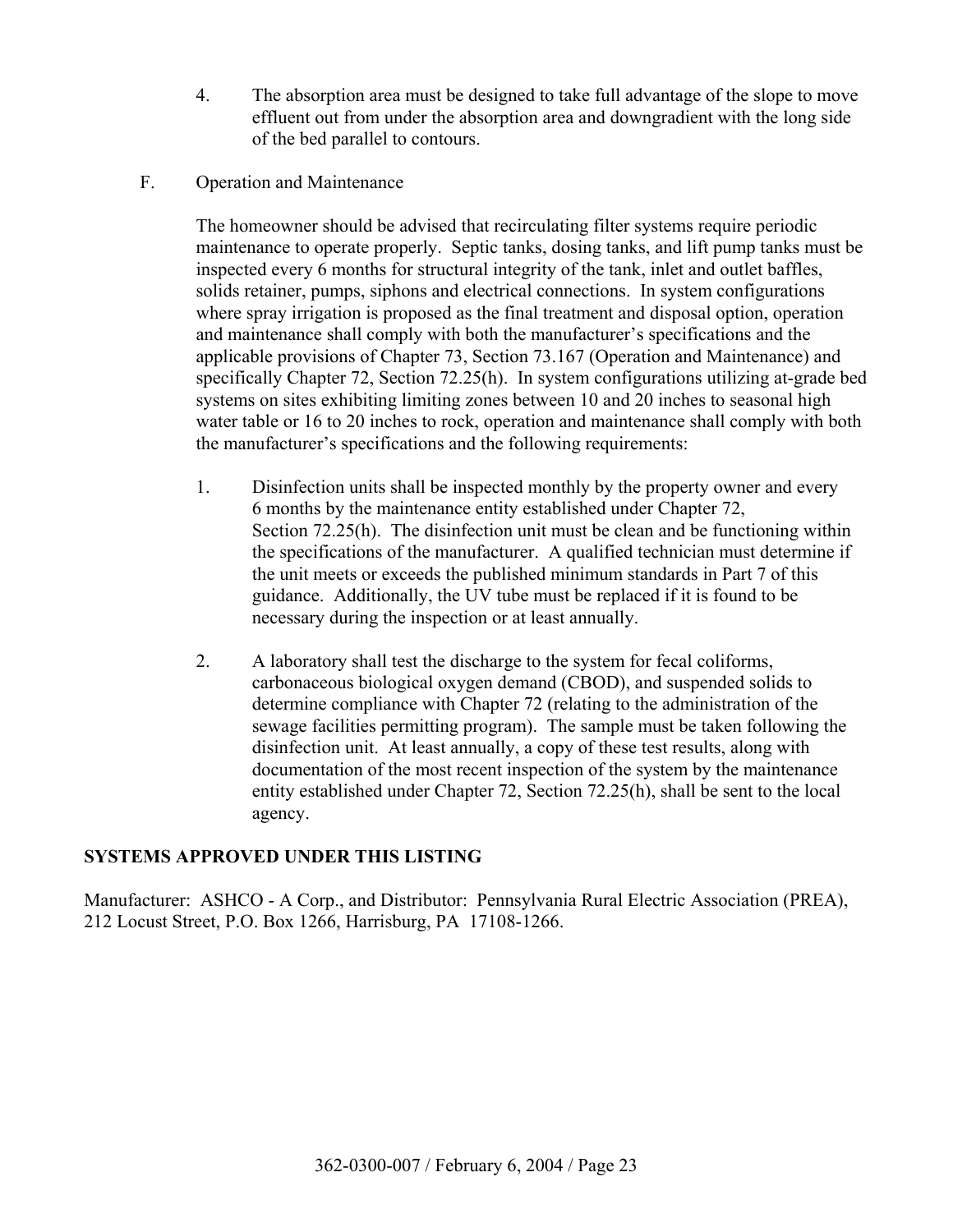# **6. Leaching Chambers**

 Leaching chambers are constructed of plastic and are installed in trenches or beds as a substitute for aggregate. Infiltrator Systems, Inc., manufacturer of the Infiltrator leaching chamber, and Advanced Drainage Systems, Inc. (ADS), manufacturer of the BioDiffuser leaching chamber, have submitted performance data which documents that their leaching chamber units function with an up to 40 percent reduction in absorption area sizing. No additional size reduction is allowed for leaching chamber designs when these chambers are used in conjunction with aerobic treatment tanks, composting toilets or other system components that would otherwise allow for sizing reductions.

 If a site is otherwise suitable for installation of an onlot system using an absorption area for treatment and disposal of sewage (including elevated sand mounds), Infiltrator or BioDiffuser leaching chambers may be installed with an up to 40 percent reduction in the size of the absorption areas when all of the following standards are met:

- A. Soil profile evaluation and percolation tests must document that there is sufficient area for installation of a full-sized absorption area (prior to the calculation of the up to 40 percent reduction).
- B. Septic tank installations must consist of either a two-compartment rectangular tank or two rectangular tanks in series and must be in conformance with Chapter 73, Section 73.31. Aerobic tanks must be in compliance with Chapter 73, Section 73.32.
- C. The property owner is provided with a 5-year warranty from the manufacturer of the unit for Pennsylvania installations.
- D. The Infiltrator system is installed in accordance with all applicable specifications and appropriate general installation requirements listed in the manufacturer's chamber design guidelines (see Appendix 2). These installation guidelines are also applicable to the corresponding BioDiffuser product, as each of the BioDiffuser chambers have been designed to be dimensionally similar and functionally equivalent to the corresponding Infiltrator product, with the exception of the length of the units. For BioDiffuser installations, the chart in Appendix 2 should be replaced with the following:

| <b>PRODUCT</b>     | <b>CHAMBER</b><br><b>DIMENSIONS</b> | <b>CHAMBER RATING</b> |
|--------------------|-------------------------------------|-----------------------|
| Standard           | $6.25'$ x 2.833' = 17.71 SF         | 29.50 SF              |
| <b>BioDiffuser</b> |                                     |                       |
| Bio 3              | $7.4' \times 1.833' = 13.56$ SF     | 22.57 SF              |
| Bio 2              | $7.4' \times 1.25' = 9.25$ SF       | 15.39 SF              |

 E. An SEO who has successfully completed the appropriate DEP-sponsored continuing education course that included this specific technology or has received review delegation in writing from DEP may independently review the design and issue the permit for leaching chamber system designs approved under this listing.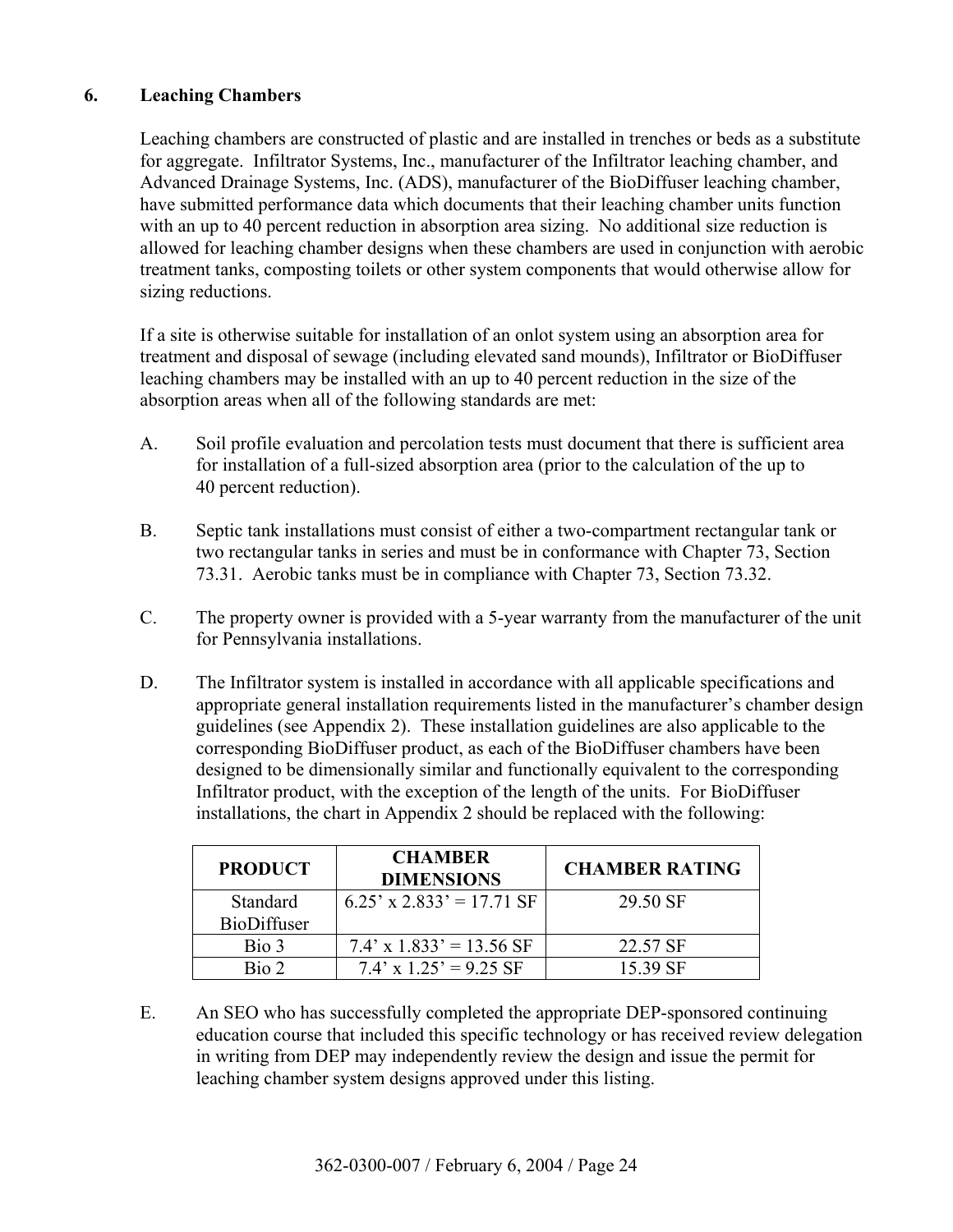#### **7. Alternate Aggregates**

# A. Round Natural Aggregate and Tire Chip Aggregate

Based upon DEP's analysis of laboratory reports and other research, it has been determined that round, "Type C" coarse aggregate or tire chip aggregate may be used as an alternate material in the construction of onlot sewage disposal systems when all of the following criteria are met:

- 1. Third party certification is provided by an AASHTO/ASTM certified commercial soil testing laboratory demonstrating that the supplied material conforms to the specified aggregate requirements. The aggregate must meet AASHTO No. 3, 467, 5 or 57 size and grading requirements, or fall within the outer boundaries of sieve testing for each sieve size category as summarized in the table below.
- 2. The supplier provides written certification with the bill of lading for each first load delivered to the site, and for each aggregate type, that the aggregate meets the minimum requirements. A copy of each certification must be attached to the permit.
- 3. The permit application must be checked "alternate" and the words "coarse" aggregate" must be placed on the line following the word "alternate."

| <b>AASHTO</b> | <b>TOTAL PERCENT PASSING SIEVE</b> |                |                |        |                |          |                 |               |           |          |       |     |      |      |
|---------------|------------------------------------|----------------|----------------|--------|----------------|----------|-----------------|---------------|-----------|----------|-------|-----|------|------|
| <b>NUMBER</b> | 4"                                 | $3\frac{1}{2}$ | $2\frac{1}{2}$ | 222    | $1\frac{1}{2}$ | 1 "      | $\frac{3}{4}$ ? | $\frac{1}{2}$ | 3/8"      | #4       | #8    | #16 | #100 | #200 |
|               |                                    |                | 100            | 90-100 | $35 - 70$      | $0 - 15$ |                 | $0-5$         |           |          |       |     |      |      |
| 467           |                                    |                |                | 100    | 95             |          | $35 - 70$       |               | $10 - 30$ | $0-5$    |       |     |      |      |
|               |                                    |                |                |        | 100            | 90-100   | 20-55           | $0 - 10$      | $0-5$     |          |       |     |      |      |
| 57            |                                    |                |                |        | 100            | 95-100   |                 | $25 - 60$     |           | $0 - 10$ | $0-5$ |     |      |      |

4. No DEP review is required.

#### B. Glass Cullet Aggregate

 DEP has determined that coarse aggregate composed of cullet glass may be used as an alternate material in the construction of free-access intermittent sand filters (Chapter 73, Section 73.162(b)) as a replacement for the aggregate specified in Section 73.162(b)(4)(iv), as a replacement for the coarse aggregate specified in Part 4, "Free Access Gravity Sand Filter Options," B.5.d. of this guidance, or as a replacement for the pea gravel specified in Part 14, "A/B Soil System," B. Recirculating Subsurface Sand Filter, 3.a.4 of this guidance when all of the following criteria are met:

- 1. Third party certification is provided by an AASHTO/ASTM certified commercial soil testing laboratory demonstrating that the supplied material conforms to the specified aggregate requirements. The aggregate must meet AASHTO No. 8 size and grading requirements as summarized in the table below.
- 2. The supplier provides written certification with the bill of lading for each first load delivered to the site that the aggregate meets the minimum requirements. A copy of the certification must be attached to the permit.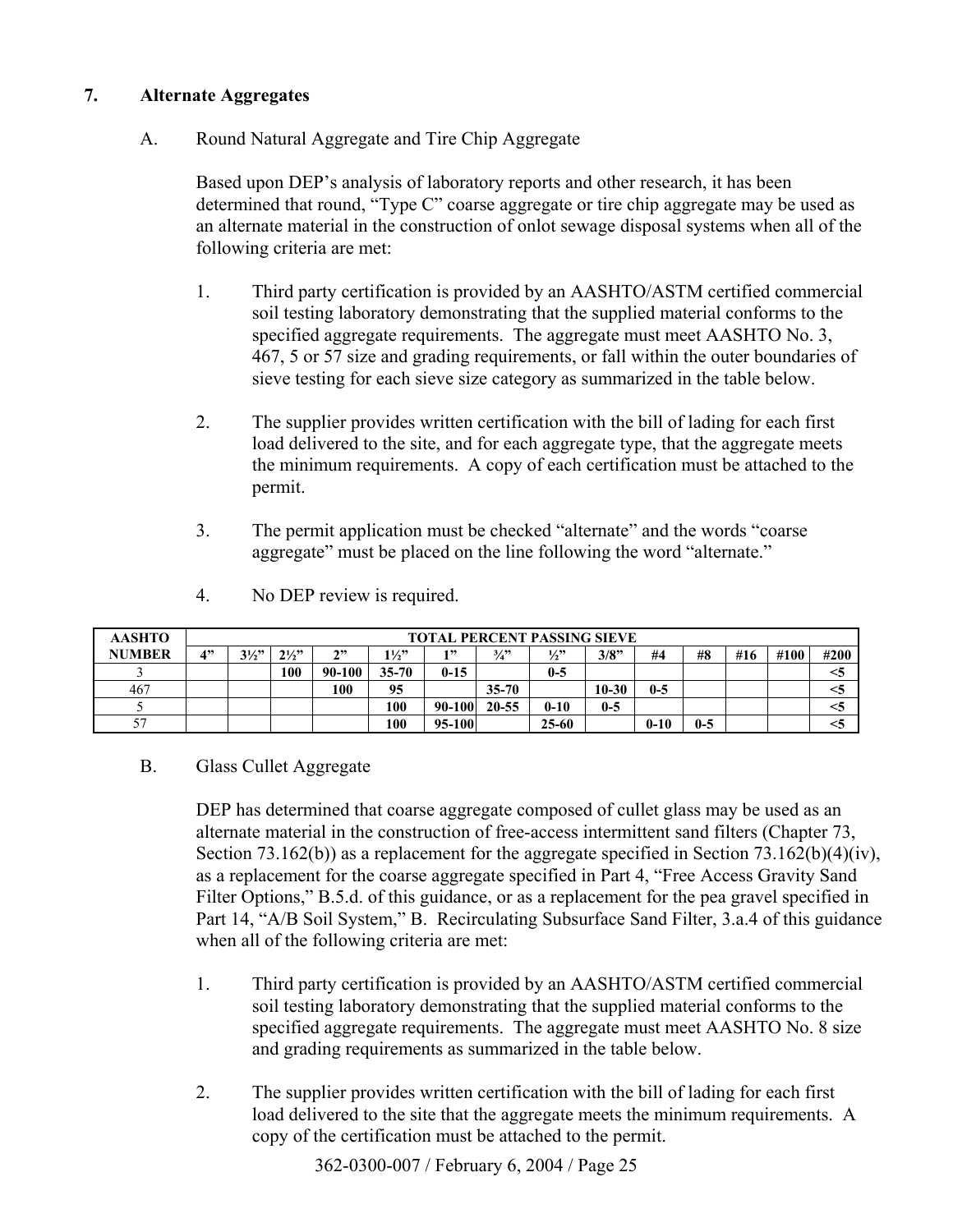3. The permit application must be checked "alternate" and the words "coarse" aggregate" must be placed on the line following the word "alternate."

| <b>AASHTO#8</b> |                                              |      |    |    |     |      |      |  |  |
|-----------------|----------------------------------------------|------|----|----|-----|------|------|--|--|
|                 | <b>Total Percent Passing</b>                 |      |    |    |     |      |      |  |  |
| <b>Sieve</b>    | (2"                                          | 3/8" | #4 | #8 | #16 | #100 | #200 |  |  |
|                 | 85-100<br>00<br>$0 - 5$<br>10-30<br>$0 - 10$ |      |    |    |     |      |      |  |  |

4. No DEP review is required.

#### C. Alternate Fine Aggregate (Sand)

 Recycled glass fine aggregate prepared to meet the regulatory size and grading specifications for fine aggregate has been found to be an acceptable alternate material for use in place of conventional fine aggregate in onlot sewage treatment facilities.

 In system designs that do not have a regulatory requirement for the material to be obtained from a Pennsylvania Department of Transportation (PADOT) certified stockpile (intermittent sand filter  $-$  §73.162(b)(2)(i) and (ii); free access sand filter (Part 4 of this guidance); recirculating sand filter (Part 14 of this guidance)), ground recycled glass that meets the referenced size and grading specifications may be used as a direct replacement for fine aggregate.

 In system designs that have a regulatory requirement for the material to be obtained from a PADOT certified stockpile (elevated sand mounds and buried sand filters - ß73.55(c)), recycled glass fine aggregate may be used without being obtained from a PADOT certified stockpile when:

- 1. Third party certification is provided by an AASHTO/ASTM certified commercial soil testing laboratory demonstrating that the supplied material conforms to the specified aggregate requirements. The aggregate must meet the size and grading requirements of one of the following fine aggregate categories, as summarized in the table below: Cement Concrete Sand Type A, Bituminous Concrete Sand Type B #1, Bituminous Concrete Sand Type B #3, or ASTM C-33.
- 2. The supplier provides written certification with the bill of lading for each first load delivered to the site, and for each different aggregate type for which crushed recycled glass is used. A copy of each certification must be attached to the permit.
- 3. The permit application must be checked "alternate" and the words "Fine" aggregate" must be placed on the line following the word "alternate."
- 4. Suppliers of crushed glass must maintain third party certification records indicating that their stockpile(s) conforms to each aggregate/type requirements for which their crushed recycled glass is being supplied. In some cases, this may require that the suppliers take measures to prevent loss of fines, or the segregation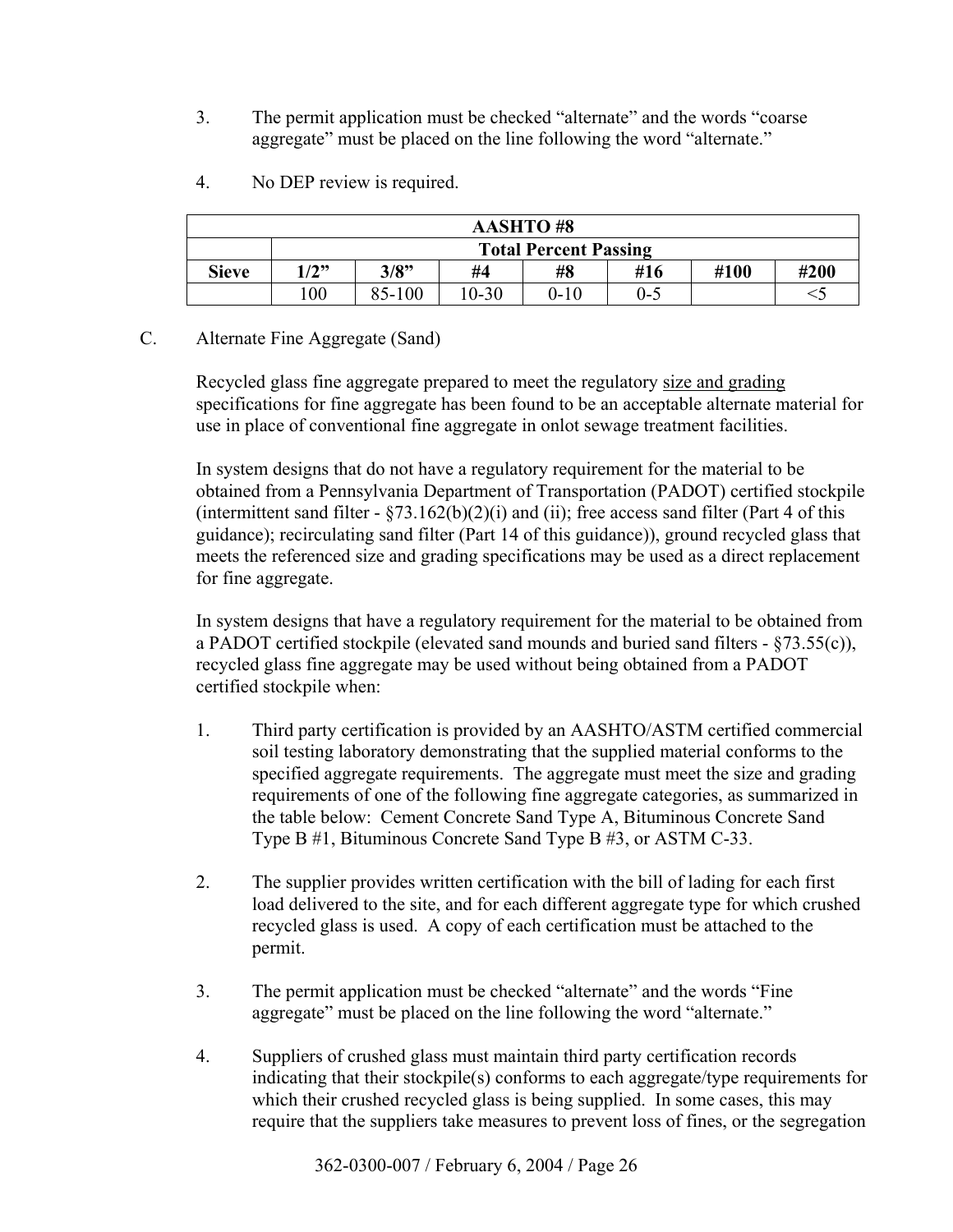of aggregates by natural forces, or to protect against other deleterious changes to the stockpile. At a minimum, random triplicate samples must be collected and tested from each stockpile on a quarterly basis. The records must be maintained for a minimum of five years.

| <b>FINE AGGREGATE</b><br><b>Grading and Quality Requirements</b> |                      |                                 |                  |           |  |  |  |
|------------------------------------------------------------------|----------------------|---------------------------------|------------------|-----------|--|--|--|
| (Mass Material                                                   | <b>Cement</b>        | <b>Bituminous Concrete Sand</b> | <b>ASTM C-33</b> |           |  |  |  |
| Percent, Passing)                                                | <b>Concrete Sand</b> |                                 | <b>Type B</b>    |           |  |  |  |
| <b>Sieve</b>                                                     | <b>Type A</b>        | #1                              | #3               |           |  |  |  |
| 3/8"                                                             | 100                  | 100                             | 100              | 100       |  |  |  |
| No. 4                                                            | 95-100               | $95-100$                        | 80-100           | 95-100    |  |  |  |
| No. 8                                                            | 70-100               | 70-100                          | 65-100           | 80-100    |  |  |  |
| No. 16                                                           | $45 - 80$            | $40 - 80$                       | $40 - 80$        | 50-85     |  |  |  |
| No. 30                                                           | $30 - 65$            | $20 - 65$                       | $20 - 65$        | $25 - 60$ |  |  |  |
| No. 50                                                           | $10 - 30$            | $7-40$                          | $7-40$           | $5 - 30$  |  |  |  |
| <b>No. 100</b>                                                   | $2 - 10$             | $2 - 20$                        | $2 - 20$         | $0 - 10$  |  |  |  |
| No. 200                                                          |                      | $0 - 10$                        | $0 - 10$         |           |  |  |  |
| <b>Material Finer Than</b>                                       |                      |                                 |                  |           |  |  |  |
| No. 200 Sieve                                                    |                      |                                 |                  |           |  |  |  |
| <b>Max. Percent Passing</b>                                      | 3                    |                                 |                  | 3         |  |  |  |

5. No DEP review is required.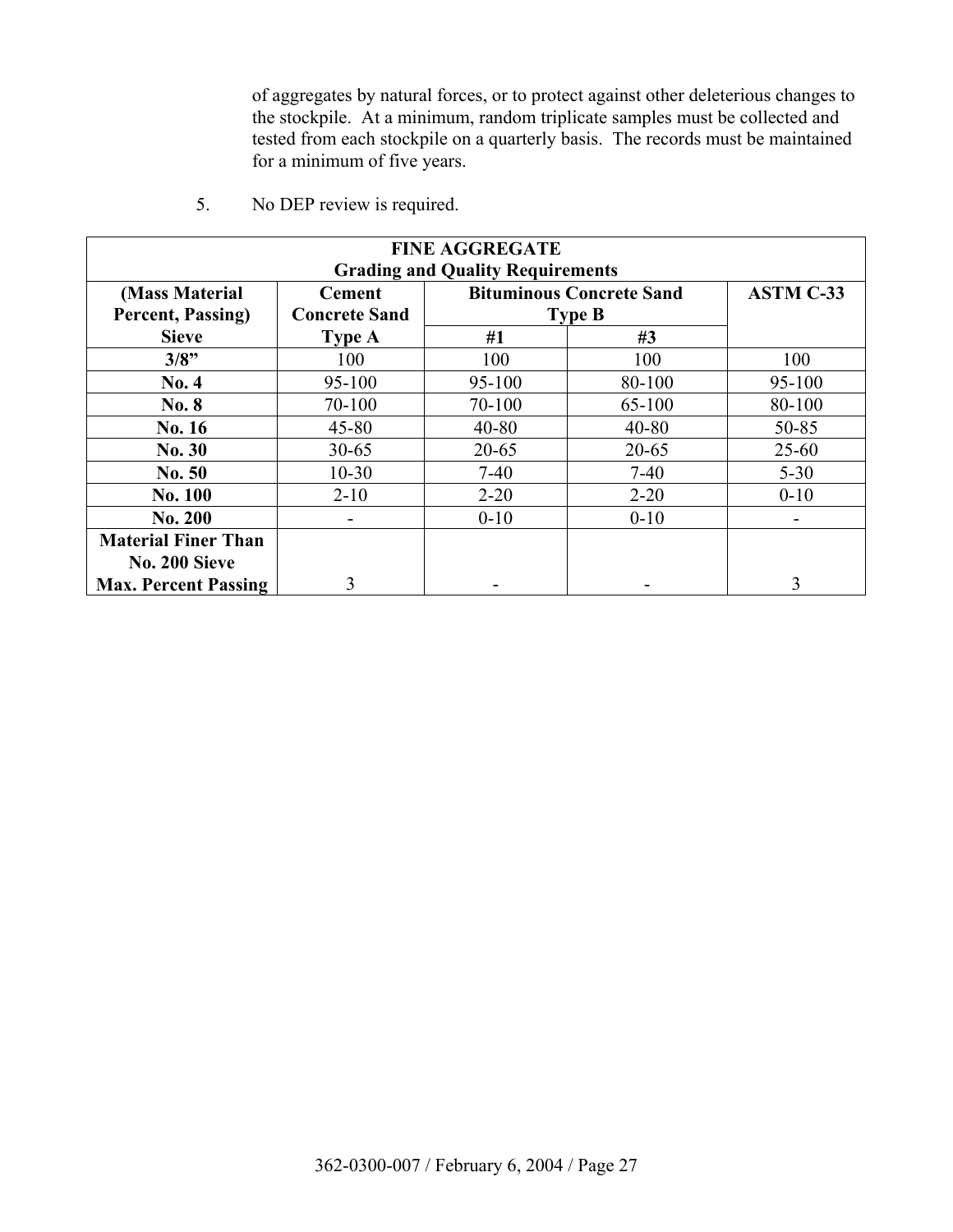# **8. Greywater Systems**

 The treatment of greywater requires the same methods of sewage disposal used in soil-based onlot disposal systems. Occasionally, the applicant may wish to separate "blackwater" (domestic human waste) from "greywater" (washwater, etc.) in order to reduce the amount of absorption area needed. The use of "blackwater" treatment systems such as composting, chemical, recycling and incinerating toilets or privies (proposed in conjunction with water under pressure), must meet the following conditions for the treatment of greywater:

- A. An onlot system meeting Chapter 73 standards or other approved method of sewage disposal must be installed to treat greywater flow from the structure. Septic tank installations must consist of either a two-compartment rectangular tank or two rectangular tanks in series and must be in conformance with Chapter 73, Section 73.31. Aerobic tanks used must be in compliance with Chapter 73, Section 73.32.
- B. Only the absorption area may be reduced by up to 40 percent as a compensation for the use of a non-flush toilet alternative. No reduction of septic tank sizing is allowed.
- C. If planning is required, general soil and site suitability must be conducted in accordance with Chapter 71, Section 71.62.
- D. When a blackwater treatment system is proposed for use in conjunction with a greywater system in a subdivision, the provisions of Chapter 71, Section 71.63(f)(1) apply, i.e., the site and soil suitability testing must be sufficient to document the availability of an area for a full-sized system.
- E. An SEO who has successfully completed the appropriate DEP-sponsored continuing education course that included this specific technology or has received review delegation in writing from DEP may independently review the design and issue the permit for systems approved under this listing.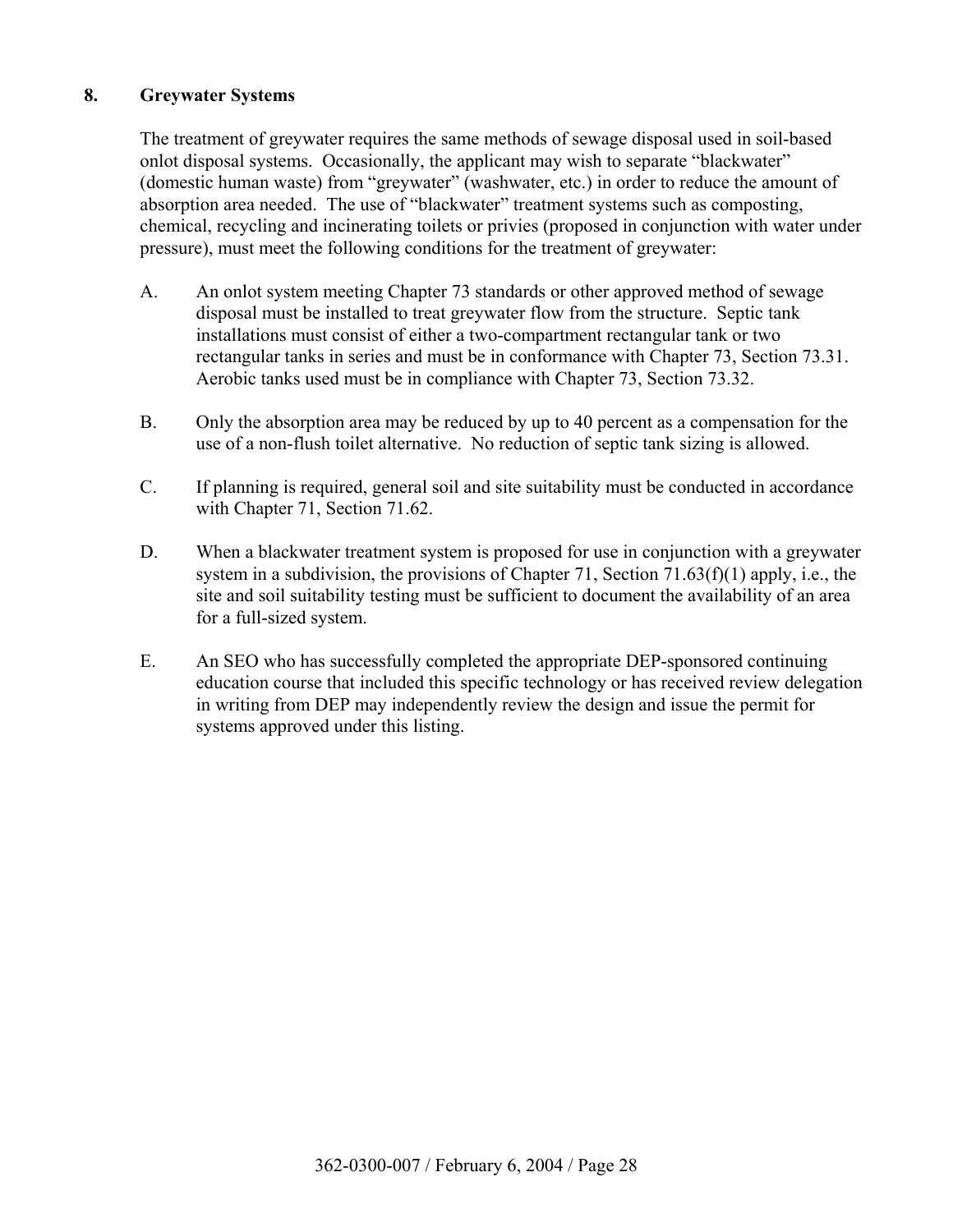## **9. At-Grade Bed Systems**

- A. The following standards are required for the siting of these systems:
	- 1. Evaluation of the soil profile must show that there is greater than or equal to 48 inches of suitable soil as described in Chapter 73, except as may be otherwise specified in other listings in this *Alternate Systems Guidance*.
	- 2. The percolation rate must be between 3 and 180 min/in.
	- 3. The slope of the installation site must be less than or equal to 12 percent.
	- 4. Construction of this system must comply with Chapter 73, Section 73.51.
	- 5. The percolation tests must be conducted in accordance with Chapter 73, Section 73.15 and the absorption area must be sized in accordance with the requirements of Section 73.16(c) (Table A), using the column under "Subsurface" Sand Filters and Elevated Sand Mounds." No size reduction is permitted for use of an aerobic tank.
- B. The following standards are required:
	- 1. An at-grade system may be used for single-family residential proposals or other facilities with typical domestic wastewater flow characteristics. Placing absorption areas hydraulically upgradient or downgradient from each other (known as "stacking") is prohibited.
	- 2. Septic tank installations must consist of either a two-compartment rectangular tank or two rectangular tanks in series and must be in conformance with Chapter 73, Section 73.31. Aerobic tanks must be in compliance with Chapter 73, Section 73.32.
	- 3. A minimum of a total of 10 inches of coarse aggregate meeting the requirements of Chapter 73, Section 73.51(a) or Part 7 of this *Alternate Systems Guidance* must be used. The absorption area shall be constructed in accordance with one of the two following options, at the discretion of the designer. Diagrams of both options may be found in Appendix 3.
		- a. Aggregate shall be placed over the laterals to a uniform depth of 2 inches. Aggregate shall be placed beneath the laterals on contour to a uniform depth throughout the absorption area. The laterals shall be designed in accordance with Chapter 73, Section 73.44(d). The upslope laterals shall be placed 1 foot from the upper edge of the aggregate. The downslope laterals shall be placed 6 feet from the downslope edge of the aggregate. There is no minimum distance between the upslope and downslope laterals. All laterals must terminate 2 to 5 feet from the ends of the aggregate. The design shall include a 3-foot subsoil berm around the ends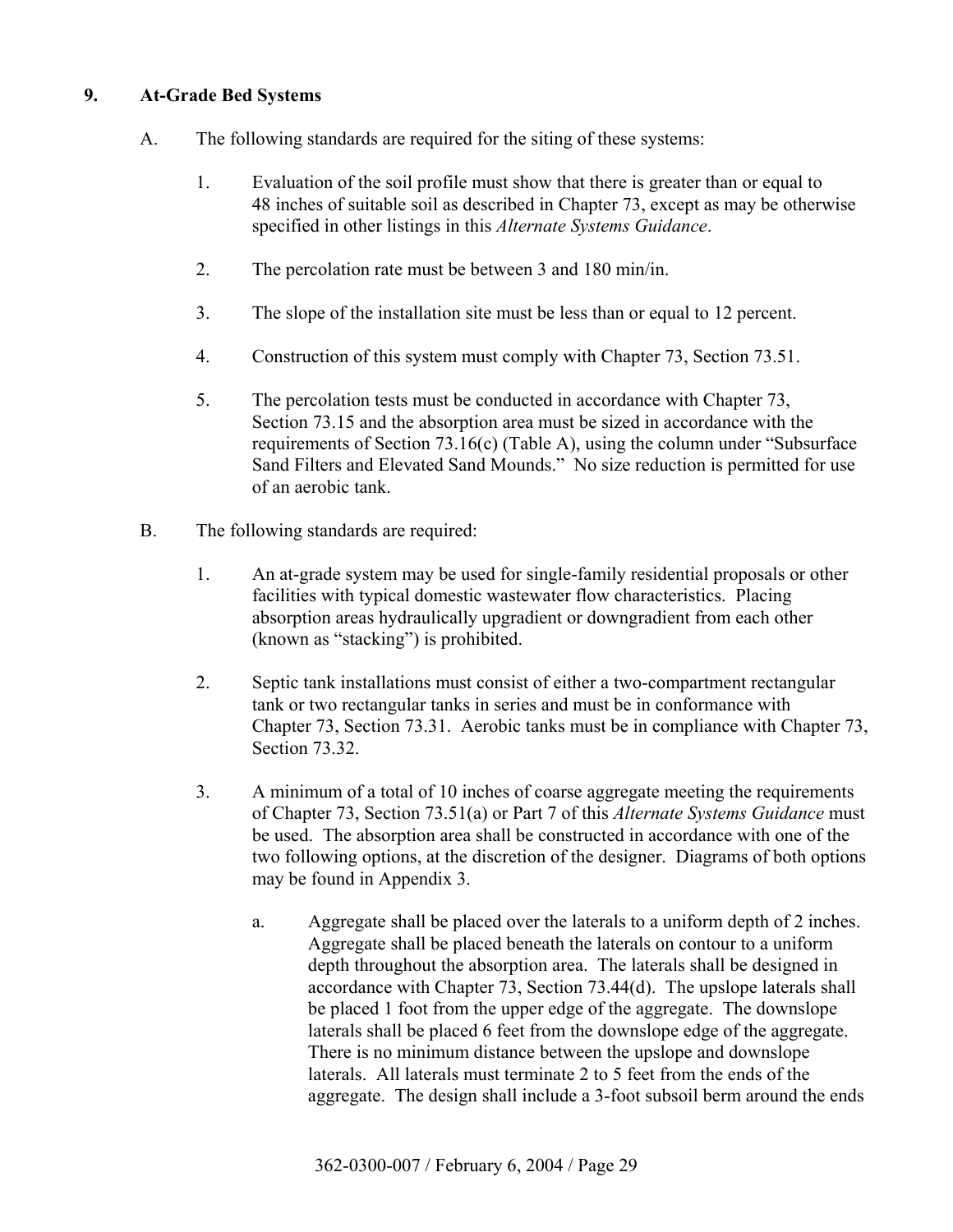and downslope side of the aggregate area in addition to the berm described in #5, below. A 2:1 slope shall be maintained on the subsoil berm.

#### $- OR -$

- b. The laterals shall be installed level and spaced evenly over the absorption area. Aggregate shall be placed over the laterals to a uniform depth of 2 inches. Sufficient aggregate shall be placed beneath the laterals so that they are level.
- 4. A 2:1 aggregate slope shall be maintained on all sides of the aggregate.
- 5. Berms shall meet the requirements of Chapter 73, Sections 73.55(b)(7) and 73.55(d)(3). The cover over the aggregate shall be 8 to 12 inches of soil suitable for the growth of vegetation and shall be seeded to assure the stability of the berm.
- 6. A minimum 4:1 length to width ratio shall be used for all bed configurations.
- 7. The system must use a pressure-dosed distribution system.
- 8. Lateral end cleanouts are required.
- 9. The surface shall be chisel plowed across the slope, including the area under the berm, as described in Chapter 73, Section 73.55(b)(2).
- 10. An SEO who has successfully completed the appropriate DEP-sponsored continuing education course that included this specific technology or has received review delegation in writing from DEP may independently review the design and issue the permit for alternate at-grade system designs approved under this listing.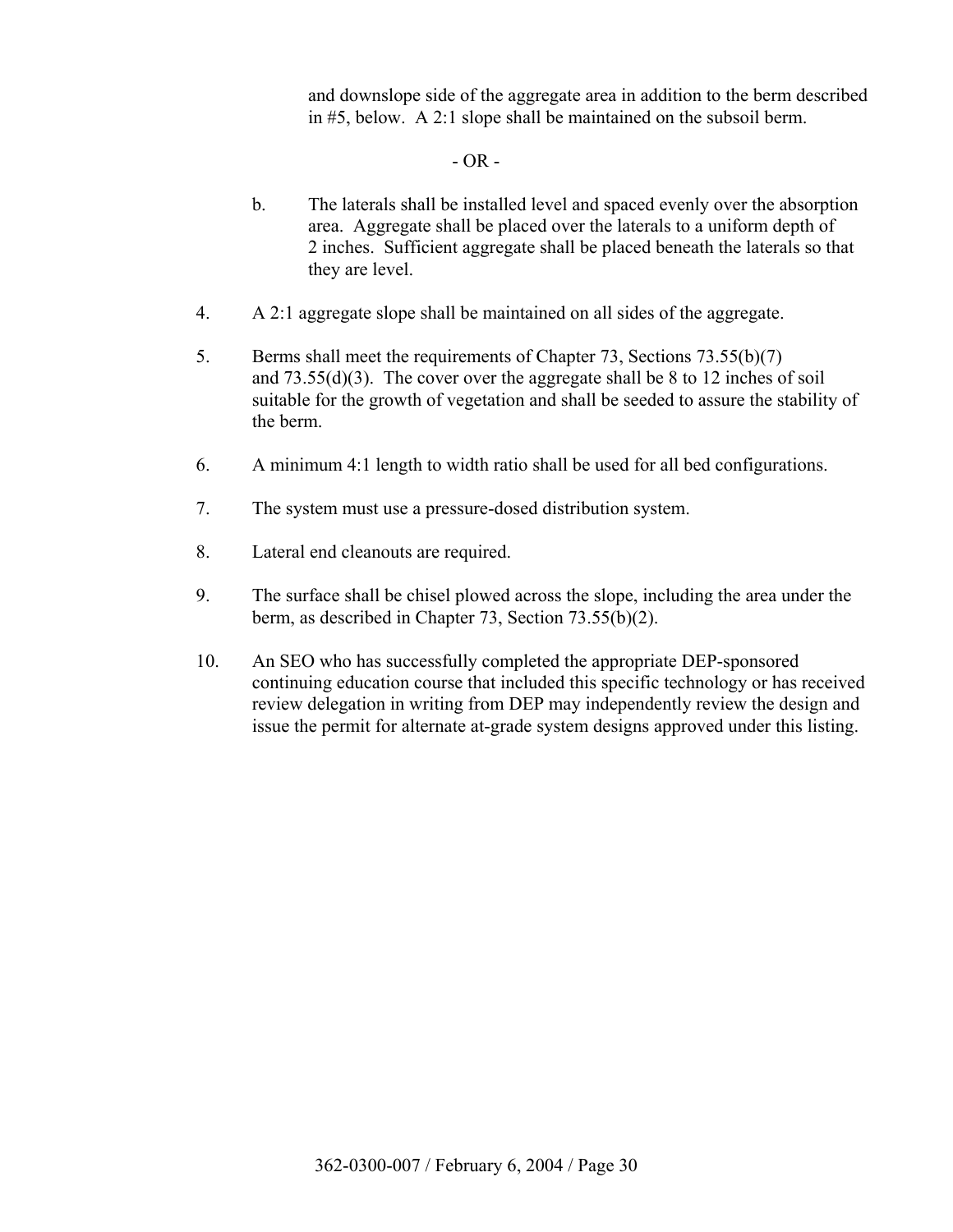#### **10. Modified Subsurface Sand Filter for Fast Percolation, Shallow Bedrock Sites with No Water Table Present**

The following standards are required:

- A. The site must have a percolation rate of less than 3.0 min/in. as determined by a percolation test conducted between 12 and 36 inches from the soil surface. Limiting zones other than excessively permeable rock or gravel layers may not occur within 72 inches of the soil surface.
- B. The soil analysis must indicate a lower horizon at least 20 inches thick with sufficient fines present to support an acceptable percolation rate. The top of this horizon must occur at a depth greater than or equal to 36 and less than or equal to 60 inches from the soil surface.
- C. A percolation test conducted at a depth between 36 and 60 inches from the soil surface must result in an average percolation rate between 3.0 and 180 min/in. The material in the horizon with a percolation rate less than 3.0 min/in. must be excavated and replaced with sand meeting the specifications outlined in Chapter 73, Section 73.55(c).
- D. The maximum depth of excavation shall be 5 feet.
- E. The total depth of sand and the suitable soil horizon must be equal to or greater than 48 inches.
- F. A minimum of 12 inches of sand shall be used in every instance.
- G. Sufficient sand must be provided so the bottom of the aggregate is within 36 inches of the soil surface.
- H. The entire absorption area must be surrounded by a 4-foot perimeter of sand material not containing any part of the aggregate bed. The lateral system shall not extend into the 4-foot perimeter.
- I. The design of the bed shall meet the specifications of Chapter 73, Sections 73.52 and  $73.53$ , except for the addition of the width requirement in "H" above (where applicable).
- J. An application rate of 1.50 square feet per gallon shall be used to determine total absorption area required for an in-ground system where the average percolation rate falls between 3.0 and 6.0 min/in. Sites with a percolation rate of over 6.0 min/in. for the percolation test conducted between 36 and 60 inches from the soil surface shall use elevated sand mound application rates.
- K. Construction using trench configuration is not acceptable.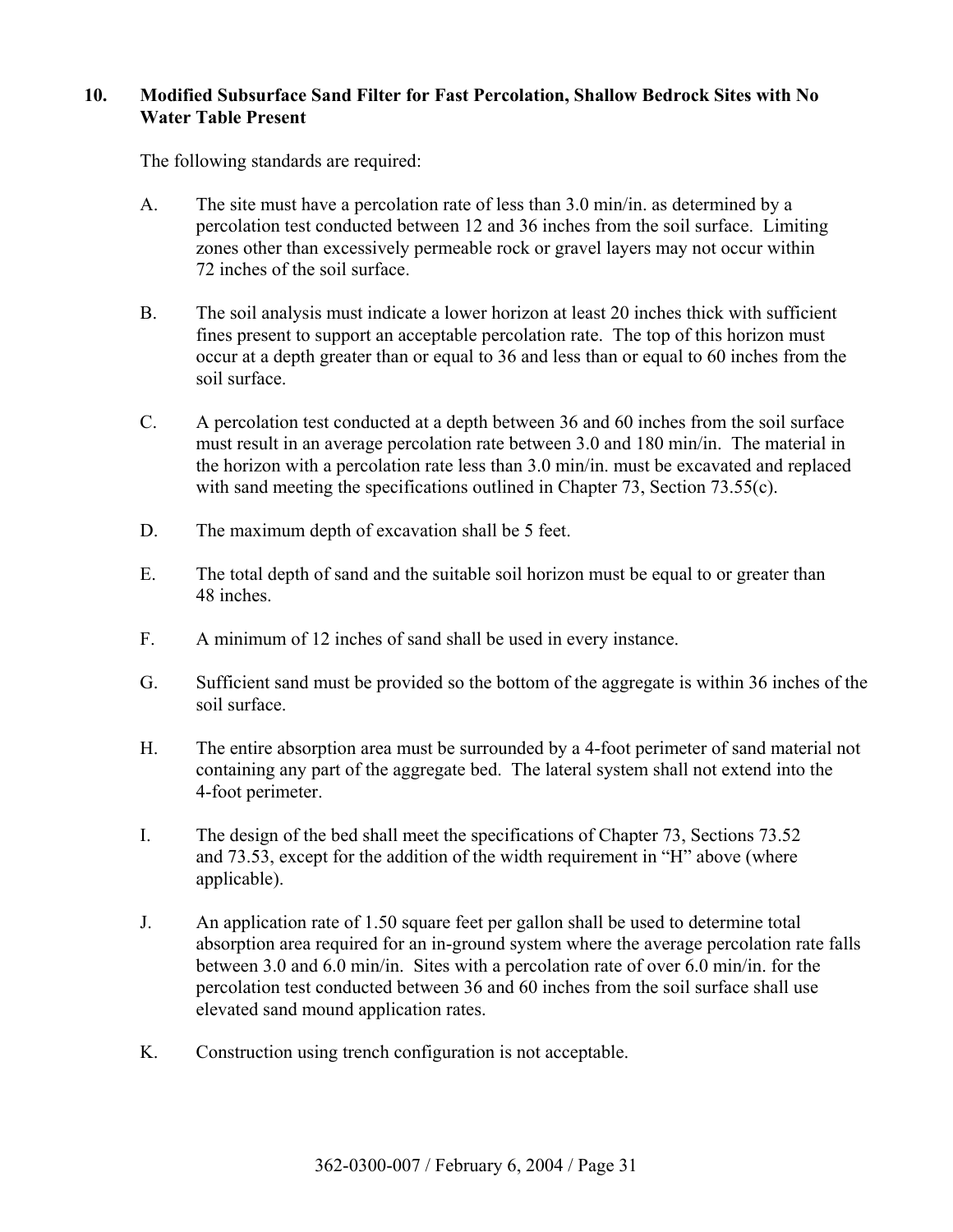- L. Septic tank installations must consist of either a two-compartment rectangular tank or two rectangular tanks in series and must be in conformance with Chapter 73, Section 73.31. Aerobic tanks must be in compliance with Chapter 73, Section 73.32.
- M. The DEP regional office must review the proposal prior to permitting by the SEO.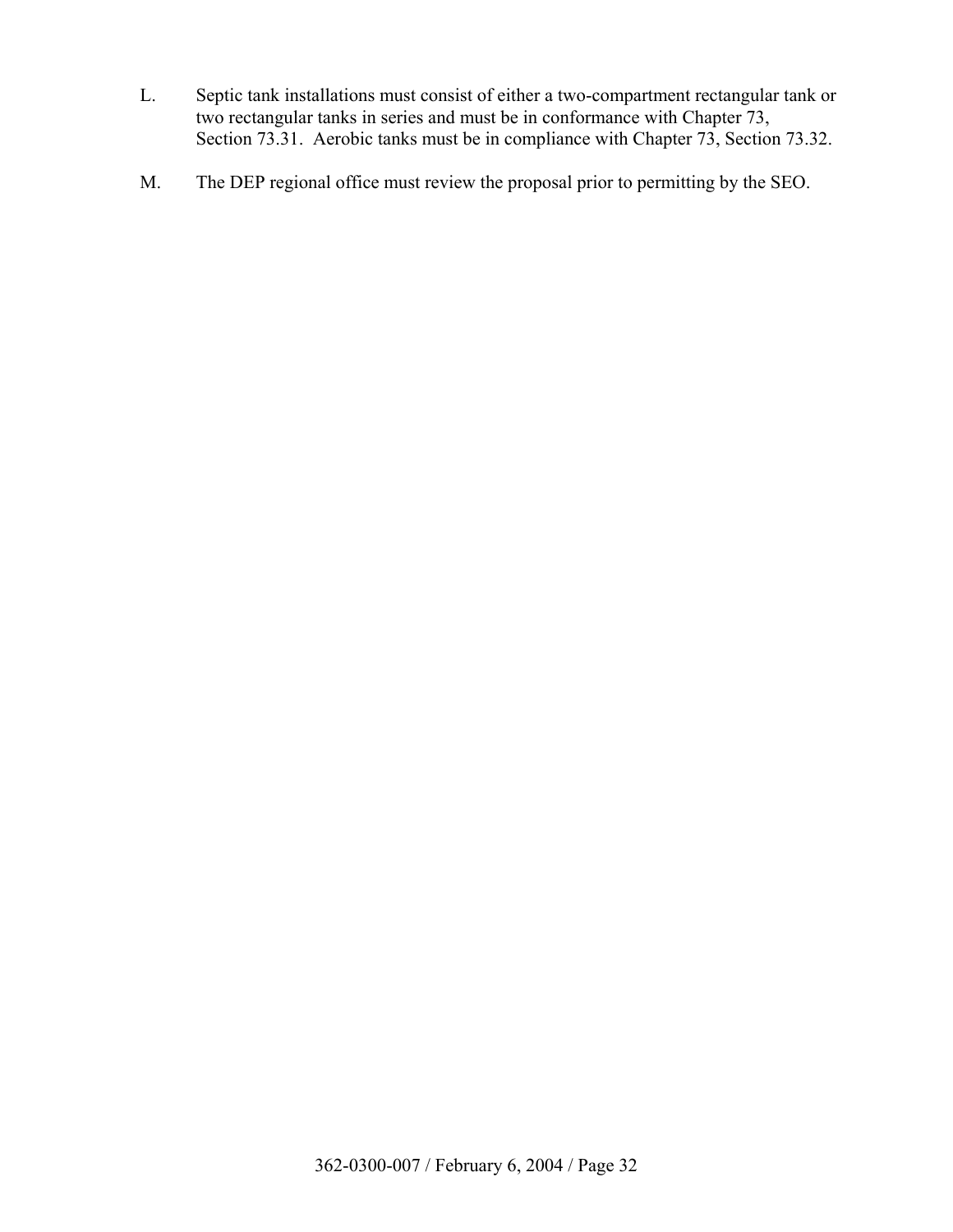## **11. Shallow Placement Pressure Dosed System**

 This modification of the in-ground pressure dosed system is used on sites where a limiting zone is identified at depths greater than or equal to 58 inches. Conditions for using this system are:

- A. The design and construction of these systems must comply with all of the requirements of Chapter 73 except for Section 73.52(b)(5), which relates to the depth to the bottom of the absorption area (12 to 36 inches).
- B. Septic tank installations must consist of either a two-compartment rectangular tank or two rectangular tanks in series and must be in conformance with Chapter 73, Section 73.31. Aerobic tanks must be in compliance with Chapter 73, Section 73.32.
- C. Pressure distribution is required.
- D. The minimum aggregate depth associated with a pressure distribution system of 10 inches allows a minimum installation depth of 10 inches. Percolation testing is performed at the depth of the installation in accordance with Chapter 73, Section 73.15. For systems designed at the minimum installation depth of 10 inches, the holes should be filled to the top with water and allowed to drain until a drop of 2 inches is measured during the initial presoak. The hole is then filled with water again to achieve the 12-inch minimum initial presoak required by Section 73.15(5)(i).
- E. The system must be designed and installed parallel to the contours.
- F. Due to the physical relationships between limiting zones, slopes, and system widths, depths and configurations for the design of the system are critical to proper system performance and installation. Design standards are identical to those found in Appendix 4 for slopes of 20-25 percent.
- G. To ensure that the minimum 48-inch vertical isolation distance between the limiting zone and the bottom of the absorption area is maintained, the following formula may be used to verify depth and maximum width of the system based on field conditions:

$$
W = \frac{[LZ - (ID + 48)] \times 8.3}{slope (percent)}
$$

Where:

- $LZ =$  shallowest depth to limiting zone (inches)
- $ID =$  depth to installation (inches)
- $W =$  maximum width of the system (feet) when the long axis is parallel to the contours
- slope  $=$  maximum percent of slope in the area of the proposed system installation *Note: Do not use slope as a unit. The slope is expressed as an integer in this formula (e.g., 8 percent is expressed as 8).*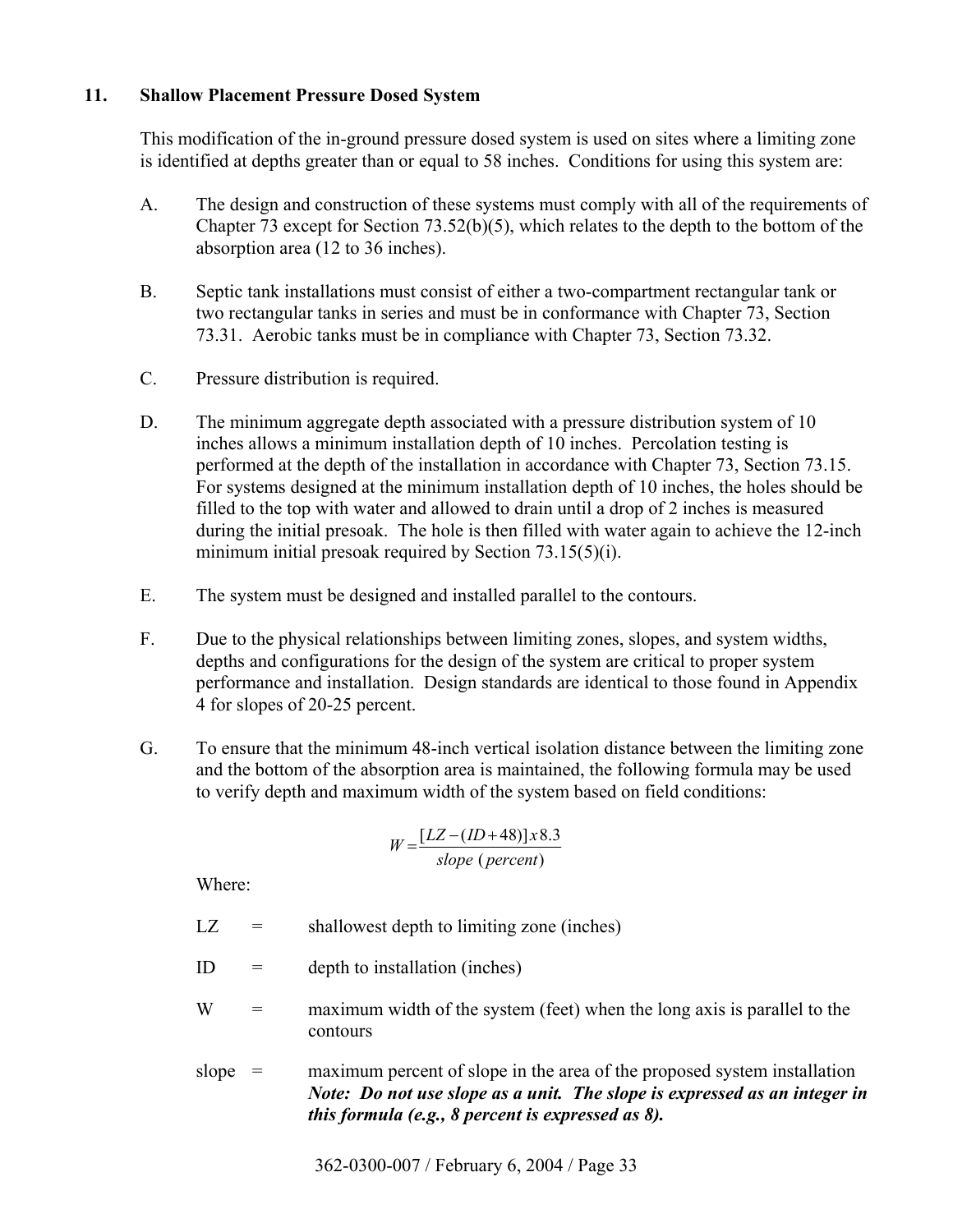H. An SEO who has successfully completed the appropriate DEP-sponsored continuing education course that included this specific technology or has received review delegation in writing from DEP may independently review the design and issue the permit for alternate at-grade system designs approved under this listing.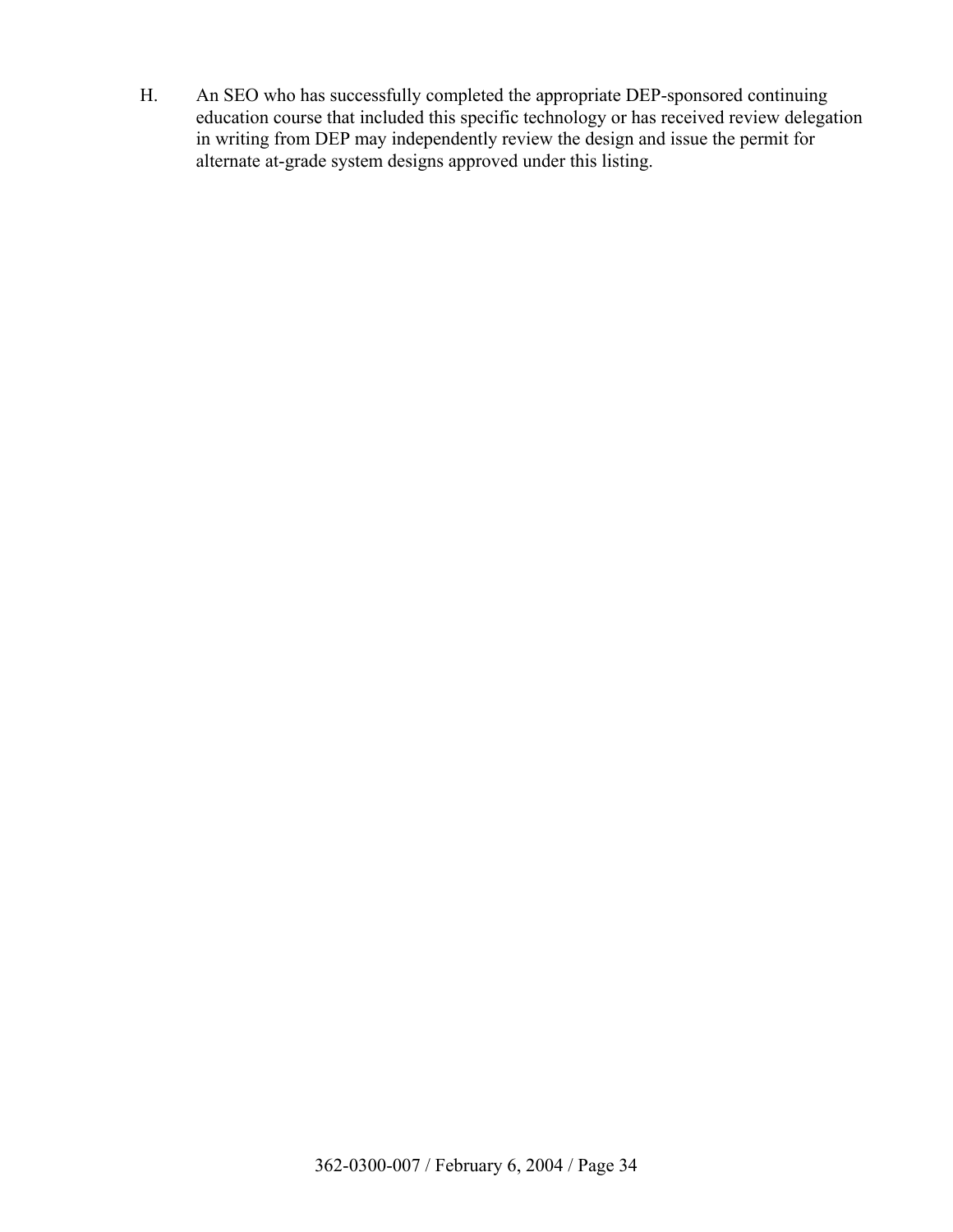# **12. Drip Irrigation System**

#### A. Siting Requirements

- 1. The soils must be classified morphologically as either well drained or moderately well drained as determined by a soil scientist. Any soil scientist who is a professional member of the Pennsylvania Association of Professional Soil Scientists (PAPSS) or is a "Qualified Soil Scientist" as defined in Chapter 73, Section 73.1 is qualified to conduct the morphological evaluation necessary to site a drip irrigation system. This soil drainage classification determination and confirmation that the loading rate and horizontal linear load in Section B are met must be signed by the soil scientist and be attached to the permit application. The soil scientist who signs the soils report shall determine the number and placement of soil profile descriptions required to conduct the morphological evaluation of soils in the proposed drip zones. The profiles may be supplemented with the use of a hand auger to confirm soil conditions between profiles. Excessive disturbance of soils within the proposed drip zone must be avoided. Requirements for a minimum number of soil profiles as specified in DEP's regulations, guidance or policy regarding other onlot systems is not applicable to drip irrigation systems.
- 2. The slope in each drip irrigation zone must be between 0 percent and 25 percent.
- 3. The depth to seasonal high water table from the surface of the ground must be greater than or equal to 20 inches. Standard tubing installation depth (see C. 2) may be used on sites with seasonal high water table limiting zones. A minimum vertical isolation distance of 20 inches must be maintained between the depth of installation of drip irrigation tubing and the shallowest indication of rock that is defined as a limiting zone.
- 4. The site location requirements of Chapter 73, Section 73.12 and the minimum isolation distances specified in Chapter 73, Section 73.13 apply. Isolation distances must be measured from a perimeter extending two feet beyond the outermost drip tubing in a drip irrigation zone.
- B. Design Requirements

#### **Treatment/Filtration**

- 1. Treatment tanks: Sewage must be treated using either a two-compartment rectangular septic tank or two rectangular septic tanks in series that meet the standards of Chapter 73, Section 73.31 (Standards for Septic Tanks) or with an aerobic tank that meets the standards of 73.32 (Standards for Aerobic Treatment Tanks).
- 2. Intermittent Sand Filtration, Peat Filter, or Aerobic Treatment Unit: Sewage must be further treated using one of the following methods: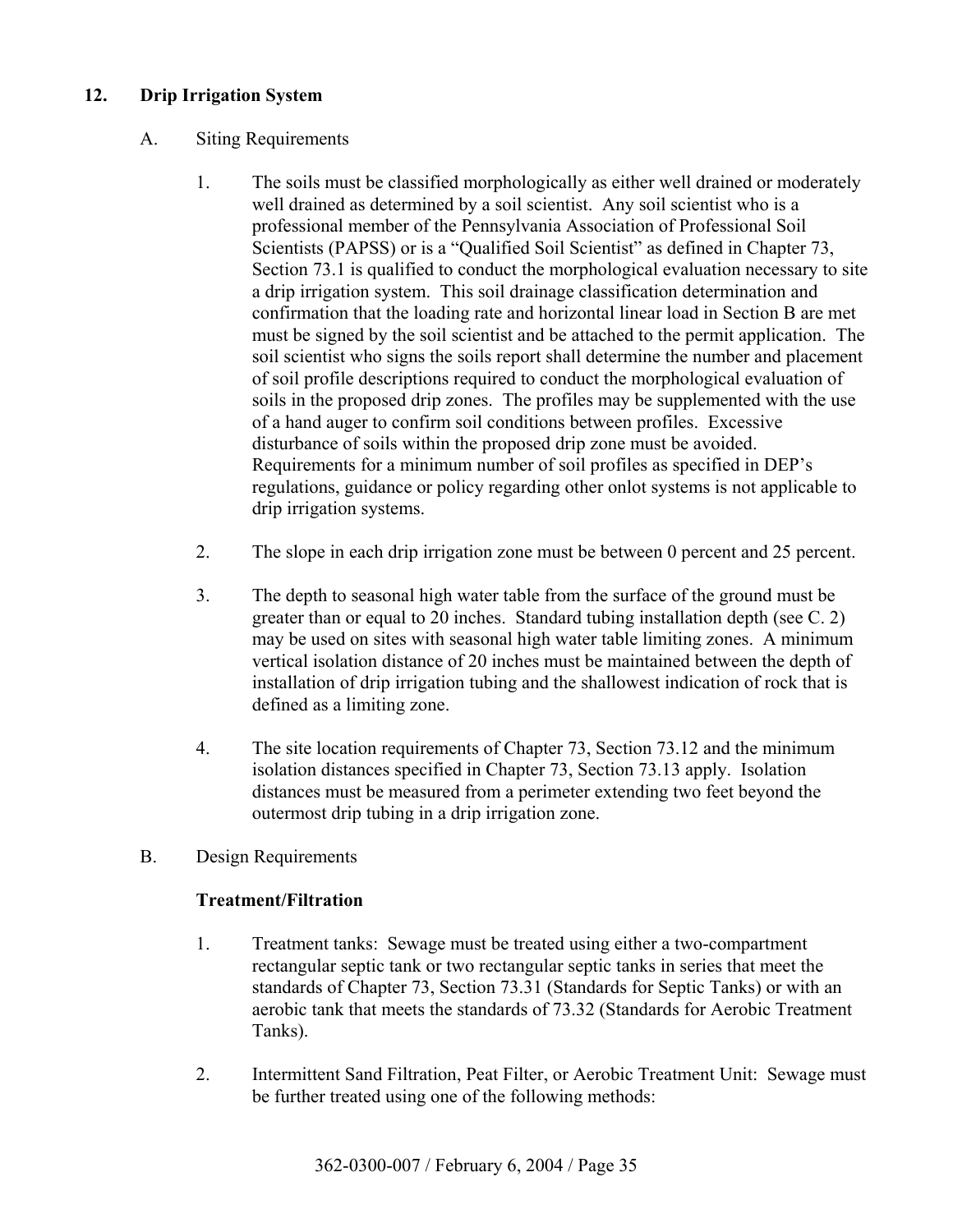- a. a septic tank followed by an intermittent sand filter designed in accordance with Chapter 73, Section 73.162; or
- b. a septic tank followed by a peat filter designed in accordance with Part 3 of this *Alternate Systems Guidance* listing; or
- c. an aerobic treatment unit used in place of a septic tank without a following sand or peat filter. If this option is chosen, the specific aerobic tank proposed for use must be identified, and the application must include a letter from the drip system manufacturer stating that they have evaluated this specific tank for compatibility with their system and have accepted it for this use.
- 3. Final filtration must be provided by a hydraulic unit fitted with in-line disk filters meeting or exceeding the filtration efficiency achieved by the American Perc Rite system disc filters manufactured by the American Manufacturing Company, Incorporated. The filters must have an automatic backwash system. The disc filters must automatically backwash before each dose and each zone must be automatically forward flushed a minimum of each 50 cycles to clean drip tubing, maintaining a scouring velocity of 2 feet per second at the distal end of each lateral connection. Backwash from the disc filters must be returned to the first compartment of the septic tank or to the inlet of an aerobic treatment tank. The system must be equipped with a dosing tank alarm to alert the property owner of problems with the system, and a flow meter. The hydraulic unit must be protected from temperatures below freezing in accordance with the manufacturer's specifications.

#### **Drip Irrigation Zone**

- 1. A minimum of two zones are required for each system, with adequate flow equalization provided to accommodate time dosing of the zones.
- 2. The drip tubing must follow the contour of the land.
- 3. The loading rate must be no more than 0.34 gallons per day per lineal foot of tubing (example: sewage flow is 400 gallons per day, 400 gpd/0.34 gallons per lineal ft.  $= 1,176$  lineal ft. of tubing/2 zones  $= 588$  lineal ft. of tubing per zone). Sewage flows must be calculated using Chapter 73, Section 73.17.
- 4. The tubing must have pressure-compensating emitters every 2 feet with spacing between tubing ranging between 1 and 3 feet unless justification for different spacing is provided (such as trees, irregular topography, etc.). All emitters within the zone shall provide equal distribution between plus or minus 10 percent. This standard has been met by the American Perc Rite System only. No substitution of other drip tubing is permitted.
- 5. The horizontal linear load (the gallons per foot along the topographic contour) must not exceed 4.6 gallons per day as calculated on the average daily flow of the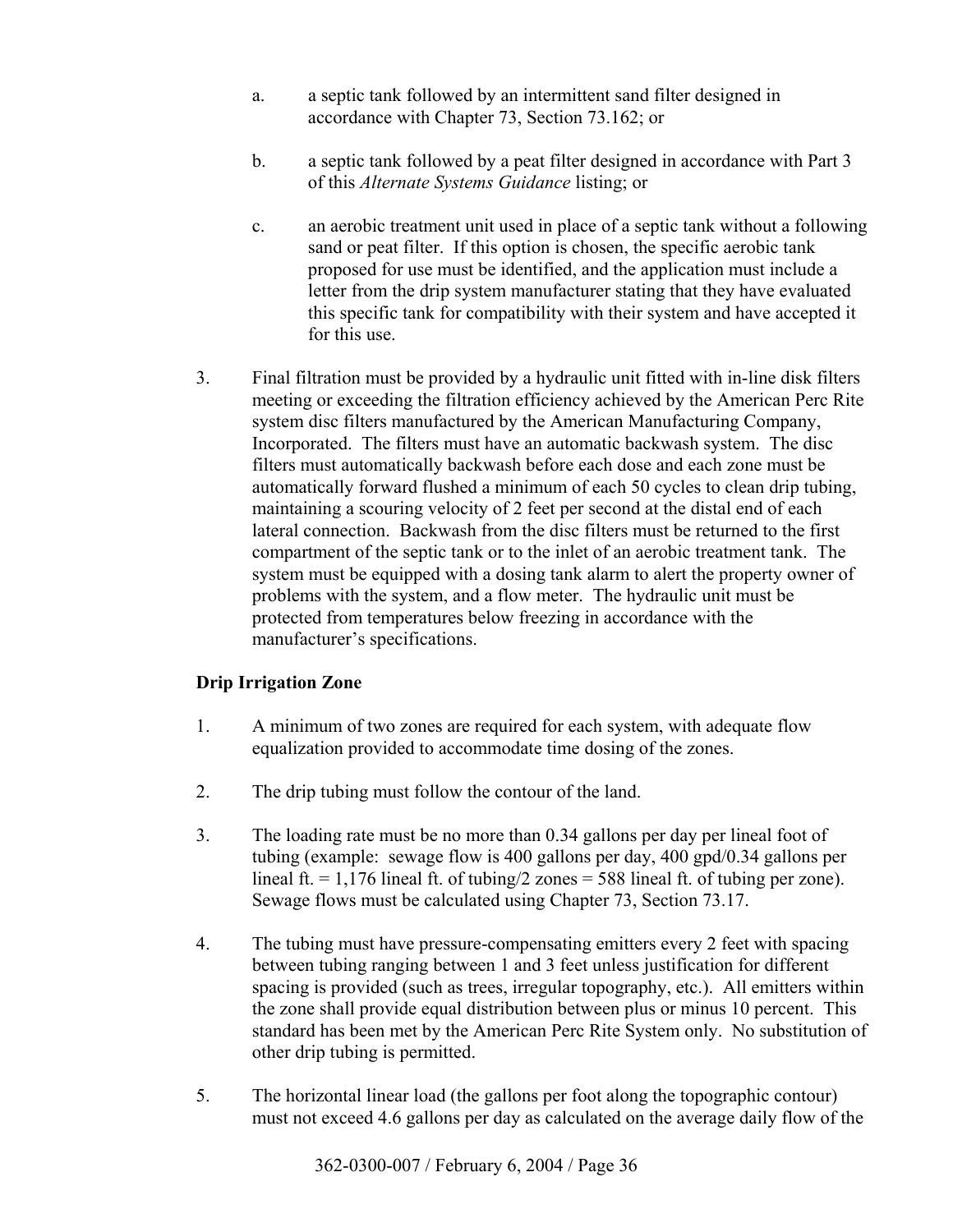onlot system. The average daily flow is 50 percent of the peak design flow as listed in Chapter 73, Section 73.17(a) & (b).

 The horizontal linear load equals the average daily gallons per day divided by the length of the system (example: 400 gallons per day peak flow x  $.5 = 200$  gallons per day average daily flow; horizontal linear load equals 200 gpd  $/43.5$  ft = 4.6).

 The minimum horizontal length required is the average daily flow divided by 4.6 (example: 400 gallons per day peak flow x  $.5 = 200$  gallons per day average daily flow, topographical length required is 200 gpd  $/4.6 = 43.5$ ).

 Where the soils exceed the minimum criteria in 12A. above, the horizontal linear load may be increased based on the evaluation of a combination of factors including, but not limited to, increased depth over limiting zone, permeability and slope.

- 6. The SEO, at his discretion, may require the site plan for the drip irrigation zones to be developed by or in consultation with the manufacturer or a representative of the manufacturer of the drip irrigation system being installed.
- 7. On slopes greater than 5 percent, top-feed supply and return manifolds are recommended.
- C. Construction
	- 1. Soil moisture conditions must be at or below field capacity during construction. These conditions must be determined in the same way that soil moisture conditions are determined prior to beginning the construction of an elevated sand mound.
	- 2. Drip lines must be installed below the soil surface using a vibratory plow, a standard trencher or by manual or hand installation to a maximum depth of 12 inches from the soil surface, with 6 inches being the optimum installation depth. Cable pullers must not be used. Where installation depths less than 6 inches from the soil surface are necessary due to stoniness, additional cover shall be required to provide 6 to 12 inches of cover. The addition of native onsite or imported mulch is permissible in wooded areas of passive activity with established forest litter.
	- 3. The manufacturer's representative must be present to oversee the installation of the system. The current list of representatives is available from the manufacturer. As an alternative, contractors may attend a training course provided by the manufacturer before installing drip tubing independent of oversight by the manufacturer.
	- 4. Installation of the drip irrigation system shall meet the specifications provided by the manufacturer.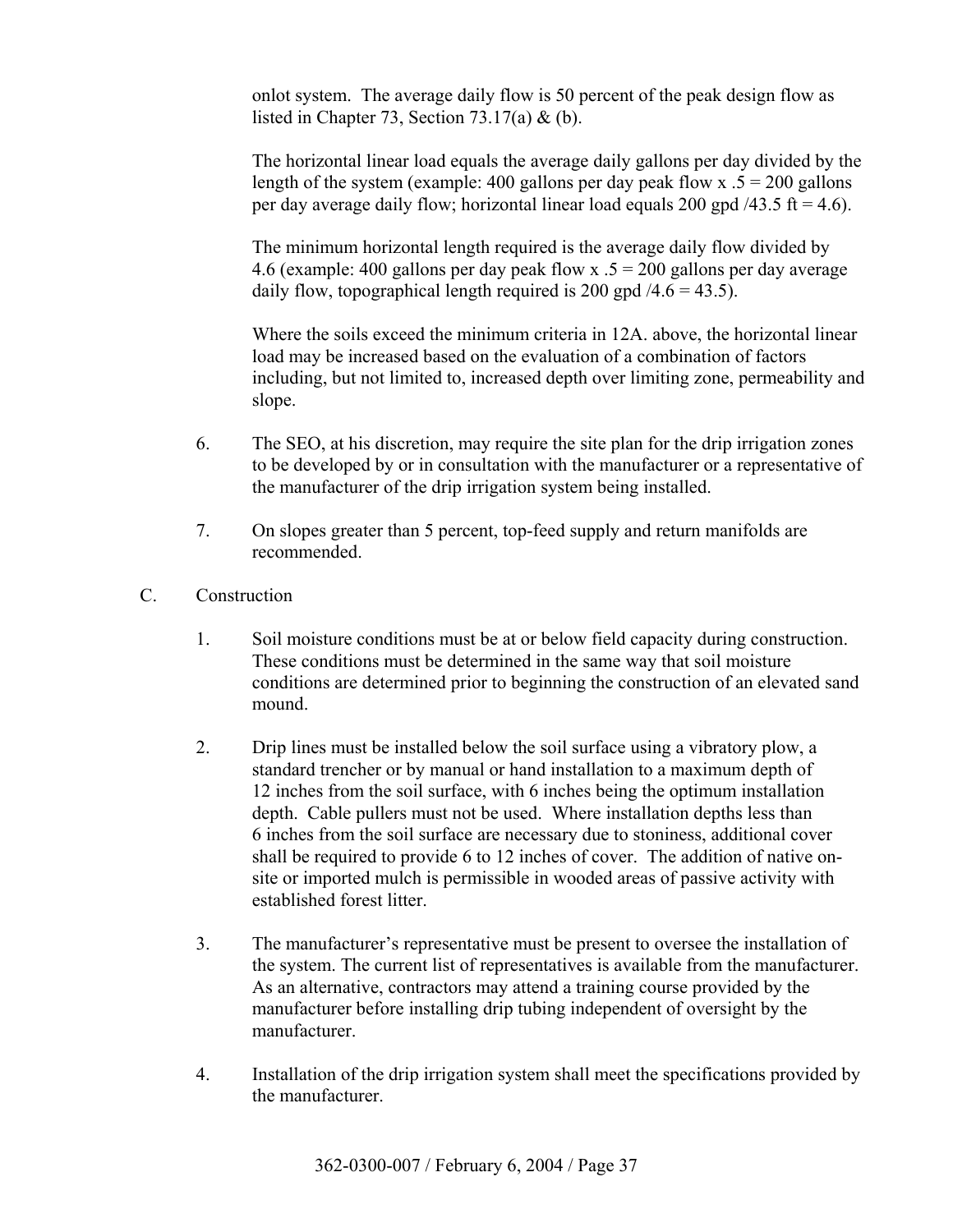- 5. Drip tubing is susceptible to freezing when sufficient turf cover is not established in non-wooded areas prior to winter operation. When turf cover will not be established prior to winter operation, other measures, such as a temporary cover of mulch or straw, should be used to insulate the tubing.
- D. Operation and Maintenance

 The following operation and maintenance conditions must be attached to the permit issued by the local agency:

- 1. The manufacturer's representative must meet with the property owner within 1 month of system start-up and/or occupancy of the dwelling and with the local agency's SEO upon request, to explain the operation and maintenance of the system and provide written instructions to the property owner that includes:
	- a. Instructions on the operation and maintenance of the system.
	- b. The locations of all parts of the system.
	- c. A caution notice regarding disturbance of the drip zones that may cause system damage (i.e., excavation for trees, fencing, etc.).
	- d. An explanation of the automatic alarm system.
	- e. A statement requiring that the manufacturer's representative be contacted if the alarm system is activated.
- 2. The manufacturer of the drip irrigation system must provide a minimum 2-year warranty on all defects due to materials or workmanship.

 The only drip irrigation system that has met the requirements for this alternate system listing to date is the American Perc Rite System, manufactured by the American Manufacturing Company, Incorporated (5517 Wellington Road, Gainesville, Virginia 20155).

 All proposals for the application of drip irrigation systems that fall outside the standards established by this alternate system listing must be proposed and reviewed as experimental systems under the provisions of Chapter 73, Section 73.71.

Until the local agency's SEO has received training on drip irrigation siting, design and construction or has received review delegation in writing from DEP, all proposals for drip irrigation must be forwarded to the appropriate regional office of DEP for review and comment prior to permit issuance.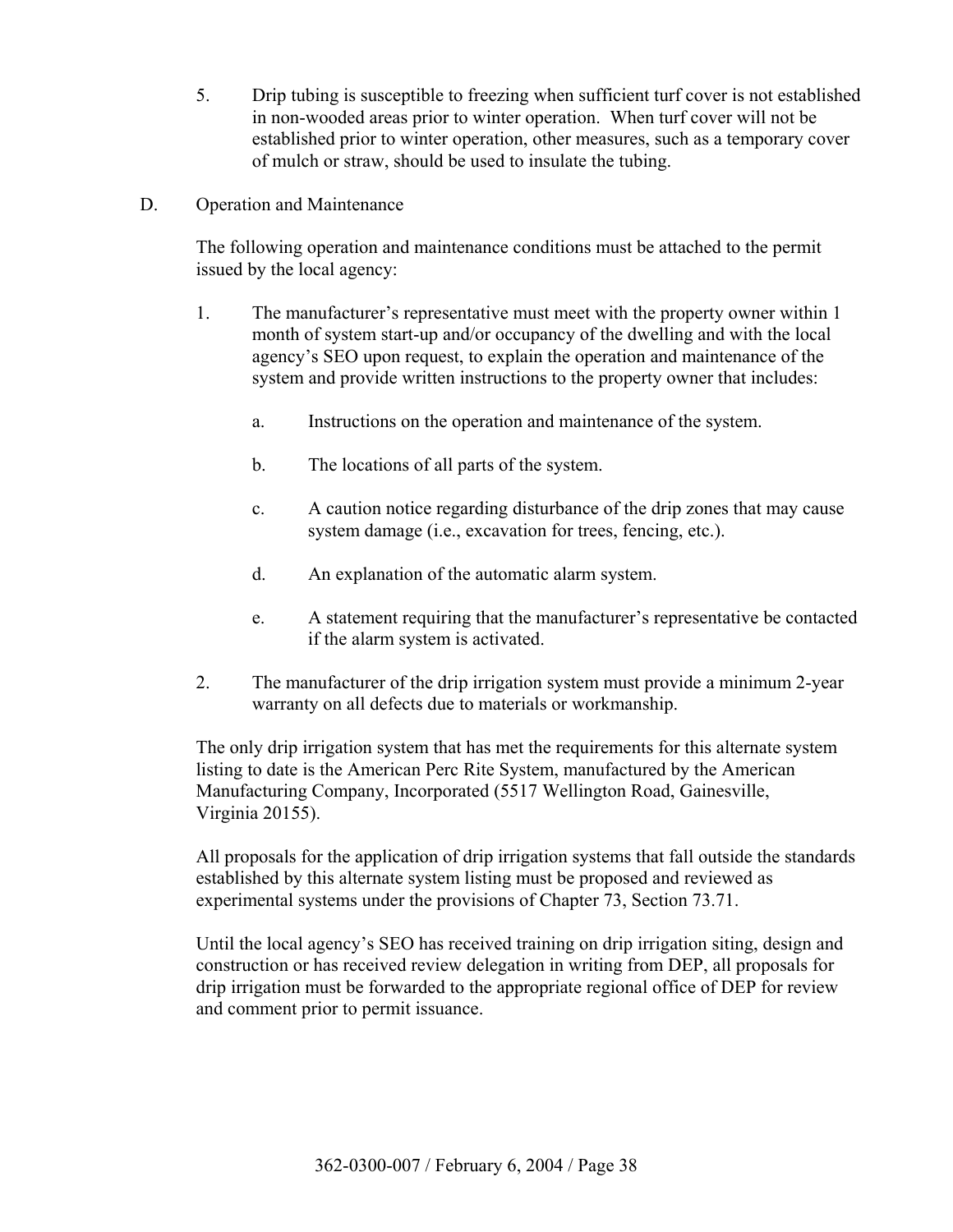## **13. Steep Slope Elevated Sand Mound Beds on Slopes Between 12 and 15 percent and Percolation Rates of 3-30 Minutes per Inch**

- A. The following characteristics are required for the siting of this type of system:
	- 1. Evaluation of the soil profile must show that there is greater than or equal to 20 inches of suitable soil as described in Chapter 73, Section 73.14.
	- 2. Slopes must be greater than or equal to 12 percent and less than or equal to 15 percent at the site of the proposed installation.
	- 3. The installation of the system must not violate the 48-inch vertical separation requirement.
	- 4. The percolation tests must be conducted in accordance with Chapter 73, Section  $73.15(3)(ii)$  or (iii). The absorption area must be sized in accordance with the requirements of Chapter 73, Section 73.16(c), Table A, "Subsurface Sand Filters and Elevated Sand Mounds." No size reductions are permitted for use of aerobic tanks or other system components.
- B. The following standards are required:
	- 1. Systems shall be designed and permitted to serve single-family residential proposals that do not exceed 600 gallons per day or commercial facilities with residential flow characteristics that do not exceed 600 gallons per day.
	- 2. Septic tank installations must consist of either a two-compartment rectangular tank or two rectangular tanks in series and must be in conformance with Chapter 73, Section 73.31. Aerobic tanks must be in compliance with Chapter 73, Section 73.32.
	- 3. Sand shall meet the requirements of Chapter 73, Section 73.55(c). The downslope sand shall be extended to a 2:1 ratio.
	- 4. Width must not exceed 10 feet. Overall bed dimensions, length to width, must be 6:1 or greater.
	- 5. The downslope berm shall be extended to a 4:1 ratio to improve stability.
	- 6. A pressure distribution system is required on all designs.
	- 7. Lateral end cleanouts are required.
	- 8. The surface shall be chisel plowed across the slope (including the area under the berm) as described in Chapter 73, Section 73.55(b)(2).
	- 9. An SEO who has successfully completed the appropriate DEP-sponsored continuing education course that included this specific technology or has received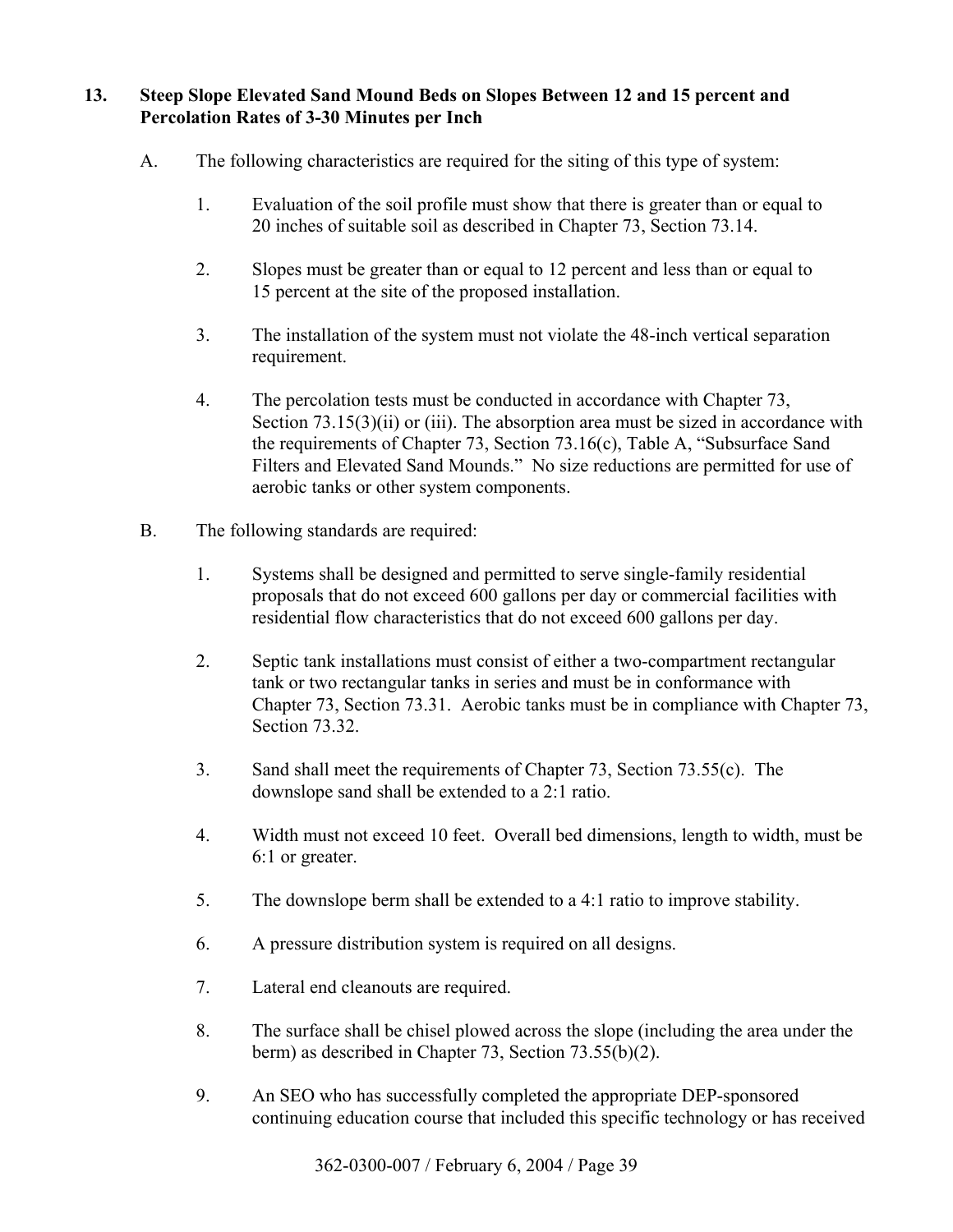review delegation in writing from DEP may independently review the design and issue the permit for alternate system designs approved under this listing. All other system proposals under this listing must be submitted to the DEP regional office for review and comment.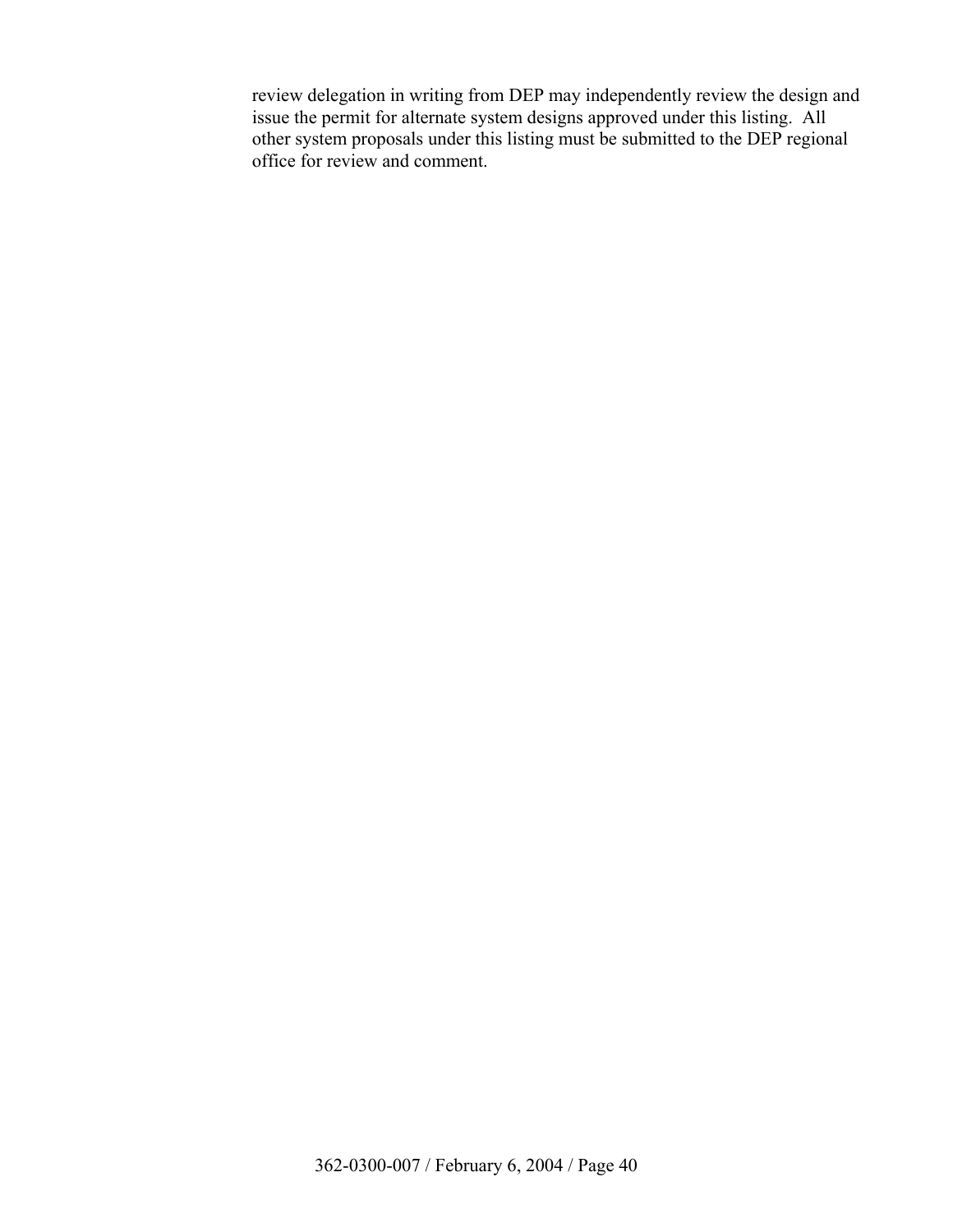# **14. A/B Soil System (ABS System)**

 This system consists of a septic tank(s), dosing tank, recirculating subsurface sand filter, and UV disinfection, with final treatment and disposal using an at-grade absorption area designed in accordance with Part 9 or Appendix 5. The minimum vertical isolation distance is 10 inches between the aggregate and the seasonal high water table or 16 inches between the aggregate and a rock formation.

#### A. Performance Standards

 This system has demonstrated to the satisfaction of DEP, that it can produce an effluent equal to or better than 10 mg/L BOD<sub>5</sub>/CBOD<sub>5</sub> and 10 mg/L TSS as monthly averages. With UV disinfection, it can also reduce fecal coliform concentrations to less than 200/100 ml. This system is approved for use on limiting zones of less than 20 inches.

B. Design Requirements

## **Treatment/Dose Tanks**

- 1. Treatment tanks: Sewage must be treated using either a two-compartment rectangular tank or two rectangular tanks in series that meet the standards of Chapter 73, Section 73.31(b). An effluent filter is recommended.
- 2. The dose tank preceding the sand filter shall be constructed of materials meeting the specifications outlined in 73.31(b), and 73.45(4)-(6) and shall have a capacity of 500 gallons. It must be designed so that the estimated daily flow is discharged to the sand filter in two or more doses with a minimum volume of 125 gallons.

#### **Recirculating Subsurface Sand Filter (RSSF)**

 The recirculating subsurface sand filter included as part of this design shall be designed as set forth below.

- 1. Location:
	- a. An RSSF must not be installed in areas where bedrock is found at a depth less than the proposed depth of the sand filter. However, an RSSF can be installed when the seasonal high groundwater table rises above the bottom of the sand filter if a suitable synthetic liner which will prevent sewage exfiltration or groundwater infiltration is included in the design.
	- b. An RSSF shall not be constructed in unsuitable fill.
- 2. Size:
	- a. The RSSF shall be sized using the appropriate application rate of 5.2 gallons/day/square foot and the estimated peak daily sewage flow, but in no case may the sand filter be less than 150 square feet for use with a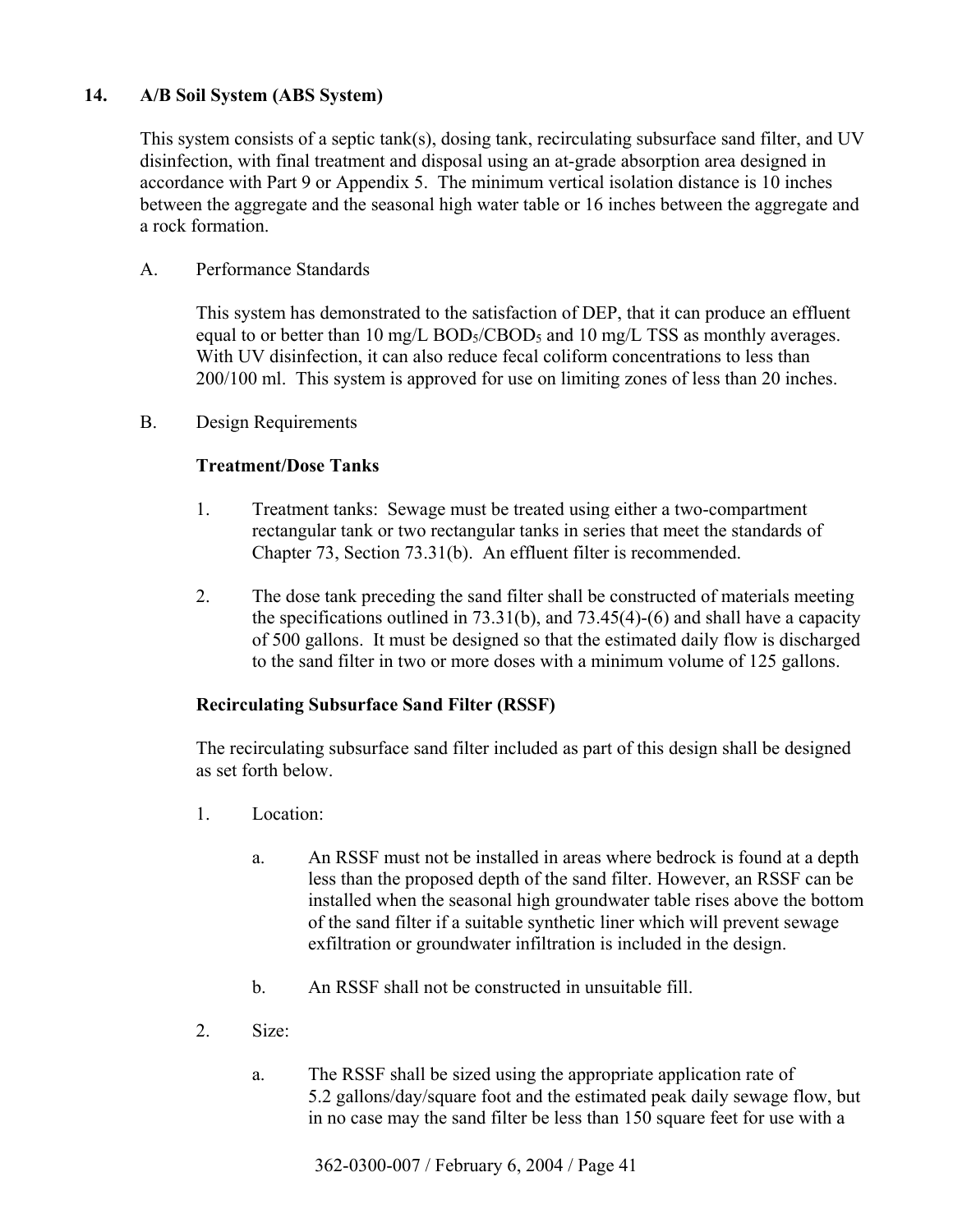dual-chambered septic tank with a solids retainer unit and a minimum flow of 200 gpd.

 b. For a single-family residence, the minimum area for an RSSF shall be in accordance with the following table:

| Number of Bedrooms | Filter Area (square feet) |
|--------------------|---------------------------|
| 3 or less          |                           |
|                    | 385                       |
|                    |                           |

#### 3. Media:

- a. Gravel: At least 2 inches of clean gravel or crushed stone shall surround underdrains and distribution pipes. The gravel or crushed stone shall have the following characteristics:
	- (1) Type A or C characteristics as described in Pennsylvania Department of Transportation specifications, Pub. 408, Section  $703.2(a)$  and (b).
	- (2) Testing under PTM No. 100 to determine the loss of materials finer than the No. 200 sieve. The loss must be less than 5 percent.
	- (3) Consistency with AASHTO No. 3, 467, 5 or 57 size and grading requirements. The gravel may meet the characteristics of an individual category (3, 467, 5 or 57) or fall within the outer boundaries of sieve testing for each sieve category as shown in Part 7 of this guidance.
	- (4) A 3-inch layer of pea gravel having AASHTO No. 8 characteristics must be placed on the top of the underdrain aggregate to help prevent migration of the sand into the aggregate.
- b. Sand: At least 24 inches of clean fine aggregate must be used. The aggregate shall be consistent with Type A concrete sand as described in Pennsylvania Department of Transportation specifications, or ASTM C-33 specifications.

 The sand shall not contain more than 15 percent by weight deleterious material as determined by Pennsylvania Test Method No. 510, AASHTO-104 and/or ASTM-3-88.

 c. Cover Soil: A layer of geotextile material must be placed over the coarse aggregate followed by a minimum of 12 inches of cover soil material in all installations. Ponding observation ports shall be installed to the top of the coarse aggregate through the cover soil material. The cover soil over the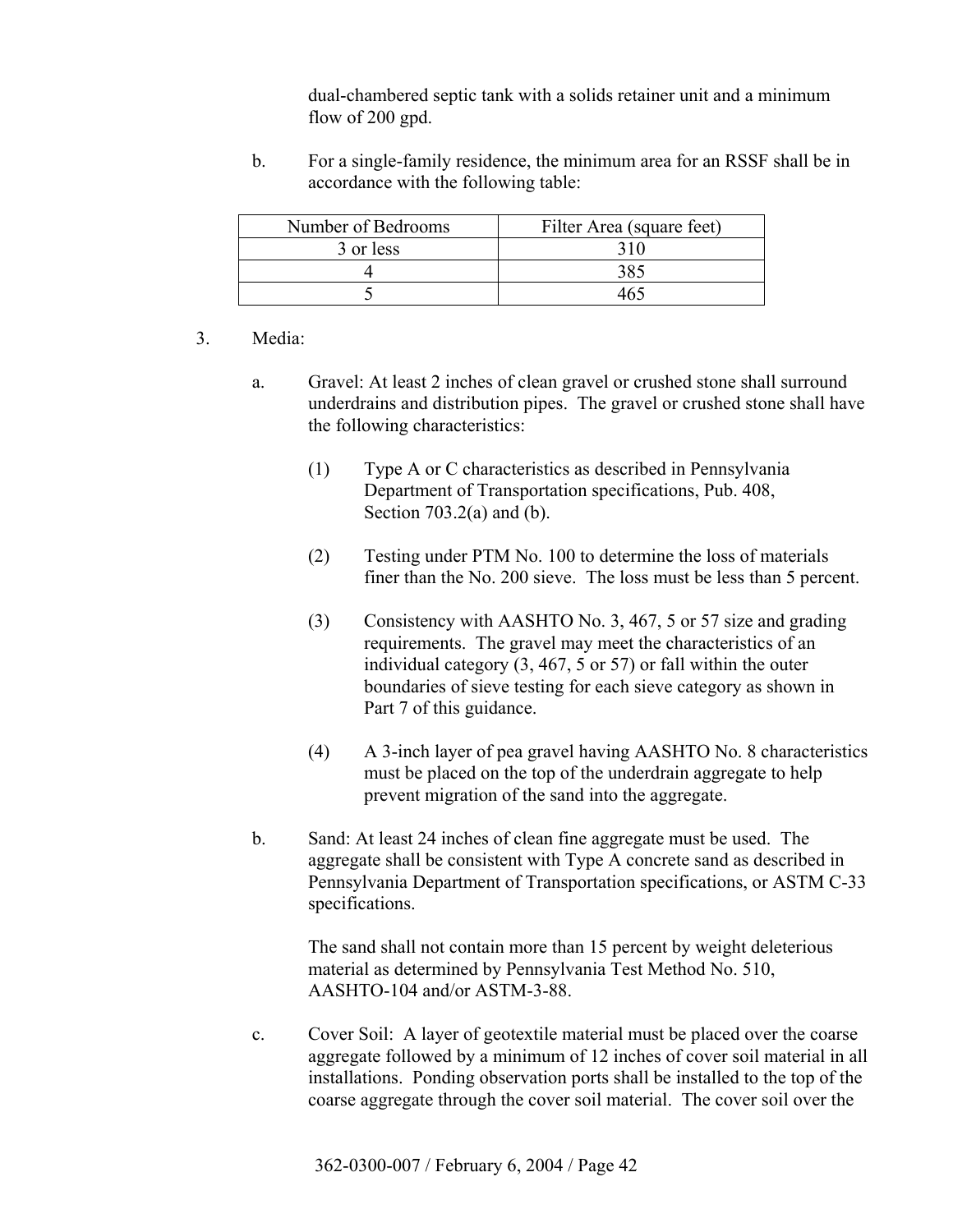sand filter must consist of soil suitable for growth of vegetation, be seeded to control erosion, and be graded so that surface water will run off.

- 4. Underdrain Piping:
	- a. Underdrain piping shall be laid on a grade of 3 to 6 inches per 100 feet, sloped to the outfall pipe. Piping shall be placed between the distribution laterals to optimize effluent travel through the filter sand.
	- b. Underdrain piping holes shall be equal to or greater in number and size to the distribution piping holes. The underdrain piping shall have two rows of holes placed at approximately 45-degree angles from each other along the bottom half of the pipe.
	- c. The underdrain shall be divided for a 3:1 effluent recirculation to outfall drain by an 8-inch high baffle placed under the liner and perpendicular to the long sidewall of the filter. Seventy-five percent of the effluent collected by the underdrain shall be recirculated back to the RSSF dose tank through a T-configured underdrain pipe and gravity discharge pipe. The remaining 25 percent of the RSSF effluent shall be collected by an underdrain pipe set parallel to the baffle with gravity discharge to the atgrade absorption area dose tank.
	- d. Underdrain piping shall have a cleanout extended to grade at a minimum of 1 foot from the sidewall and baffle. The outfall pipes from the underdrain header shall have an anti-seep collar and a leak-proof boot sealed to the subsurface sand filter liner.
- 5. Filter Base and Liner:

 The base of the filter shall be sloped at a 1 percent minimum slope to the underdrain pipe. An impervious liner of hyplon, polyvinyl chloride (PVC) or polyethylene sheeting of 20 mil thickness or equal must be installed on a tampedearth base to prevent seepage to the groundwater. A 2-inch layer of sand or a layer of 10-ounce porous geotextile material must be placed on each side of the liner to prevent punctures and tears. Seams must be made according to the liner manufacturer's specifications.

#### **Disinfection**

 1. Requirements: Disinfection of the RSSF effluent prior to discharge to the absorption area is required. This disinfection must be achieved by means of ultraviolet (UV) light emitting equipment designed as described below. No other means of disinfection (such as chlorination) may be used, as it is essential to prevent negative effects on soil bacteria in the absorption area that may be caused by residual effects of disinfection.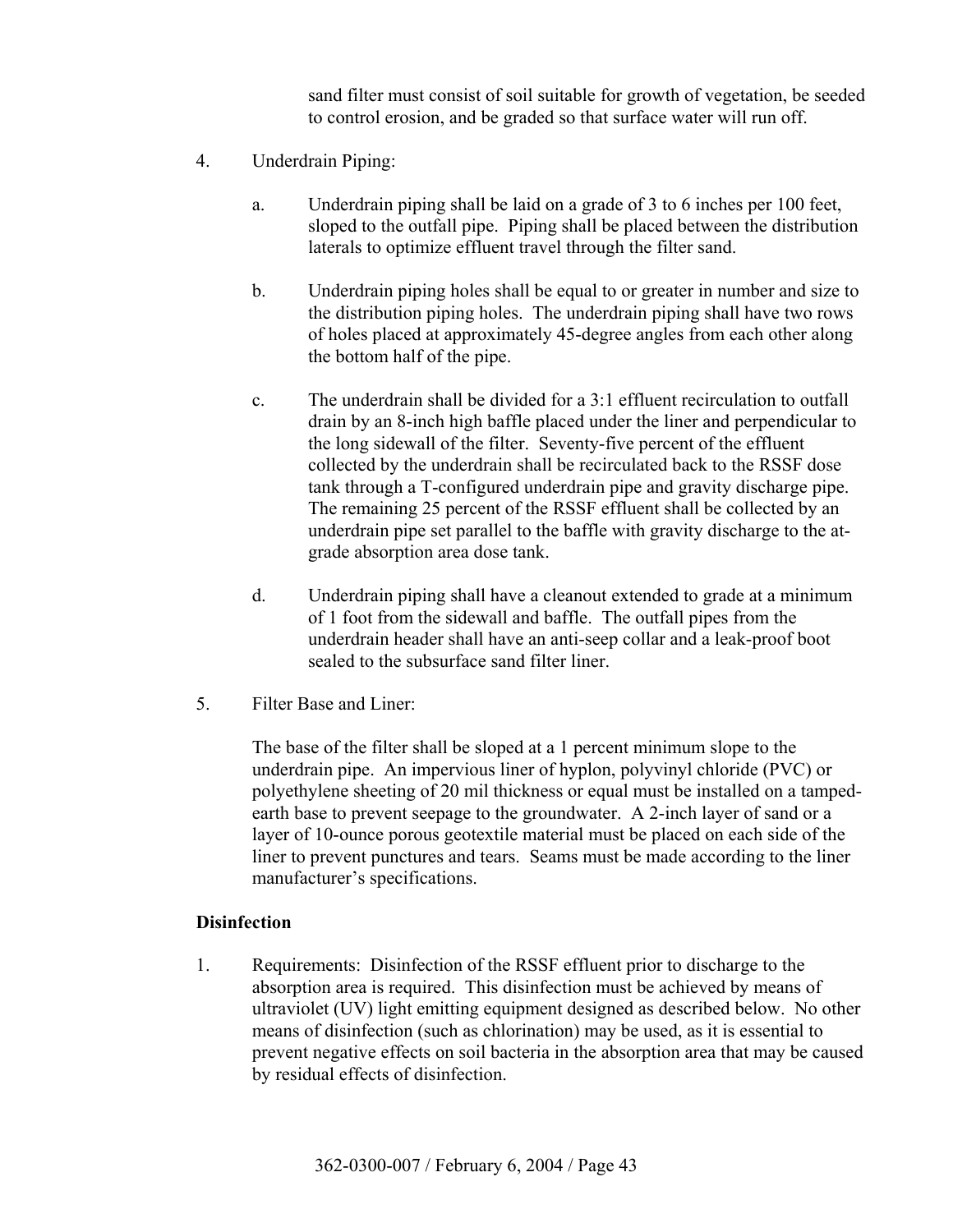- 2. Ultraviolet Radiation Equipment:
	- a. Ultraviolet radiation at a level of 254 nanometers must be applied at a minimum dosage of 25,000 microwatt-seconds per square centimeter at all points throughout the water disinfection chamber. However, a higher dosage may be required based on the specific transmittance of the wastewater. In lieu of determining the specific transmittance level of the wastewater, a dosage of 30,000 to 35,000 microwatt-seconds per square centimeter should be provided.
	- b. The maximum water depth in the chamber, measured from the tube surface to the chamber wall, shall not exceed 3 inches.
	- c. The ultraviolet tubes shall be jacketed so that a proper operating tube temperature of about 104°F is maintained. The jacket shall be made of quartz or high-silica glass with similar optical characteristics.
	- d. The units shall be designed to permit frequent mechanical cleaning of the water contact surface of the jacket without disassembly of the unit.
	- e. An automatic flow control valve, accurate within the expected pressure range, shall be installed to restrict flow to the maximum design flow of the treatment unit.
	- f. Ultraviolet tubes must be replaced at least annually. To ensure that appropriate UV dose levels are maintained, a warning alarm must be installed to ensure prompt replacement of a burned-out tube. To ensure continued optical performance of the unit, an accurately calibrated ultraviolet intensity meter, properly filtered to restrict its sensitivity to the point of the disinfection spectrum, may also be installed in the wall of the disinfection chamber at the point of greatest water depth from the tube.
	- g. A spare UV tube and other necessary equipment must be available to allow prompt repair of the UV unit by qualified personnel instructed in the operation and maintenance of the equipment.

#### **Distribution**

- 1. The design and construction shall comply with the requirements of Chapter 73, Sections 73.51, relating to construction of absorption areas, and Sections 73.44 and 73.45, relating to pressure distribution and dose tanks.
- 2. The slope of the installation site must be less than or equal to 12 percent.
- 3. The specifications of At-Grade Bed Systems Section B of Part 9 of this guidance apply.
- 4. Lateral cleanouts and at least one ponding observation port are required.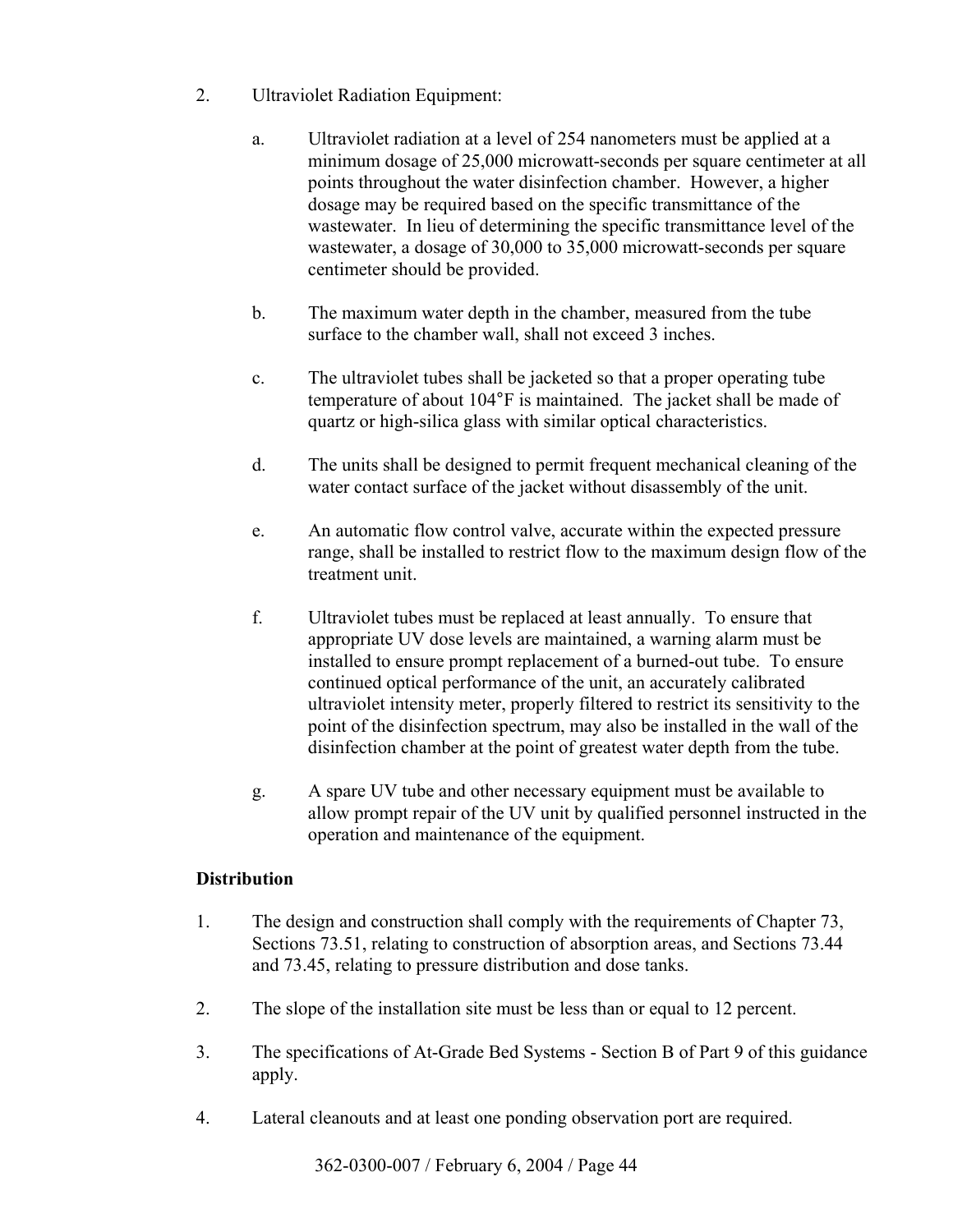## C. Siting Requirements

- 1. For at-grade systems on sites with limiting zones of **20 inches or more**, refer to Part 9 of this guidance.
- 2. Where the system is proposed for installation on sites with soils having limiting zones **within 20 inches** of the mineral soil surface, the siting and distribution system design shall be based upon the Hydraulic Linear Loading Rate (HLLR) table in Appendix 5 of this document. A soil scientist who is a professional member of the Pennsylvania Association of Professional Soil Scientists (PAPSS) or is a "Qualified Soil Scientist" as defined in Chapter 73 of DEP's regulations must conduct the necessary morphological evaluation. A report regarding the soil drainage classification determination, and confirmation that the appropriate loading rate and horizontal linear load from the HLLR table are met, must be signed by the soil scientist. The following procedure must be used:
	- a. A minimum of four soil profile test pits shall be evaluated to verify the morphology of the proposed absorption site. These soil profiles shall include:
		- (1) Two soil profile evaluations on contour, bracketing the proposed absorption area.
		- (2) Two soil profile evaluations on contour, 50 feet downgradient from the absorption area.
	- b. The on-contour spacing of the soil profile evaluations in B.2.a) shall not exceed 100 feet in length.
	- c. In cases where the calculated aggregate area length exceeds 100 feet, additional test pit evaluations are required to verify the soil morphology of both the absorption area and the downgradient area.
	- d. Overall site suitability will be limited by the most restrictive depth to the seasonal high water table, depth to rock formation and soil morphology from all of the soil test pits evaluated.
	- e. At a minimum, the vertical distance must be greater than or equal to 10 inches to the seasonal high water table and must be greater than or equal to 16 inches to rock formation. In addition, the soil must have a consistency of very firm or less to be suitable.
	- f. Distribution of the effluent in the absorption area will be determined by the soil profile evaluations and the vertical depth between the bottom of the aggregate and the top of the seasonal high water table or rock formation.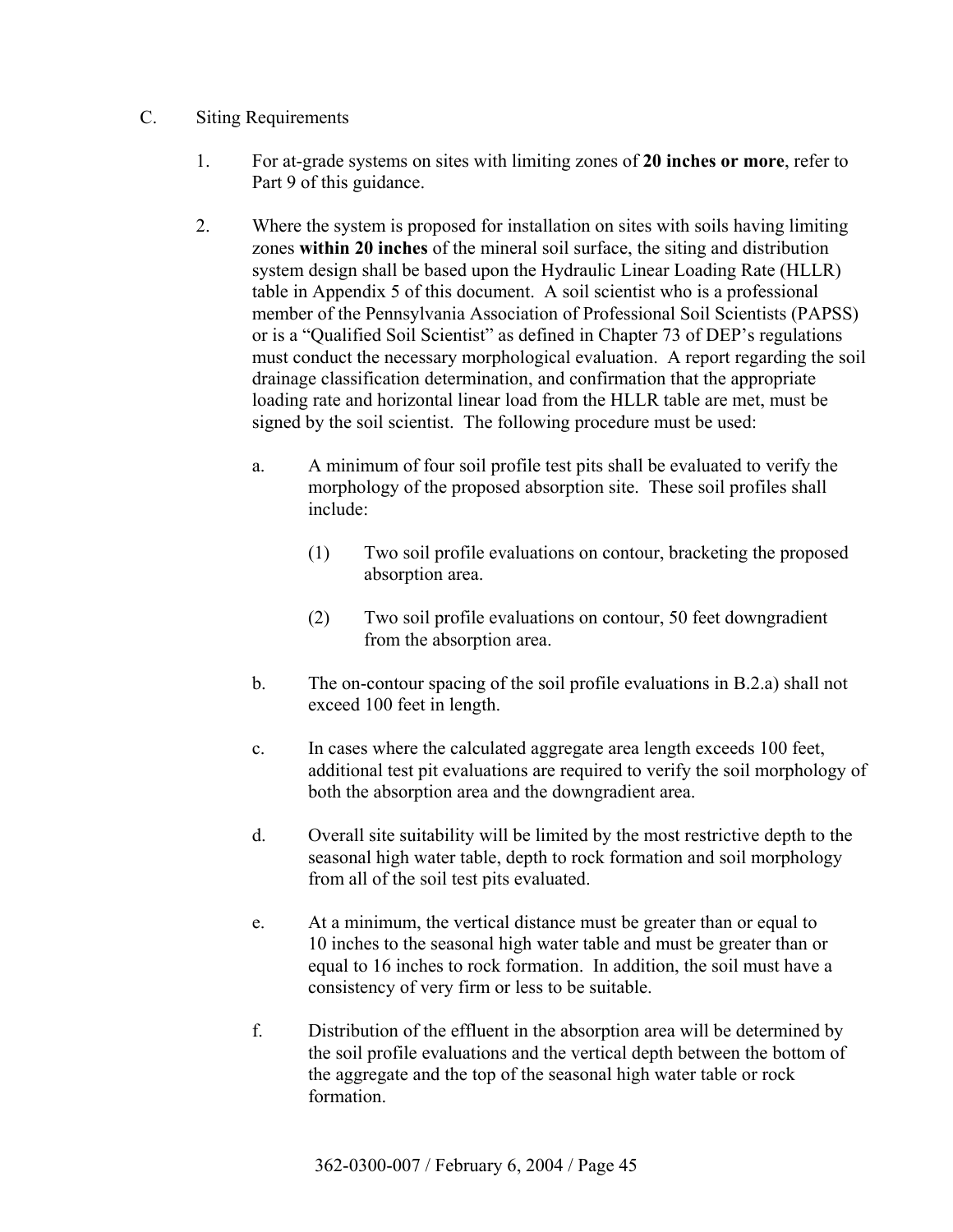- g. The loading rate (required to calculate aggregate area square footage) and hydraulic loading rate (required to calculate aggregate area length) shall be determined with the HLLR table by using the more restrictive results from the soil profile evaluations conducted for B.2.a). The shape and grade of structure, as well as textural classification of the mineral soil from the profile horizon above the seasonal high water table or restrictive horizon is used to determine these rates.
- D. Operation, Maintenance and Monitoring
	- 1. ABS systems require periodic operation, maintenance and monitoring, as described in Chapter 72, Section 72.25(h) (relating to operation, maintenance and monitoring for Individual Residential Spray Irrigation Systems (IRSIS)). The maintenance entity established under Section 72.25(h) shall submit to the local agency laboratory test results of monitoring of the effluent quality for CBOD, TSS, and fecal coliform/100 ml. The sample should be taken following the disinfection unit. At least annually, a copy of the test results, along with the most recent inspection of the system by the maintenance entity established under Chapter 72, Section 72.25(h), shall be sent to the local agency.
	- 2. Minimum required operation, maintenance and monitoring standards:
		- a. Septic tanks, dose tanks and recirculating sand filters shall be inspected every 6 months for structural integrity, inlet and outlet baffles, electrical connections, operation of pumps and inspection of the RSSF for ponding.
		- b. UV equipment must be inspected for operational effectiveness by checking UV tubes and alarms every 6 months. A qualified technician must determine if the unit meets or exceeds the published minimum standards in this listing. Additionally, the UV tube must be replaced if it is found to be necessary during the inspection or at least annually. The quartz sleeve needs to be mechanically cleaned by the property owner monthly.
		- c. The absorption area must be inspected every 6 months for ponding of effluent at the observation ports and any downgradient seepage.
	- 3. An SEO who has successfully completed the appropriate DEP-sponsored continuing education course that included this specific technology or has received review delegation in writing from DEP may independently review the design and issue the permit for designs approved under this listing. All other system proposals under this listing must be submitted to DEP's regional office for review and comment.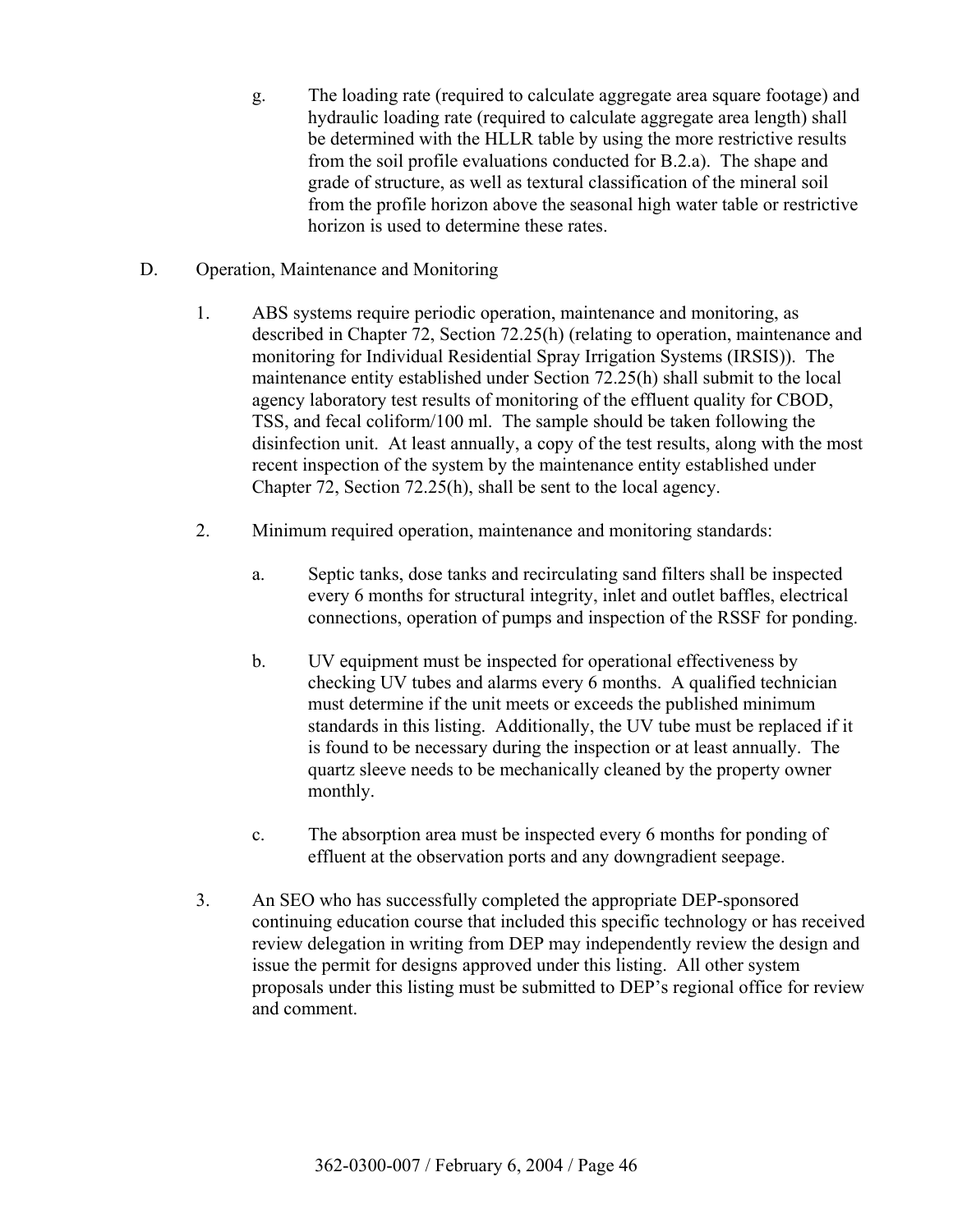## **15. Non-Infiltration, Evapotranspiration Bed Contained Within a Greenhouse**

 This technology consists of low flow plumbing fixtures inside the home, an aerobic treatment tank, and specially modified passive solar greenhouse beds where the wastewater is eliminated through the process of evapotranspiration. These systems are often used where site limitations, such as shallow depth to seasonal high water table or excessive slope, make use of other soilbased absorption systems difficult. The minimum requirements are as follows:

- A. Design and installation must follow the manufacturer's specifications.
- B. The bed must be contained in an enclosed, walled structure (usually cinder blocks) and insulated on the exterior to avoid contact with frozen ground. The bed must be lined to retain all effluent and avoid infiltration with the underlying soil.
- C The bed must be sectionalized with a series of valves that control effluent flow to each section proportional to the evapotranspiration potential of the season.
- D. Temperature controls and humidity exchangers must be used to maintain the proper internal environment necessary to reach optimal evapotranspiration potential.
- E. The system must comply with Sections 73.72(d)(3) and 73.72(e) as part of the application process.
- F. These systems require regularly scheduled maintenance and monitoring to insure the long-term reliability of their performance. The SEO should include all operation and maintenance requirements on the permit application.
- G. It is the responsibility of the SEO to ensure that all components of the systems have been installed in compliance with the above conditions.
- H. DEP's regional office must review the proposal prior to permitting by the SEO. If requested by the regional office, central office will also provide comments.

#### **Systems Approved Under This Listing:**

 The only non-infiltration, evapotranspiration bed system currently meeting the alternate system standards is the Sundrive Biovaporator Solar Greenhouse Evapotranspiration Wastewater Disposal System marketed by Sundrive, Inc., 60 Sherman Road, Ottsville, PA 18942.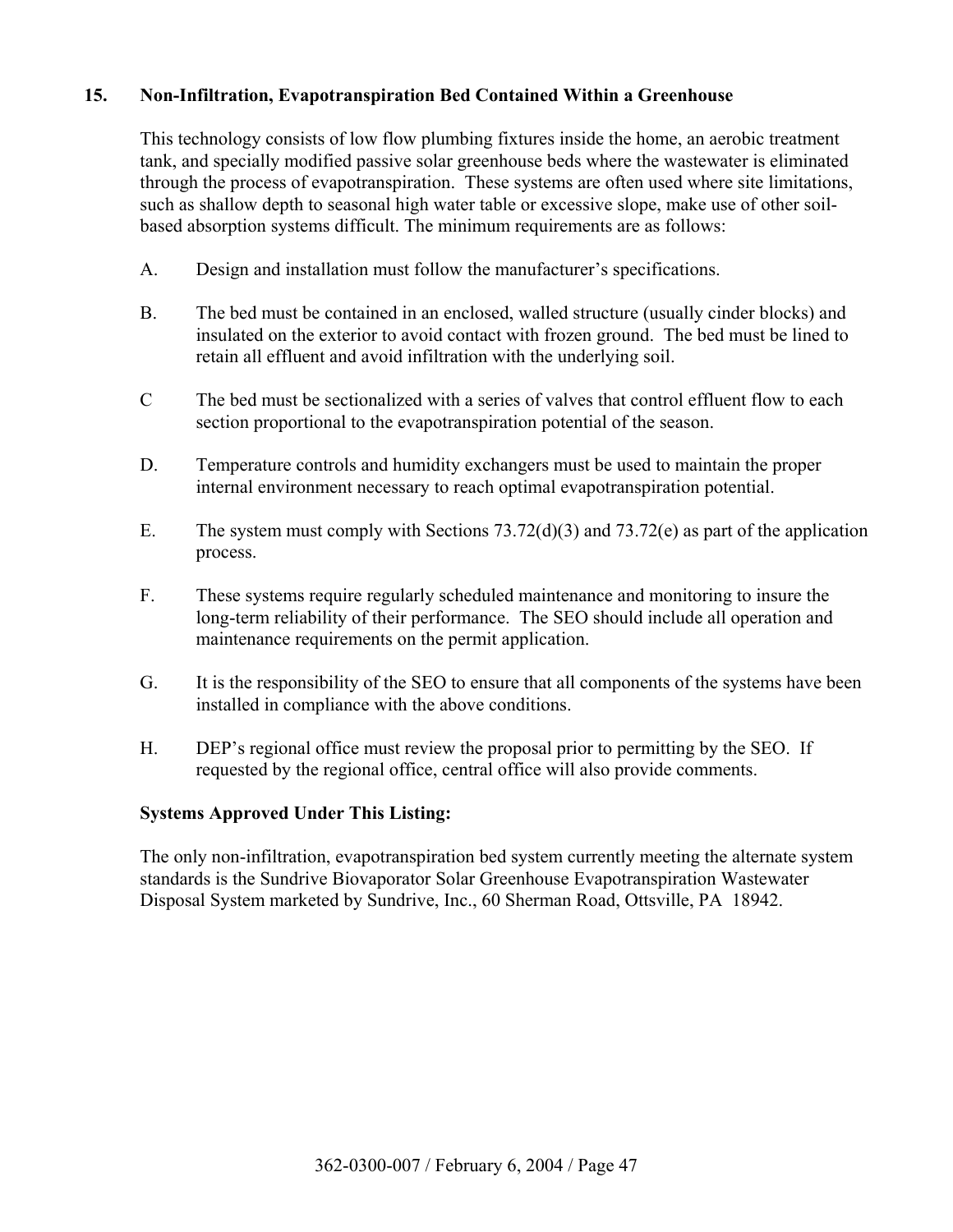#### **System Summary Alternate Systems\***

| <b>SYSTEM</b>                                                   | <i>i</i> sitel hate bystems<br><b>SITING CRITERIA</b> |                                                                                           |  |  |  |
|-----------------------------------------------------------------|-------------------------------------------------------|-------------------------------------------------------------------------------------------|--|--|--|
| <b>Peat Based Systems</b>                                       |                                                       |                                                                                           |  |  |  |
|                                                                 | <b>Depth to Rock</b>                                  | $\geq$ 20 inches                                                                          |  |  |  |
|                                                                 | <b>Depth to Water Table</b>                           | $\sqrt{\geq 20}$ inches                                                                   |  |  |  |
| <b>Peat Based System</b>                                        | <b>Slope</b>                                          | $0 - 12$ percent                                                                          |  |  |  |
| Limiting Zone $\geq 20$ Inches                                  | <b>Percolation Rates</b>                              | $3 - 180$ min/in.                                                                         |  |  |  |
| <b>Option 1</b>                                                 | <b>Other</b>                                          | May reduce size of absorption area by up to 40<br>percent with perc rate up to 60 min/in. |  |  |  |
|                                                                 | <b>Depth to Rock</b>                                  | $\geq 16$ inches                                                                          |  |  |  |
|                                                                 | <b>Depth to Water Table</b>                           | $\geq 10$ inches                                                                          |  |  |  |
| <b>Peat Based System</b>                                        | <b>Slope</b>                                          | $0 - 12$ percent                                                                          |  |  |  |
| Limiting Zone < 20 Inches                                       | <b>Percolation Rates</b>                              | None - Soil morphological testing.                                                        |  |  |  |
| <b>Option 1</b>                                                 | <b>Other</b>                                          | Need soil scientist to evaluate soils and provide<br>design criteria.                     |  |  |  |
|                                                                 | <b>Disinfection</b>                                   | <b>UV Disinfection Required.</b>                                                          |  |  |  |
| <b>Peat Based System</b><br><b>Option 2 (IRSIS)</b>             | <b>Depth to Rock</b>                                  | $\geq 16$ inches                                                                          |  |  |  |
|                                                                 | <b>Depth to Water Table</b>                           | $\geq 10$ inches                                                                          |  |  |  |
|                                                                 | <b>Slope</b>                                          | $0 - 25$ percent                                                                          |  |  |  |
|                                                                 | <b>Percolation Rates</b>                              | None                                                                                      |  |  |  |
|                                                                 | <b>Other</b>                                          | Use in place of sand filter in IRSIS.                                                     |  |  |  |
|                                                                 | <b>Depth to Rock</b>                                  | $\geq$ 72 inches                                                                          |  |  |  |
|                                                                 | <b>Depth to Water Table</b>                           | $\geq$ 72 inches                                                                          |  |  |  |
| <b>Peat Based System</b>                                        | <b>Slope</b>                                          | $0 - 12$ percent                                                                          |  |  |  |
| Limiting Zone $\geq$ 72 Inches<br><b>Option 3</b>               | <b>Percolation Rates</b>                              | $> 90$ min/in. @ 12 - 36 inches<br>3 - 90 min/in. $(a)$ 36 - 60 inches                    |  |  |  |
|                                                                 | <b>Other</b>                                          | For use in place of 12 inches of sand in a<br>subsurface sand filter.                     |  |  |  |
|                                                                 | <b>Depth to Rock</b>                                  | $\geq 20$ inches                                                                          |  |  |  |
| <b>Free Access Gravity</b><br><b>Sand Filter (with options)</b> | <b>Depth to Water Table</b>                           | $\geq$ 20 inches                                                                          |  |  |  |
| other than IRSIS)                                               | <b>Slope</b>                                          | $0 - 25$ percent                                                                          |  |  |  |
|                                                                 | <b>Percolation Rates</b>                              | $3 - 180$ min/in.                                                                         |  |  |  |
|                                                                 | <b>Depth to Rock</b>                                  | $\geq 16$ inches                                                                          |  |  |  |
| <b>Free Access Gravity</b>                                      | <b>Depth to Water Table</b>                           | $\geq 10$ inches                                                                          |  |  |  |
| Sand filter (with IRSIS)                                        | <b>Slope</b>                                          | $0 - 25$ percent                                                                          |  |  |  |
|                                                                 | <b>Percolation Rates</b>                              | none                                                                                      |  |  |  |
|                                                                 | <b>Depth to Rock</b>                                  | $\geq$ 20 inches                                                                          |  |  |  |
|                                                                 | <b>Depth to Water Table</b>                           | $\geq$ 20 inches                                                                          |  |  |  |
| <b>CO-OP RFS III</b>                                            | <b>Slope</b>                                          | $0 - 25$ percent                                                                          |  |  |  |
| Limiting Zone $\geq 20$ Inches                                  | <b>Percolation Rates</b>                              | $3 - 180$ min/in.                                                                         |  |  |  |
|                                                                 | <b>Disinfection</b>                                   | UV Disinfection required.                                                                 |  |  |  |

\*Refer to complete listing for specific conditions related to each system.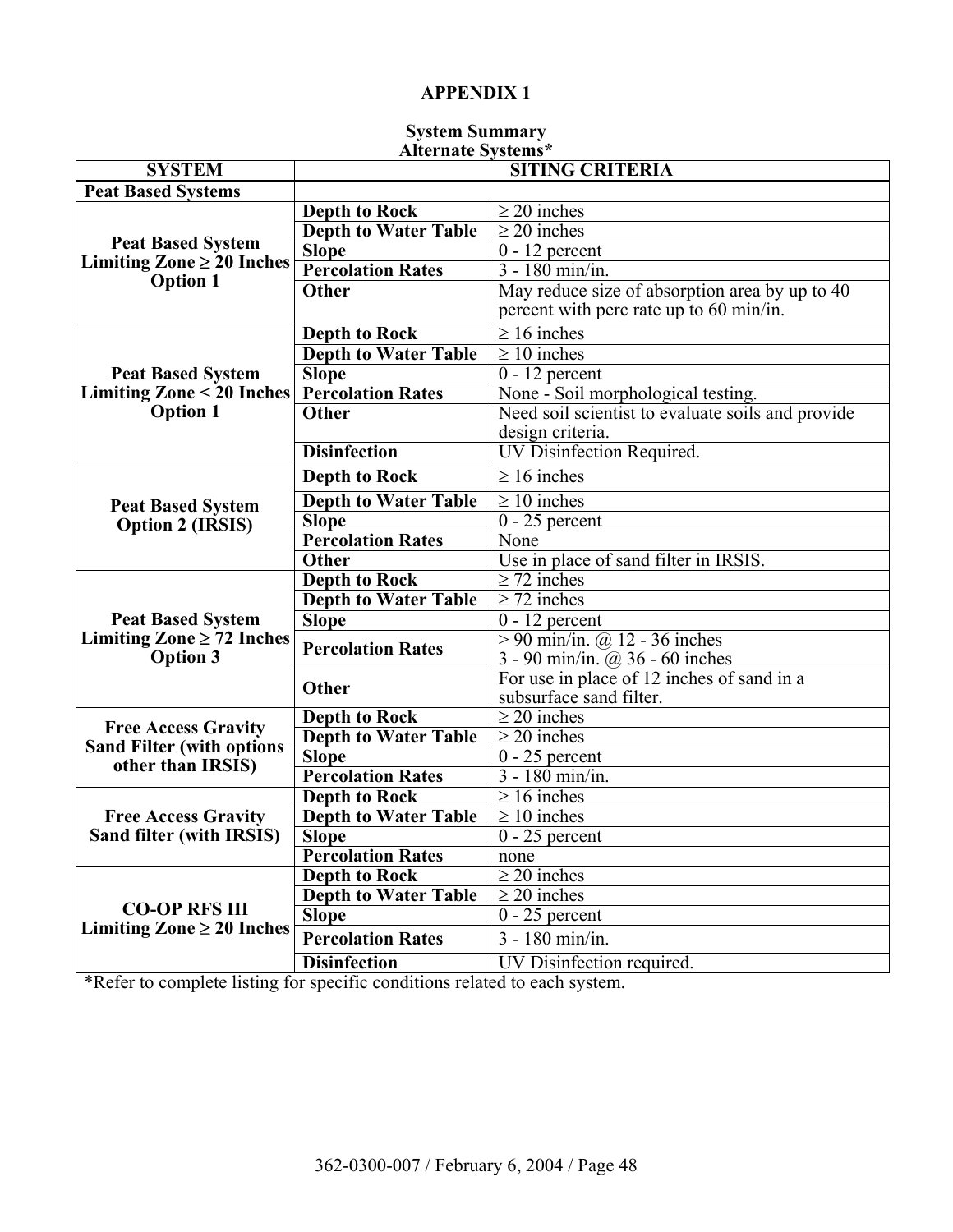# **System Summary Alternate Systems\***

| (Continued) |  |
|-------------|--|
|             |  |

| <b>SYSTEM</b>                          |                                             | <b>SITING CRITERIA</b>                                                 |  |  |
|----------------------------------------|---------------------------------------------|------------------------------------------------------------------------|--|--|
|                                        | <b>Depth to Rock</b>                        | $\geq 16$ inches                                                       |  |  |
|                                        | <b>Depth to Water Table</b>                 | $\geq 10$ inches                                                       |  |  |
| <b>CO-OP RFS III</b>                   | <b>Slope</b>                                | $0 - 12$ percent                                                       |  |  |
| <b>Limiting Zone &lt; 20 Inches</b>    | <b>Percolation Rates</b>                    | None - Soil morphological testing.                                     |  |  |
|                                        | Other                                       | Need soil scientist to evaluate soils and provide                      |  |  |
|                                        |                                             | design criteria.                                                       |  |  |
|                                        | <b>Disinfection</b>                         | UV Disinfection required.                                              |  |  |
|                                        | <b>Depth to Rock</b>                        | $\geq 16$ inches                                                       |  |  |
| <b>CO-OP RFS III System</b>            | <b>Depth to Water Table</b>                 | $\geq 10$ inches                                                       |  |  |
| (with IRSIS)                           | <b>Slope</b>                                | $0 - 25$ percent                                                       |  |  |
|                                        | <b>Percolation Rates</b>                    | none                                                                   |  |  |
|                                        | <b>Depth to Rock</b>                        | $\geq$ 48 inches                                                       |  |  |
|                                        | <b>Depth to Water Table</b>                 | $\geq$ 48 inches                                                       |  |  |
| <b>At-grade Bed System</b>             | <b>Slope</b>                                | $0 - 12$ percent                                                       |  |  |
|                                        | <b>Percolation Rates</b>                    | $3 - 180$ min/in.                                                      |  |  |
|                                        | Other                                       | Design may be modified based on application                            |  |  |
|                                        |                                             | (see specific listings).                                               |  |  |
| <b>Modified Subsurface</b>             | <b>Soil Depth</b>                           | $\geq$ 72 inches and additional criteria                               |  |  |
| <b>Sand Filter for Fast</b>            | <b>Slope</b>                                | $\leq$ 8 percent                                                       |  |  |
| <b>Percolation Shallow</b>             |                                             | $\leq$ 3 min/in. at 12 - 36 inches                                     |  |  |
| <b>Bedrock Sites with No</b>           | <b>Percolation Rates</b>                    | 3 - 180 min/in. at 36 - 60 inches                                      |  |  |
| <b>Water Table Present</b>             |                                             |                                                                        |  |  |
|                                        | <b>Depth to Rock</b>                        | $\geq 58$ inches                                                       |  |  |
| <b>Shallow Placement</b>               | <b>Depth to Water Table</b>                 | $\geq 58$ inches                                                       |  |  |
| <b>Pressure Dosed Systems</b>          | <b>Slope</b>                                | $0 - 25$ percent                                                       |  |  |
|                                        | <b>Percolation Rates</b>                    | $3 - 180$ min/in.                                                      |  |  |
|                                        | <b>Depth to Rock</b>                        | $\geq$ 20 inches                                                       |  |  |
|                                        | <b>Depth to Water Table</b>                 | $\geq$ 20 inches                                                       |  |  |
| <b>Drip Irrigation System</b>          | <b>Slope</b>                                | $0 - 25$ percent                                                       |  |  |
|                                        | <b>Percolation Rates</b>                    | None unless soil scientist requests                                    |  |  |
|                                        | Other                                       | Need soil scientist to evaluate soils and provide                      |  |  |
|                                        |                                             | design criteria.<br>$\geq$ 20 inches                                   |  |  |
|                                        | <b>Depth to Rock</b>                        | $\geq$ 20 inches                                                       |  |  |
| <b>Steep Slope ESM (Slope</b>          | <b>Depth to Water Table</b><br><b>Slope</b> |                                                                        |  |  |
| 12 - 15%, Perc Rate 3 - 30<br>min/in.) | <b>Percolation Rates</b>                    | $\geq$ 12 percent and $\leq$ 15 percent<br>$\overline{3}$ - 30 min/in. |  |  |
|                                        | Other                                       |                                                                        |  |  |
|                                        |                                             | $\leq 600$ gpd                                                         |  |  |

\*Refer to complete listing for specific conditions related to each system.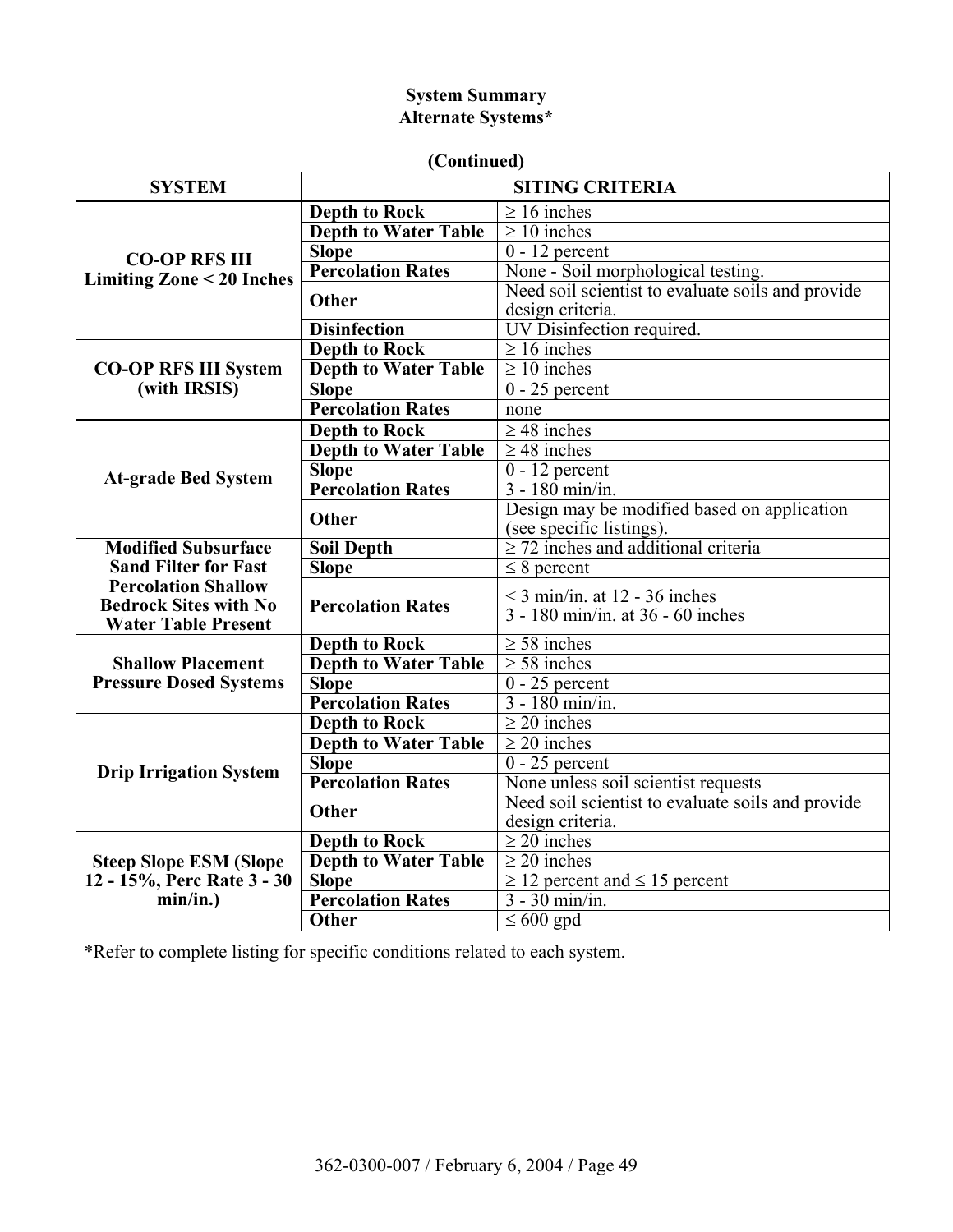# **System Summary Alternate Systems\***

## **(Continued)**

| <b>SYSTEM</b>                                            | <b>SITING CRITERIA</b>      |                                                   |  |  |  |  |
|----------------------------------------------------------|-----------------------------|---------------------------------------------------|--|--|--|--|
| <b>A/B Soil System</b><br>Limiting Zone $\geq 20$ Inches | <b>Depth to Rock</b>        | $\geq$ 20 inches                                  |  |  |  |  |
|                                                          | <b>Depth to Water Table</b> | $\geq$ 20 inches                                  |  |  |  |  |
|                                                          | <b>Slope</b>                | $\leq$ 12 percent                                 |  |  |  |  |
|                                                          | <b>Percolation Rates</b>    | $\overline{3 - 180}$ min/in.                      |  |  |  |  |
|                                                          | <b>Other</b>                | Conditions dependent on final treatment option    |  |  |  |  |
|                                                          |                             | chosen.                                           |  |  |  |  |
| <b>A/B Soil System</b><br>Limiting Zone < 20 Inches      | <b>Depth to Rock</b>        | $\geq 16$ inches                                  |  |  |  |  |
|                                                          | <b>Depth to Water Table</b> | $\geq 10$ inches                                  |  |  |  |  |
|                                                          | <b>Slope</b>                | $0 - 12$ percent                                  |  |  |  |  |
|                                                          | <b>Percolation Rates</b>    | None - Soil morphological testing.                |  |  |  |  |
|                                                          | Other                       | Need soil scientist to evaluate soils and provide |  |  |  |  |
|                                                          |                             | design criteria.                                  |  |  |  |  |
|                                                          | <b>Disinfection</b>         | UV Disinfection required.                         |  |  |  |  |
| Non-Infiltration,                                        | <b>Depth to Rock</b>        | Any - Non-soil-based System                       |  |  |  |  |
| <b>Evapotranspiration Bed</b>                            | <b>Depth to Water Table</b> | Any - Non-soil-based System                       |  |  |  |  |
| <b>Contained Within a</b>                                | <b>Slope</b>                | Any - Non-soil-based System                       |  |  |  |  |
| <b>Greenhouse</b>                                        | <b>Percolation Rate</b>     | Any - Non-soil-based System                       |  |  |  |  |

\*Refer to complete listing for specific conditions related to each system.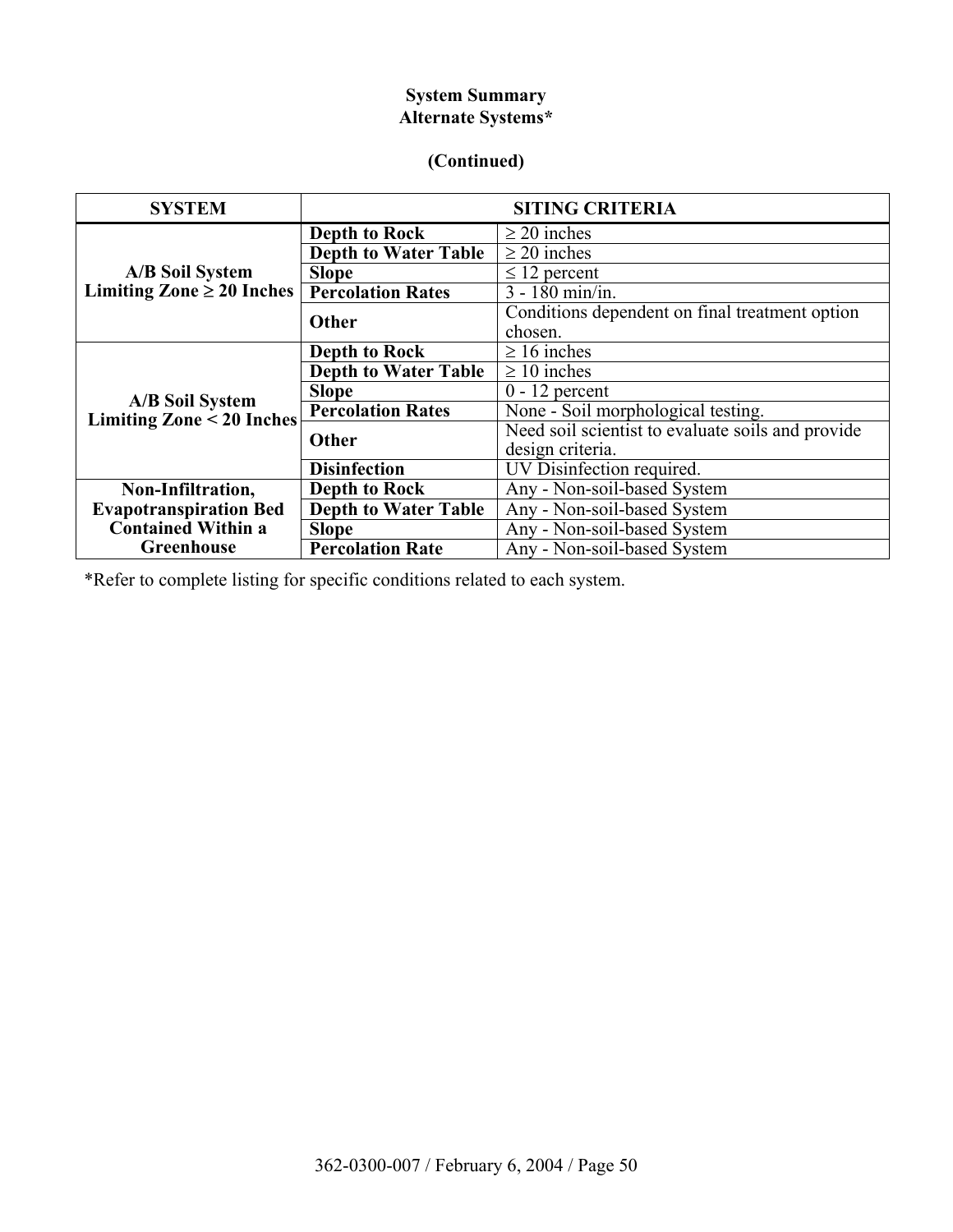#### **Infiltrator Systems Inc. Pennsylvania Chamber Design Guidelines**

DEP has asked Infiltrator Systems, Inc. (ISI) to provide recommended guidelines for use for Infiltrator leaching chambers. ISI spent the last year training designers and installers in the particulars of chamber design and installation. In return, the wastewater community provided much insight into ways ISI could make chamber use simpler for the industry and provide the citizens of Pennsylvania with superior onsite systems. The following guidelines incorporate a year's worth of statewide learning for ISI. We thank all of those individuals who participated in our training.

The trained regulator, designer, or installer will notice obvious deviations to Chapter 73 code when reviewing the following requirements for Infiltrator chamber use. Please note that Chapter 73 was not written with consideration for use of chamber systems. Therefore some deviations (defined in this guideline) from Chapter 73 are allowed.

The primary reason for many of the differences between Chapter 73 and the Infiltrator chamber use guidelines is the dimension of each chamber product. Designs with Infiltrator chamber products are limited to the dimensional area that the selected chamber occupies. For example: designs incorporating the Standard Sidewinder chamber must be designed in length increments of  $6.25^\circ$ . This creates a deviation from Chapter 73 in respect to lateral lengths in pressurized systems.

The dimension of each product is fixed. Disturbing the integrity of any of the Infiltrator chamber products will void the product warranty. This means no cutting, drilling or otherwise damaging a chamber is allowed. Endplates may be drilled according to ISI installation guidelines to accept pressurized distribution pipe.

The following set of guidelines describes efficient methods for chamber use and outlines techniques that allow for the proper design, review, installation, and inspection of Infiltrator chamber systems.

#### Design Guidelines

#### **System sizing**

Chamber sizing for the purpose of calculating the number of chambers for a given onlot sewage disposal system is based on the dimensions of the selected Infiltrator Systems product chosen. The allowable chamber absorption area ratings (chamber ratings) are calculated by taking the chamber's bottom area and dividing it by 0.60 to account for the allowable 40 percent reduction in bottom area.

The following list displays the different chamber dimensions and calculated chamber ratings.

|                            | <b>CHAMBER</b>                 |                       |
|----------------------------|--------------------------------|-----------------------|
| <b>PRODUCT</b>             | <b>DIMENSIONS</b>              | <b>CHAMBER RATING</b> |
| Standard Infiltrator       | $6.25'$ x 2.833' = 17.71 SF    | 29.50 SF              |
| Quick 4 Standard           | $4.0'$ x 2.833' = 11.33 SF     | 18.88 SF              |
| <b>Standard Sidewinder</b> | $6.25'$ x 2.833' = 17.71 SF    | 29.50 SF              |
| Equalizer 36               | $8.333'$ x $1.833' = 15.27$ SF | 25.45 SF              |
| Equalizer 24               | $8.333'$ x $1.25' = 10.41$ SF  | 17.35 SF              |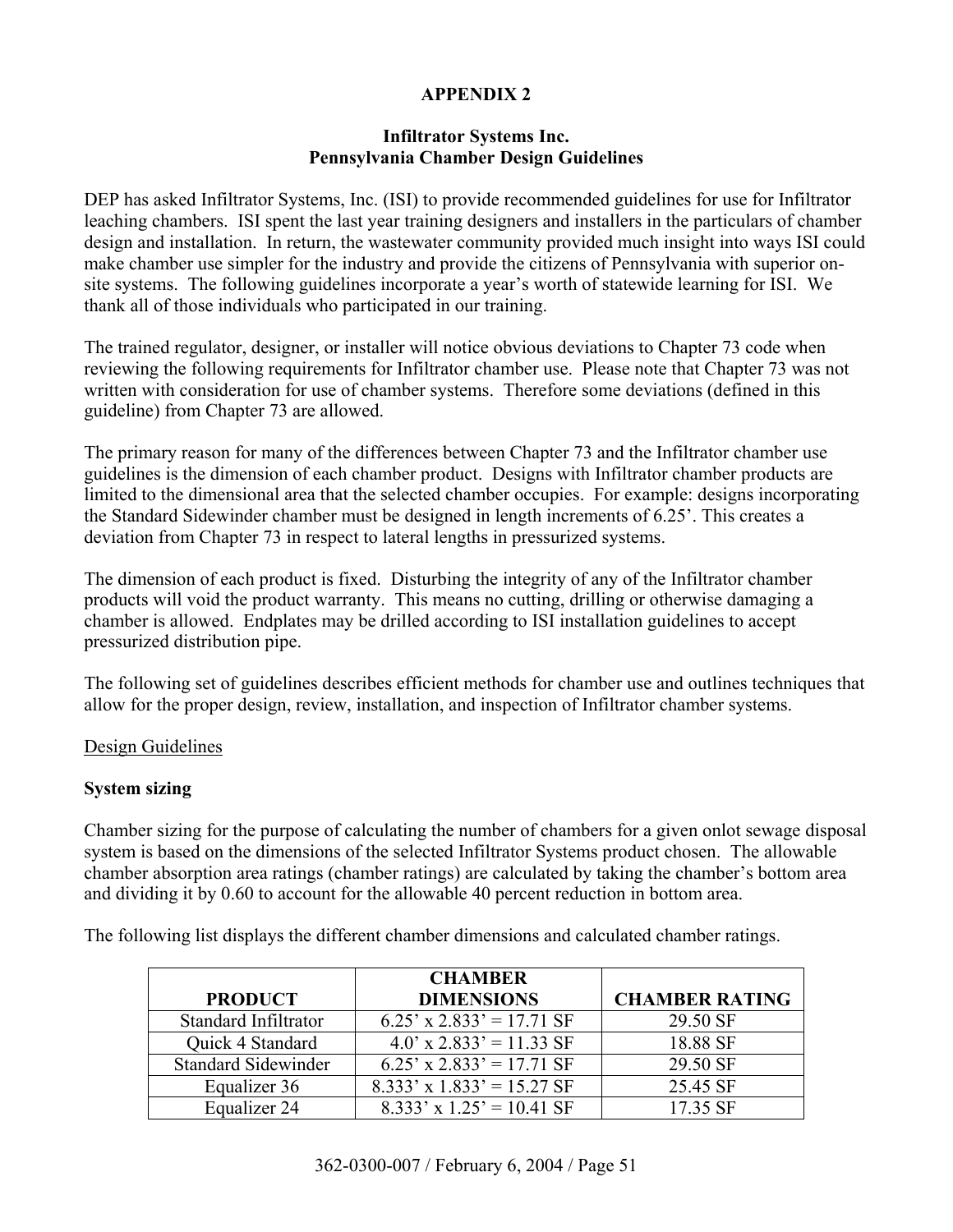The following method should be used when sizing onlot sewage disposal designs in Pennsylvania incorporating Infiltrator chambers:

- Calculate the square footage of absorption area per Chapter 73 requirements. Example: 600 SF
- Divide the required absorption area by the appropriate chamber rating. Example using Standard Chambers:  $600$  SF divided by  $29.50 = 20.34$  chambers.
- Round up calculated quantity of chambers to next whole number. Example: Use 21 chambers for design.
- Calculate absorption area provided by multiplying chamber rating by number of chambers. Example: 21 x 29.50 = **619.50 sf**

#### **System Layout and Design Specifics**

#### Standard Trenches

Trenches utilizing chambers should be laid out in the same manner as a gravel trench. Separation distances for trenches and isolation distances from property lines, wells, tanks, and distribution boxes remain the same as required for gravel in Chapter 73.

Side-by-side combinations of chambers may be used. Two standard chambers may be placed side-byside in a 6-foot wide trench. Two Equalizer 24 chambers may be placed side-by-side to provide the same allowable absorption area as a 4-foot wide trench. Each row of chambers shall be connected directly to the distribution box. When using a side-by-side combination of different width chambers, place the narrower chamber on the uphill side of the trench. Multiple trenches must all be the same length.

A single row of the Equalizer 36 chamber will provide for a narrower system when compared to stone. The Equalizer 24 chamber will allow for even narrower trenches. This may be of benefit on steep sites.

Shallow placement trench depth shall be a minimum of 12 inches on the downslope side of the trench for all Infiltrator chamber styles.

Effluent may be distributed to Infiltrator chambers by either gravity flow or pressurized flow in accordance with the requirements of Chapter 73.

Designs with Infiltrator chambers must address two points not considered in Chapter 73. First, distribution laterals must be supported from the top of the chamber with 120 lb. tensile strength all weather nylon straps. Second, laterals must enter from a manifold through an endplate, continue all through the length of the chamber run and exit the chamber void through the terminal endplate.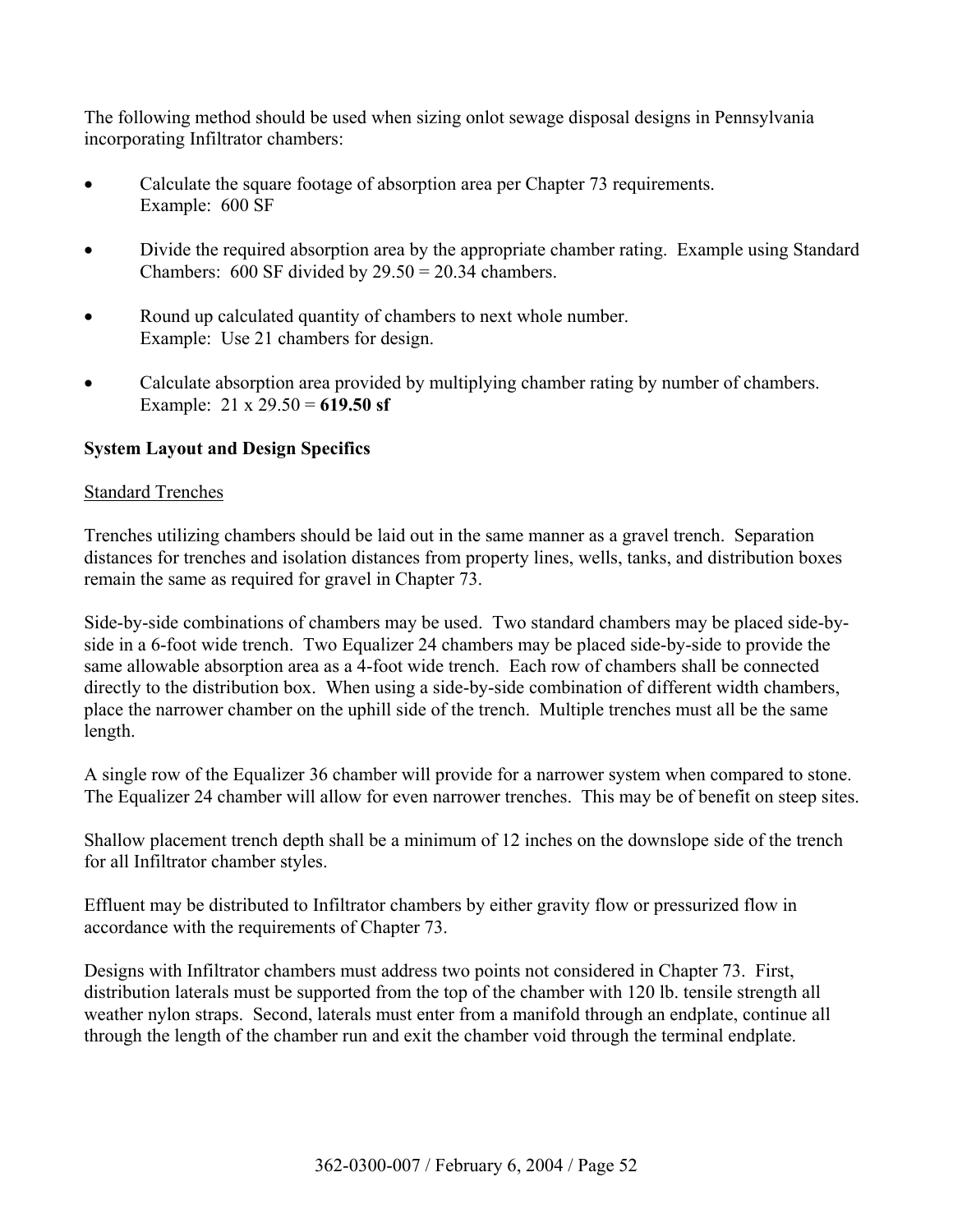Example:

Ten standard chambers equal a length of 62.5<sup>'</sup>. The lateral length for these ten chambers would need to be at least 63<sup>°</sup>. The lateral would be supported at both ends by an endplate. A cap or cleanout at the end of the lateral will be supported by earth.

When using Infiltrator chambers it is not necessary to conform to orifice spacing standards established by 73.44(c)(8). Orifice hole sizing and equivalent flow standards shall be as required in Chapter 73.

The requirement of the last spray orifice being placed at the end of the lateral is not possible for Infiltrator chambers. Therefore, continue the lateral beyond the last orifice to the end of the chamber run. This extra pipe length does not add to the piping systems friction loss and therefore need not be calculated into the system's lateral length.

All spray orifices should spray up at 12 o'clock position except in systems using a siphon. This configuration allows for the effluent to spray into the top of the chamber creating droplets that will rain down onto the absorption interface. If the spray orifices faced downward the stream of effluent could scour and disturb the interface. For systems using a siphon the first spray orifice from the manifold in each lateral must face down at a 6 o'clock position. A minimum  $1' \times 1'$  paving brick must be placed and centered directly beneath all orifices facing 6 o'clock.

Laterals should be suspended from the top of the chamber with a 120-pound tensile strength all weather nylon cable tie (Denison # 10606 meeting Military Standard 3367-3-9 or equal). Laterals should extend the entire length of the chamber run and out both endplates. Both ends of the laterals should be secured in earth.

Orifice flow may be inspected by observing flow on the sand surface as it exits the chamber and by looking through chamber louvers.

# Bed Systems

There are two primary considerations when using chambers in bed systems: chamber spacing and effluent distribution.

The recommended chamber edge-to-edge separation in seepage beds is 0 to 6 inches.

Gravity or pressurized flow can be used for bed systems. Designs must follow the guidelines described above for standard trenches.

#### Elevated Sand Mound (ESM)

The reduction in area allowed when using Infiltrator chambers pertains only to the absorption area directly beneath the chamber. Although the sidewall area in a sand mound designed with Infiltrator chambers is utilized, no absorption area credit is given for it. Use the above chamber ratings to properly size systems. Only the Standard Infiltrator chamber is appropriate for use in an ESM.

Laying out chambers for an ESM can be accomplished by considering primary dimensions. The first is the chamber's length  $(6.25)$ . The second dimension was created to separate the chambers on top of an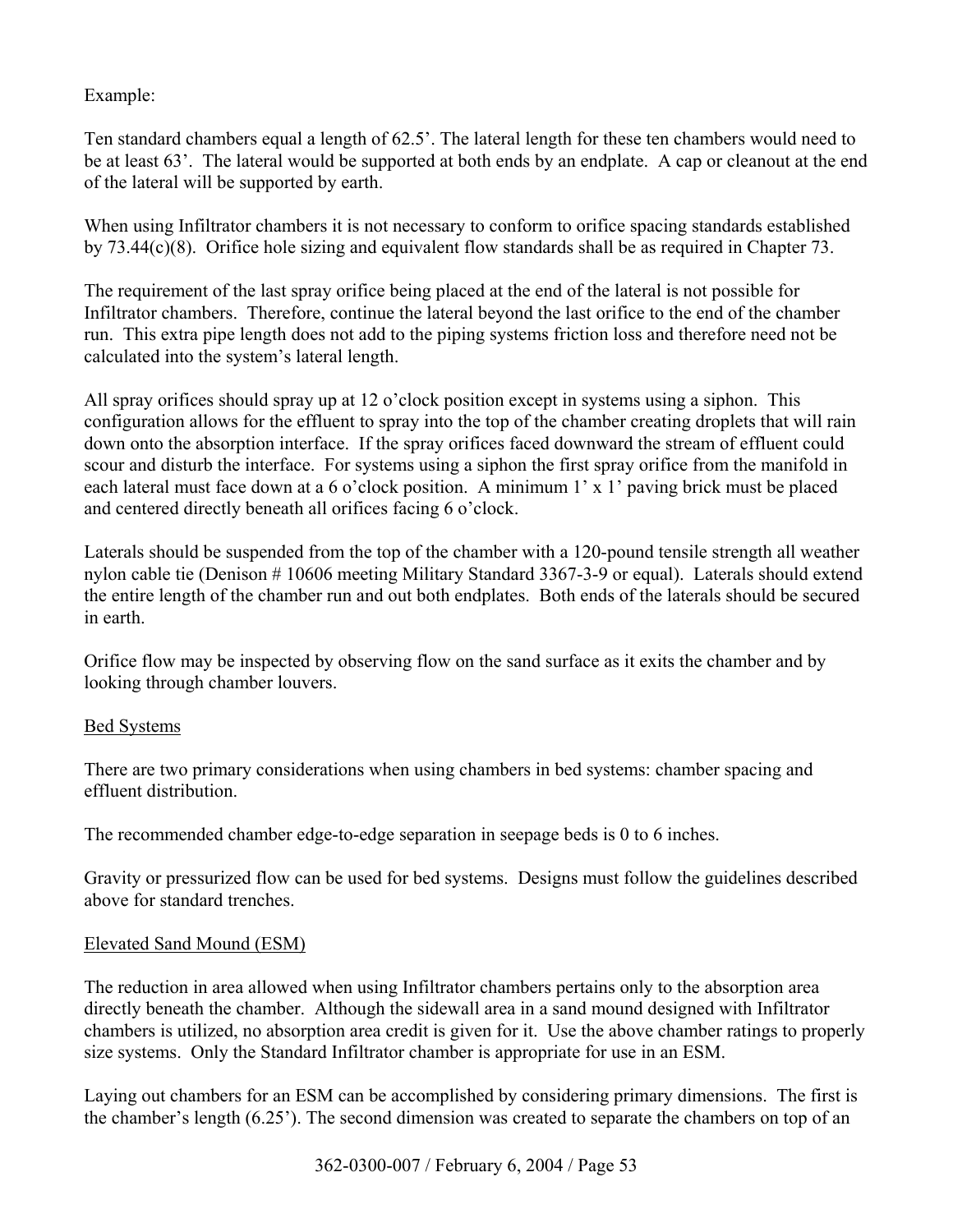ESM to create a trench-like environment. Laterals should be spaced a minimum of 3.33<sup>°</sup> from center to center. This provides a chamber edge-to-edge separation of 6<sup>°</sup> and allows for absorption and treatment activity at the side wall interface. The area between the chambers is not included in calculating absorption area. This means a sand mound cannot be reduced in overall area by 40 percent. Rather, a typical sand mound using the allowable chamber ratings provides closer to a 25 percent reduction in the overall property usage.

The minimum bed width for an ESM is  $10<sup>°</sup>$ . This is accomplished by designing a system three Infiltrator chambers wide. Use a 3.33' lateral separation dimension. Refer to the typical sand mound cross section for Infiltrator chambers. Place a 3-inch "lip" of sand at the outside edge of the outermost chambers in order to insure that chambers rest completely on a stable sand surface.

Sand placement for Infiltrator chambers is different than sand placement for gravel systems. The sand specification is the same. Placing the sand for chambers requires compaction of the sand to provide a stable base for the chambers. The two methods outlined in the installation instructions provide for this requirement. Both methods require that sand be placed in 12-inch lifts and compacted by running equipment (tracks or tires) over the sand surface. Water may be added to aid in compaction. Proper compaction of the sand is the responsibility of the installer.

Pressurization requirements for Infiltrator chambers in sand mounds are the same as described in the previous section on standard trenches.

#### Installation of Chambers

Chambers shall be installed per manufacturer's guidelines. Fill sidewall area to top of slots with suitable native soil. Walk fill into place to give proper support of chamber sides. No hay or filter fabric should be used.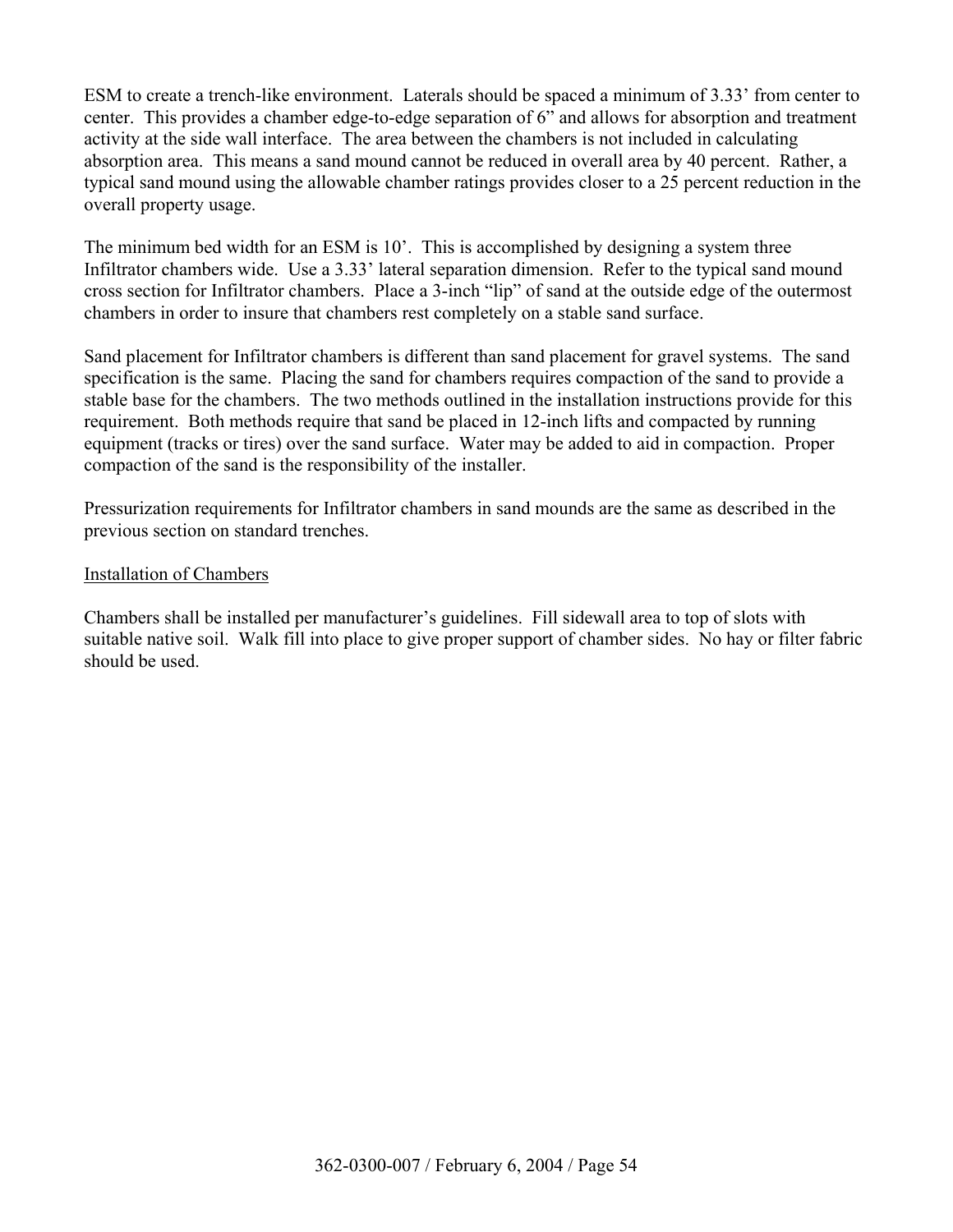

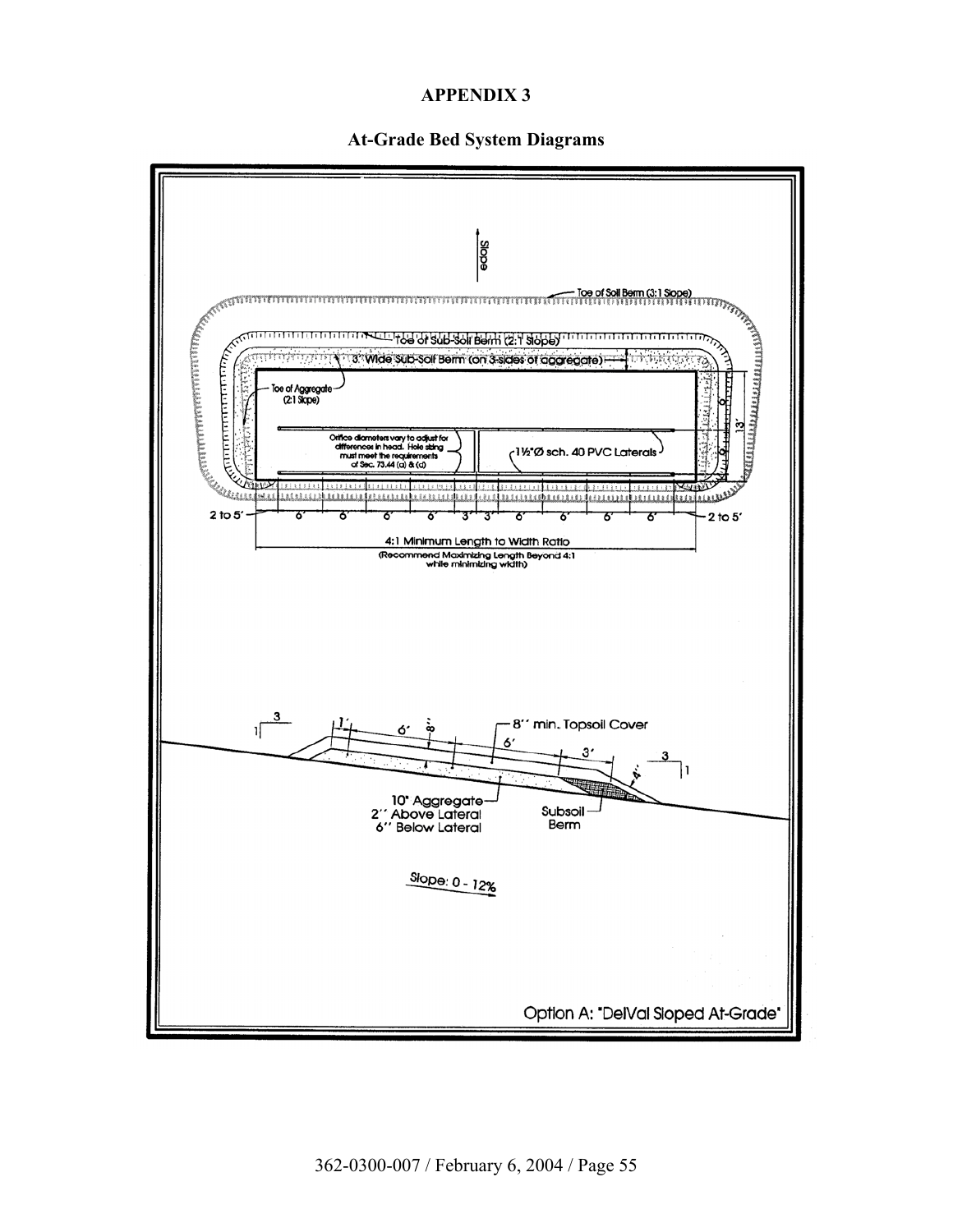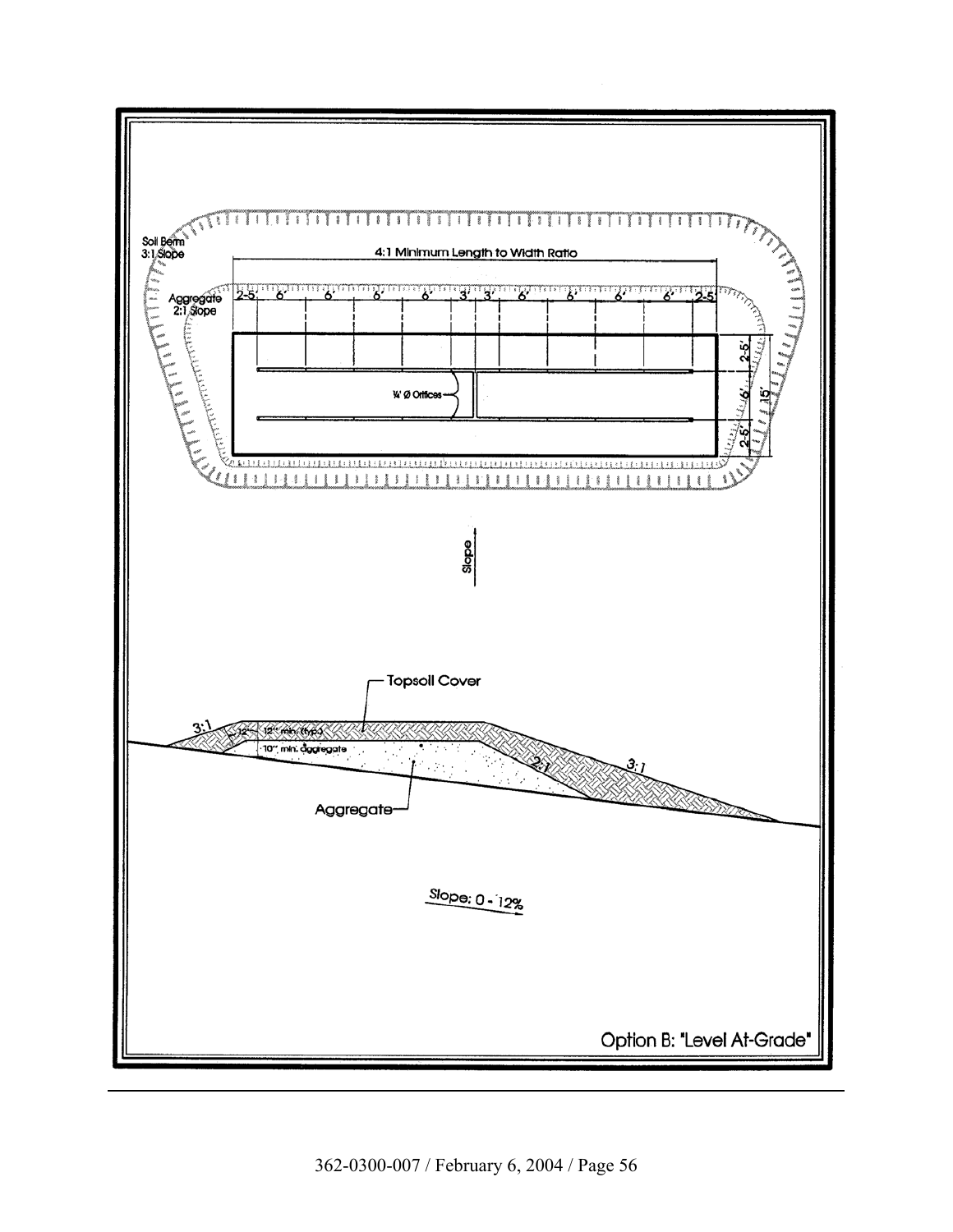## **Trenches on Slopes of 20 to 25 Percent**

Precise placement of trenches, length of trenches and, in particular, the upslope and downslope depth of trenches must be evaluated to ensure that each trench has equal absorption area and that each trench's width and depth is in accordance with the following restrictions:

- 1. Minimum downslope excavation 12 inches.
- 2. Maximum upslope excavation 36 inches. The depth may not be within 48 inches of any limiting zone identified by the SEO. The effect of the slope on the limiting zone must be calculated.
- 3. Trench width may be no less than 1 foot, no more than 6 feet and must be determined based on depth to limiting zone.

# **PLOT PLAN AND DESIGN PREPARATION**

- 1. Include all features typically required on the sewage permit application form.
- 2. Show the location of all soil tests conducted (both suitable and unsuitable).
- 3. Identify the location of all design elements (septic tank, manifold, delivery line, friction loss calculation, pump requirements, etc.) from a fixed reference point.
- 4. Provide site contour lines at 1 foot intervals in the area of the disposal system.
- 5. Show the location of each trench including its dimensions. The diagram should show the trench configuration required by the site contours. The elevation from an established benchmark must be shown for the downslope and upslope excavation of each trench.
- 6. Include a typical trench cross-section diagram.
- 7. Provide information on proper installation practices as found in Chapter 73. Detailed construction guidelines regarding type of construction equipment to be used, placement of backfill, sequence of trench construction and any other installation features specific to the needs of the site are to be included.

# **ON-SITE MARKINGS**

Mark the location of all design elements with stakes or flags. Two rows of stakes should outline each trench and should be close enough to show any changes of direction needed to follow the contours. At the beginning and end of each trench, the ground surface elevation in relation to the established benchmark should be marked, as well as precise trench downslope and upslope depths.